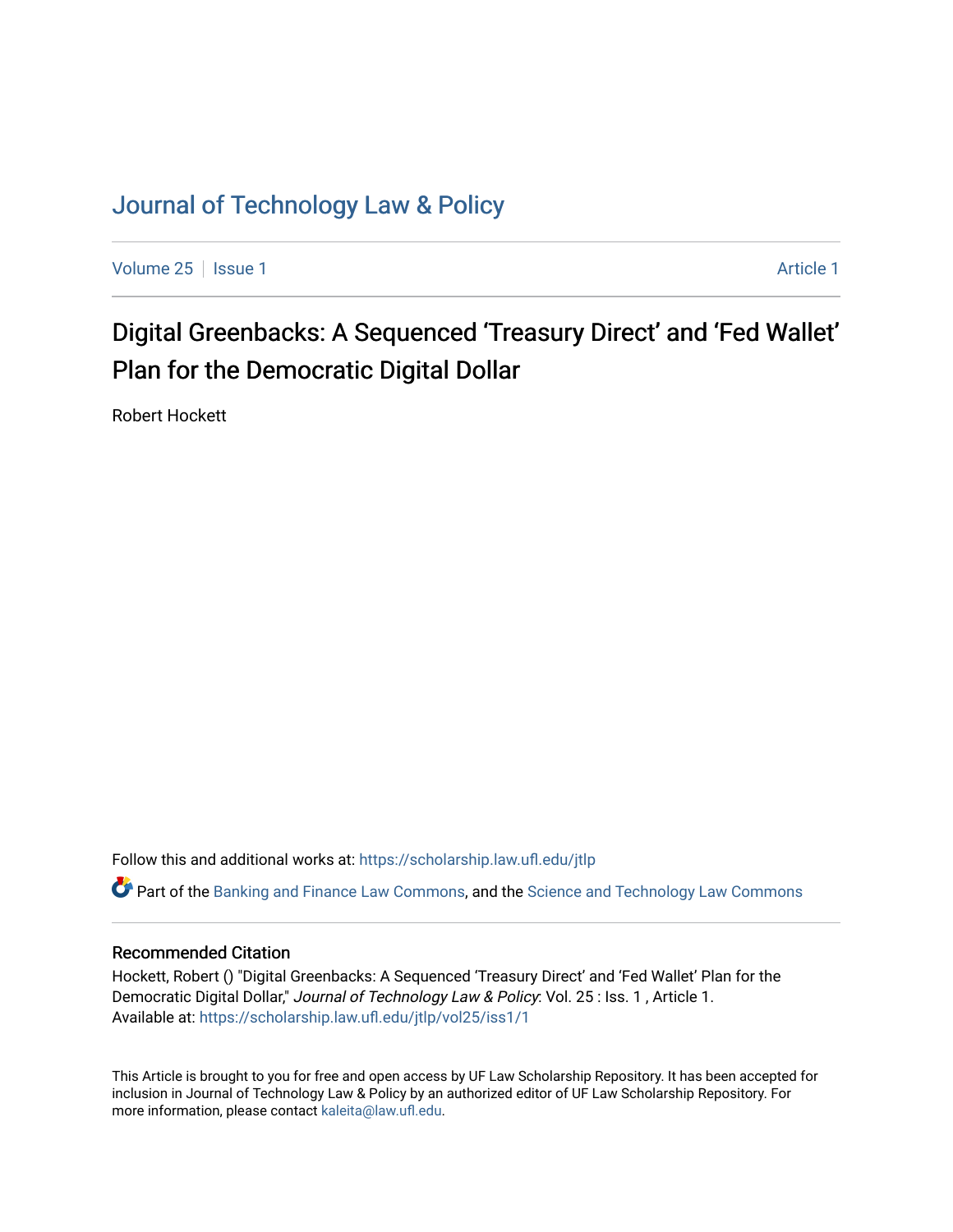### DIGITAL GREENBACKS A SEQUENCED 'TREASURY DIRECT' AND 'FED WALLET' PLAN FOR THE DEMOCRATIC DIGITAL DOLLAR

### *Robert Hockett\**

### Abstract

I propose means of immediately converting the Department of Treasury's existing Treasury Direct system of freely available transaction accounts into a publicly administered digital savings and payments platform. A platform of this type is an essential public utility in any commercial society such as our own. It is additionally growth-promoting inasmuch as growth-tracking Gross Domestic Product (GDP) is a measure of transaction volume, while transaction volume is a function of more efficient and inclusive transacting. As Congress seeks means of streamlining the payments infrastructure in a time of pandemic-induced crisis, the Treasury route recommends itself as the fastest way to digitize payments for 95% of our citizens and business enterprises. I also map means of migrating the Treasury architecture to the Federal Reserve System (Fed) over time once the crisis is past—as the "Greenback" paper dollar itself did in the late 19th and early 20th centuries—and include my draft Treasury Dollar Act as an Appendix.

|  | BACKGROUND: THE DEMOCRATIC DIGITAL DOLLAR,<br>THE INCLUSIVE VALUE LEDGER, AND THE FED & |  |
|--|-----------------------------------------------------------------------------------------|--|
|  |                                                                                         |  |
|  |                                                                                         |  |
|  |                                                                                         |  |
|  |                                                                                         |  |
|  |                                                                                         |  |
|  |                                                                                         |  |
|  | 2.                                                                                      |  |
|  | Fiscal and Monetary Policy (Including<br>3.                                             |  |
|  |                                                                                         |  |

<sup>\*</sup> Edward Cornell Professor of Law, Cornell Law School; Visiting Professor of Finance (Spring 2020), Georgetown McDonough School Of Business; Senior Counsel, Westwood Capital LLC; Advisory Board, Stanford Digital Currency Lab; Founding Board Member, Digital Fiat Currency Institute; Advisory Board, Public Banking Institute; formerly Federal Reserve Bank of New York and International Monetary Fund. Great thanks to New York Assemblyman Ron Kim; New York State Senator Julia Salazar; my Stanford colleagues Anshul Gupta and Lawrence Rufrano; my Commonwealth‐associated colleagues Timothy Flacke, Howell Jackson, and Nick Maynard; and my Digital Dollar Project colleagues Chris and Charlie Giancarlo, who have been unremittingly brilliant, serious-minded, and encouraging. Needless to say, they do not all agree with all details that I set forth here.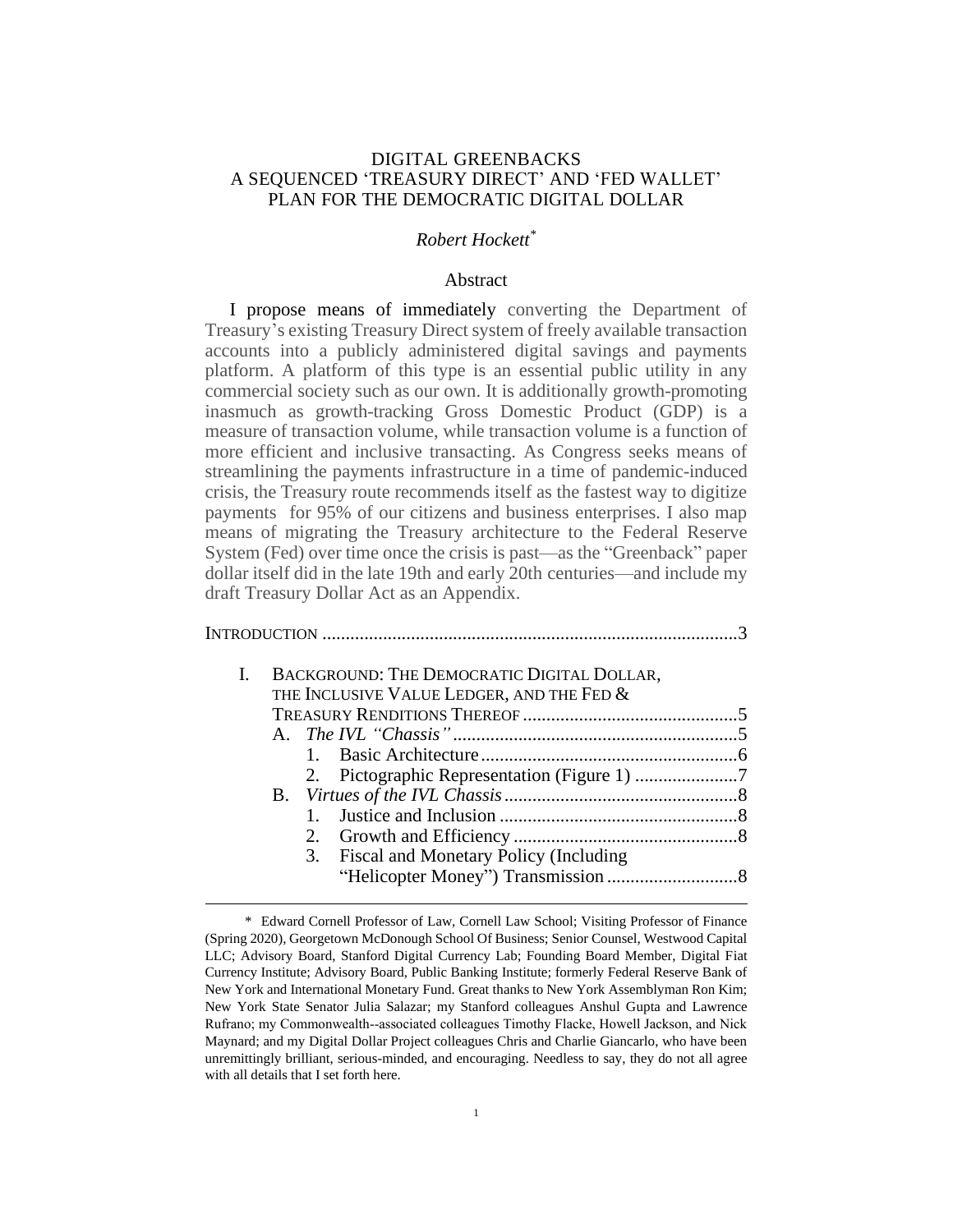| JOURNAL OF TECHNOLOGY LAW & POLICY | <b>IVol. 25</b> |
|------------------------------------|-----------------|

|  | C. Federal Bodies for the Chassis—Fed or Treasury?10 |  |
|--|------------------------------------------------------|--|
|  |                                                      |  |
|  |                                                      |  |
|  |                                                      |  |
|  |                                                      |  |

| Π.   | THE TREASURY DIGITAL DOLLAR AND TREASURY |                                                        |  |
|------|------------------------------------------|--------------------------------------------------------|--|
|      |                                          |                                                        |  |
|      | A.                                       |                                                        |  |
|      | B.                                       |                                                        |  |
|      |                                          | Digitize Treasury Direct Accounts15<br>$1_{\cdot}$     |  |
|      |                                          | 2.                                                     |  |
|      |                                          | 3.                                                     |  |
|      |                                          | Build-In Cryptographic Privacy Protection 18<br>4.     |  |
|      |                                          | Later, Consider Adding Interest on Accounts<br>$5_{-}$ |  |
|      |                                          |                                                        |  |
|      |                                          |                                                        |  |
|      |                                          | 1                                                      |  |
|      |                                          | 2.                                                     |  |
|      |                                          | The Application Programming Interface<br>3.            |  |
|      |                                          |                                                        |  |
|      |                                          | 4.                                                     |  |
|      | D.                                       |                                                        |  |
| III. |                                          | THE DIGITAL FED DOLLAR AND FED WALLET PLAN22           |  |
|      |                                          |                                                        |  |
|      | A.                                       |                                                        |  |
|      | B.                                       | 1.                                                     |  |
|      |                                          |                                                        |  |
|      |                                          | 2.                                                     |  |
|      | $C_{\cdot}$                              |                                                        |  |
|      |                                          |                                                        |  |
|      |                                          |                                                        |  |
|      |                                          | APPENDIX: THE TREASURY DOLLAR ACT OF 2020 34           |  |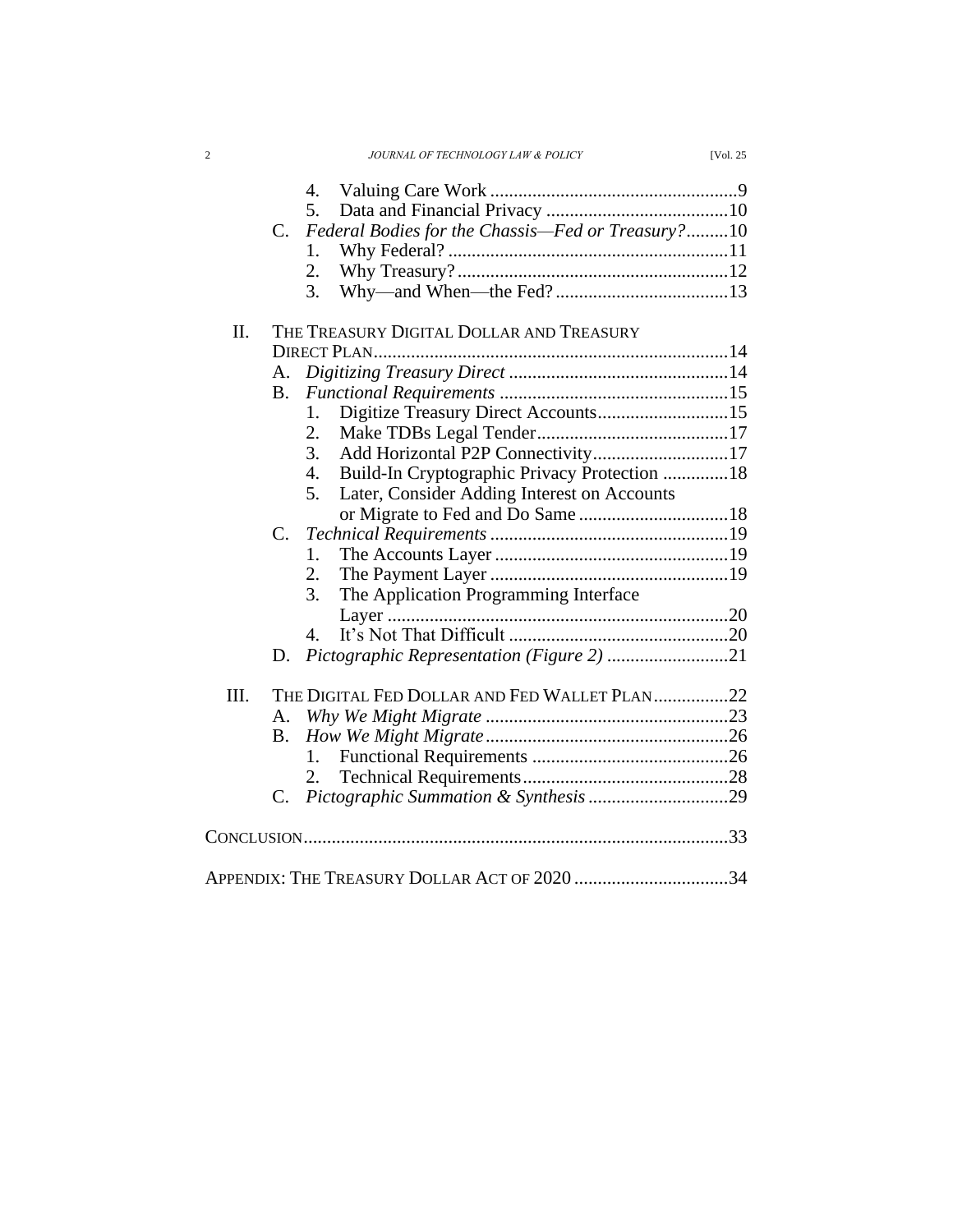#### **INTRODUCTION**

Since Facebook's announcement of its Libra proposal in June of 2019, monetary authorities worldwide have redoubled their efforts to develop central bank digital currencies  $(CBDCs)$ .<sup>1</sup> These efforts were underway even before Libra, and for very good reasons. Facebook's announcement accordingly did no more than accelerate already ongoing developments. 2

The sudden slowdown in productive activity worldwide brought on by the Coronavirus pandemic of 2020 makes matters more urgent. The social distancing measures necessitated by the pandemic are antithetical to productive activity—and, in turn, the *pay* people earn through productive activity.<sup>3</sup> "Knowledge workers" might be able to collaborate remotely, but production line workers and delivery personnel cannot.<sup>4</sup> Economies worldwide are thus confronted by simultaneous supply side and demand side shocks. <sup>5</sup> The U.S. economy is no exception—indeed it appears to be worst hit of all. 6

<sup>1.</sup> See Robert Hockett, *Facebook's Proposed Crypto-Currency—More Pisces than Libra for Now*, FORBES (June 20, 2019, 2:03 PM), https://www.forbes.com/sites/rhockett/2019/06/20/ facebooks-proposed-crypto-currency-more-pisces-than-libra-for-now/ [https://perma.cc/K9X8- 8GFU] (explaining that the world's central banks are looking to upgrade their domestic and overseas payment systems by availing themselves of new technology).

<sup>2.</sup> *Id.*

<sup>3.</sup> *See* Robert Hockett*, An Immediate Relief Plan for Coronavirus-Related Economic Mitigation* 4 (Cornell L. Sch., Research Paper No. 20-28, 2020), https://papers.ssrn.com/sol3/ papers.cfm?abstract\_id=3567855 [https://perma.cc/5UPH-2THB]; Robert Hockett, *Managing Coronavirus's Economic Fallout—Demand and Supply Side Measures*, FORBES (Mar. 16, 2020, 1:02 PM), https://www.forbes.com/sites/rhockett/2020/03/16/managing-coronaviruss-economicfallout-demand-and-supply-side-measures/ [https://perma.cc/P9PZ-PRKJ]; *see also* Robert Hockett, *We're at War and Need Wartime Institutions to Keep Our Economy Producing What's Necessary*, THE HILL (Apr. 4, 2020, 2:00 PM), https://thehill.com/opinion/white-house/491166 were-at-war-and-need-wartime-institutions-to-keep-our-economy-producing [https://perma.cc/ KC57-TK4H] ('The virus . . . is threatening our way of life and destroying our productive capacity and economic health.').

<sup>4.</sup> *See* Robert Hockett, *White Paper: How to Mobilize the Military to Produce Pandemic‐ Responsive Supplies in Adequate Quantity*, NEW CONSENSUS 4 (Mar. 17, 2020), https://newconsensus.com/files/pandemic-production.pdf; Robert Hockett, *Our Corona Response's Missing Ingredient—Mobilize the Supply Side!*, FORBES (Mar. 18, 2020, 12:29 PM), https://www.forbes.com/sites/rhockett/2020/03/18/our-corona-responses-missing-ingredient- mobilize-the-supply-side [https://perma.cc/M7HJ-G36J]; *see also* Robert Hockett, *The US Must Take Equity Stakes in the Companies it Rescues*, FIN. TIMES (Mar. 28, 2020), https://www.ft.com/content/86a333d0-6dc3-11ea-89df-41bea055720b [https://perma.cc/LS99- 6DDA]; Robert Hockett, *The US Needs to Tackle the Coronavirus Pandemic with a Playbook out of the Great Depression and World War II, not the Financial Crisis*, BUS. INSIDER (Mar. 29, 2020, 9:42 AM), https://www.businessinsider.com/coronavirus-pandemic-us-should-ramp-upventilator-mask-manufacturing-2020-3 [https://perma.cc/AM7S-FW89].

<sup>5.</sup> *See* sources cited *supra* notes 3–4.

<sup>6.</sup> *See* sources cited *supra* notes 3–4.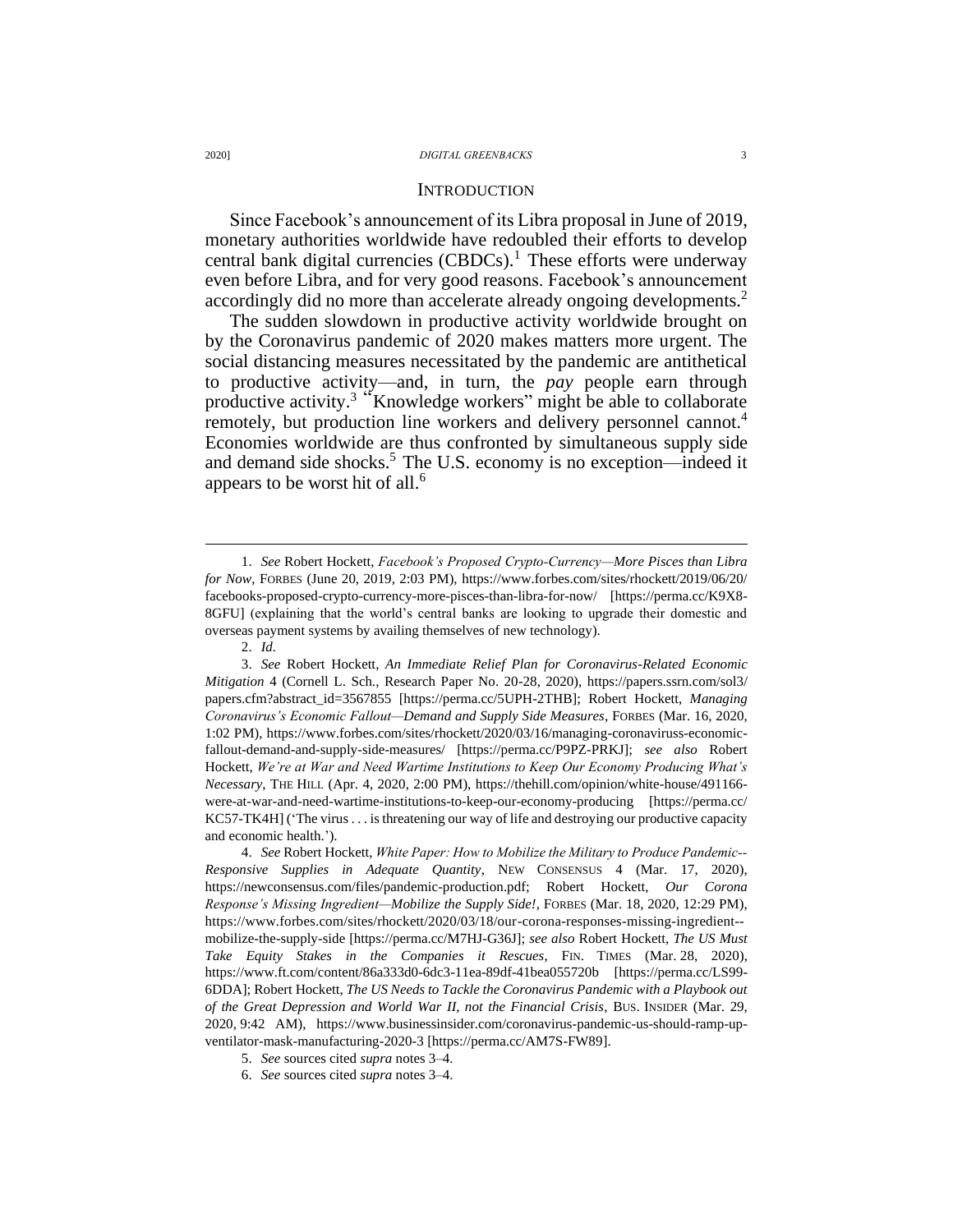To arrest, minimize, and reverse these shocks, simultaneous demand and supply side measures must be taken as quickly as possible. This means that our capacities to store and transfer value—to make and receive payments and disburse moneys—must be sped up as well.<sup>7</sup> Whatever we are *able* to do, both to optimize our payments architecture and to speed up that optimization effort, we *must* do. In so doing, we will not only optimize a pandemic response architecture but also optimize the payments infrastructure, with which we shall live and prosper long after the present pandemic is past.<sup>8</sup>

Digital currencies are ideal means to this optimization. The reasons are straightforward. A currency is simply "that which pays" in a payment system and "that which counts" in a value accounting system.<sup>9</sup> To design a digital currency is to design a digital savings and payments platform. It is to design a literal speed-of-light mechanism of value storage and transfer. It is to deliver a banking and financial architecture by supplying a commercial architecture, as is the case in any "commercial society" or "exchange economy" such as our own.<sup>10</sup>

Fortunately, Congress is keen on this idea. Since late March, both Democrats and Republicans in both chambers have weighed proposals including one of my own to which this Article is devoted—to pass legislation on a digital dollar and associated system of digital wallets. My own Inclusive Value Ledger (IVL) Plan, which has colloquially come to be known as the Public Venmo Plan since its draft bill was proposed in the New York State Assembly and Senate last year, can be instituted by municipal, state, or national authorities, and can be administered by either the Fed or Treasury at the national level.<sup>11</sup>

<sup>7.</sup> *See* Robert Hockett & Lawrence Rufrano, *Digital Dollars for All*, WALL ST. J. (Apr. 6, 2020, 7:18 PM), https://www.wsj.com/articles/digital-dollars-for-all-11586215100 [https://perma .cc/8TR9-BTDS]; *see also* Robert Hockett, *Why Now for a Digital Treasury Dollar? Because Coronavirus*, FORBES (Mar. 29, 2020, 8:36 AM), https://www.forbes.com/sites/rhockett/2020/03/ 29/why-now-for-a-digital-treasury-dollar-because-coronavirus/ [https://perma.cc/EE7Y-643V].

<sup>8.</sup> *See* sources cited *supra* note 7; *see also* Robert Hockett, Anshul Gupta & Lawrence Rufrano, *A Digital Dollar – Why, How, and Why Now*, VENTUREBEAT (Apr. 18, 2020, 12:12 PM), https://venturebeat.com/2020/04/18/a-digital-dollar-why-how-and-why-now/ [https://perma.cc/ 9JYZ-SHBJ].

<sup>9.</sup> Robert Hockett, *The Democratic Digital Dollar: A Digital Savings and Payments Platform for Inclusive State, Local, and National Money and Banking Systems*, 10 HARVARD BUS. L. REV. ONLINE, 2019–2020, at 1, 2.

<sup>10.</sup> *Id.* at 4; s*ee also* Robert Hockett, *The Capital Commons: Digital Money and Citizens' Finance in a Productive Consumer Republic* (2018) (unpublished manuscript) (on file with author) [hereinafter Hockett, *Capital Commons*].

<sup>11.</sup> *See generally* Robert Hockett, *The Empire State Inclusive Value Ledger: A Peer‐to‐ Peer Savings & Payments Platform for an All-Embracing and Dynamic State Economy* (Cornell L. Sch. Research Paper No. 19-39, 2019), https://papers.ssrn.com/sol3/papers.cfm?abstract \_id=3470923 [https://perma.cc/FBE7-EKRB]*.*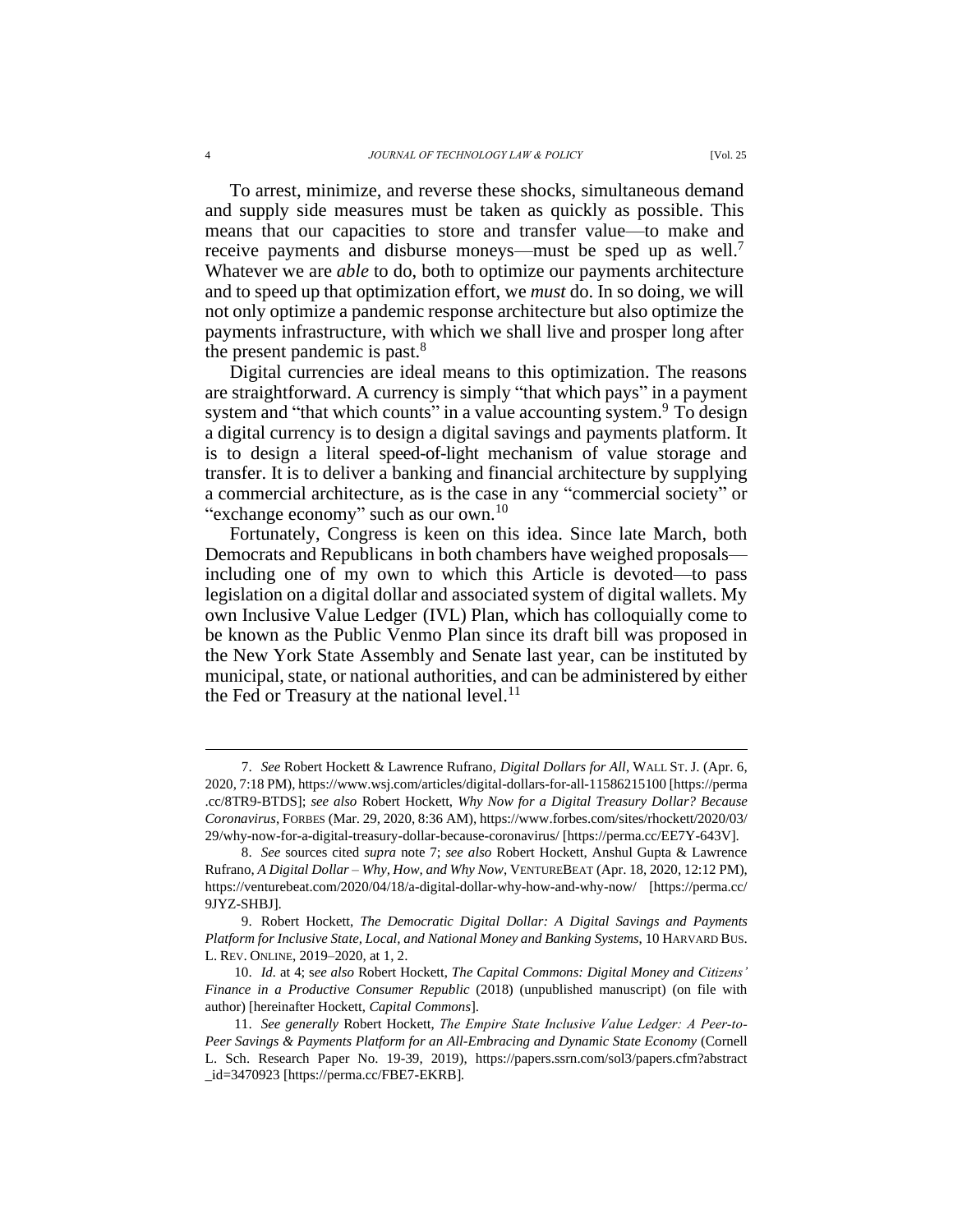For reasons rooted in both the "need for speed" and the need for inclusion in the midst of a pandemic, I aim with this Article to lay out my IVL Plan in both its Treasury and Fed renditions. The Treasury already possesses the requisite infrastructure for expeditious implementation and, partly for this reason, both Senators and Representatives in both party caucuses and in both chambers of Congress have been considering the plan since last March. There accordingly seems to be a need for a full discussion on the Treasury and Fed plans, their relation to one another, and their prompting considerations—including the simplicity and speed with which these plans, in comparison to others, can be sequentially set up and operated. This Article supplies these discussions. Part I provides background. Part II maps the Treasury plan. Part III charts the Fed plan. Part IV concludes and looks forward, while the Appendix includes a bill I have drafted for quick introduction and passage in Congress.

### I. BACKGROUND: THE DEMOCRATIC DIGITAL DOLLAR, THE INCLUSIVE VALUE LEDGER, AND THE FED & TREASURY RENDITIONS THEREOF

I will begin by first sketching the basic structure that I believe a maximally efficient digital payment platform and wallet system will require, along with my reasoning for the structure. I will borrow a metaphor from the automotive sector and call this structure the plan's "chassis," onto which any number of distinct "bodies" selected by any level of government can then be installed.

#### A. *The IVL "Chassis"*

As noted above, my "Public Venmo" IVL Plan is already under consideration in New York. In the autumn of 2019 two visionary New York state legislators—Assemblyman Ron Kim and State Senator Julia Salazar—proposed legislation I had drafted to institute what I call a "Democratic Digital Dollar" and its associated "Inclusive Value Ledger," or "Public Venmo" platform.<sup>12</sup> In New York, we call it 'The

<sup>12.</sup> *Id.*; Assembly: https://www.nysenate.gov/legislation/bills/2021/A3138; Senate: https://www.nysenate.gov/legislation/bills/2019/s6792 A.B. A088686, 2019-20 Gen. Assemb., Reg. Sess. (N.Y. 2020), https://assembly.state.ny.us/leg/?default\_fld=&bn=A08686&Summary  $=Y&Actions=Y&Text=Y$ . For a sampling of this author's columns and op-eds on the plan, several co--authored with the legislators who have introduced it to the New York state legislature, see, e.g., Assemblyman Ron Kim & Robert Hockett, *Dynamic Inclusive Money for a Dynamic Inclusive Economy*, AM. PROSPECT (Oct. 17, 2019), https://prospect.org/economy/dynamicinclusive-money-economy/ [https://perma.cc/GHZ3-KQPD] (explaining why the economy must allow money to flow in a way that is 'inclusive'); Robert Hockett & Ron Kim, *Our New Currency for New York*, N.Y. DAILY NEWS (Oct. 28, 2019, 2:31 PM), https://www.nydailynews.com/ opinion/ny-oped-new-currency-for-new-yorks-poor-20191029-uevs4nbx7fdwtbrlzgerdos664 story.html (explaining how the IVL will put money back into New York's economy and create a more even distribution of funds); Robert Hockett, Ron Kim & Julia Salazar, *Our Money's Not Green Enough*, FORBES (Nov. 9, 2019, 8:48 AM), https://www.forbes.com/sites/rhockett/2019/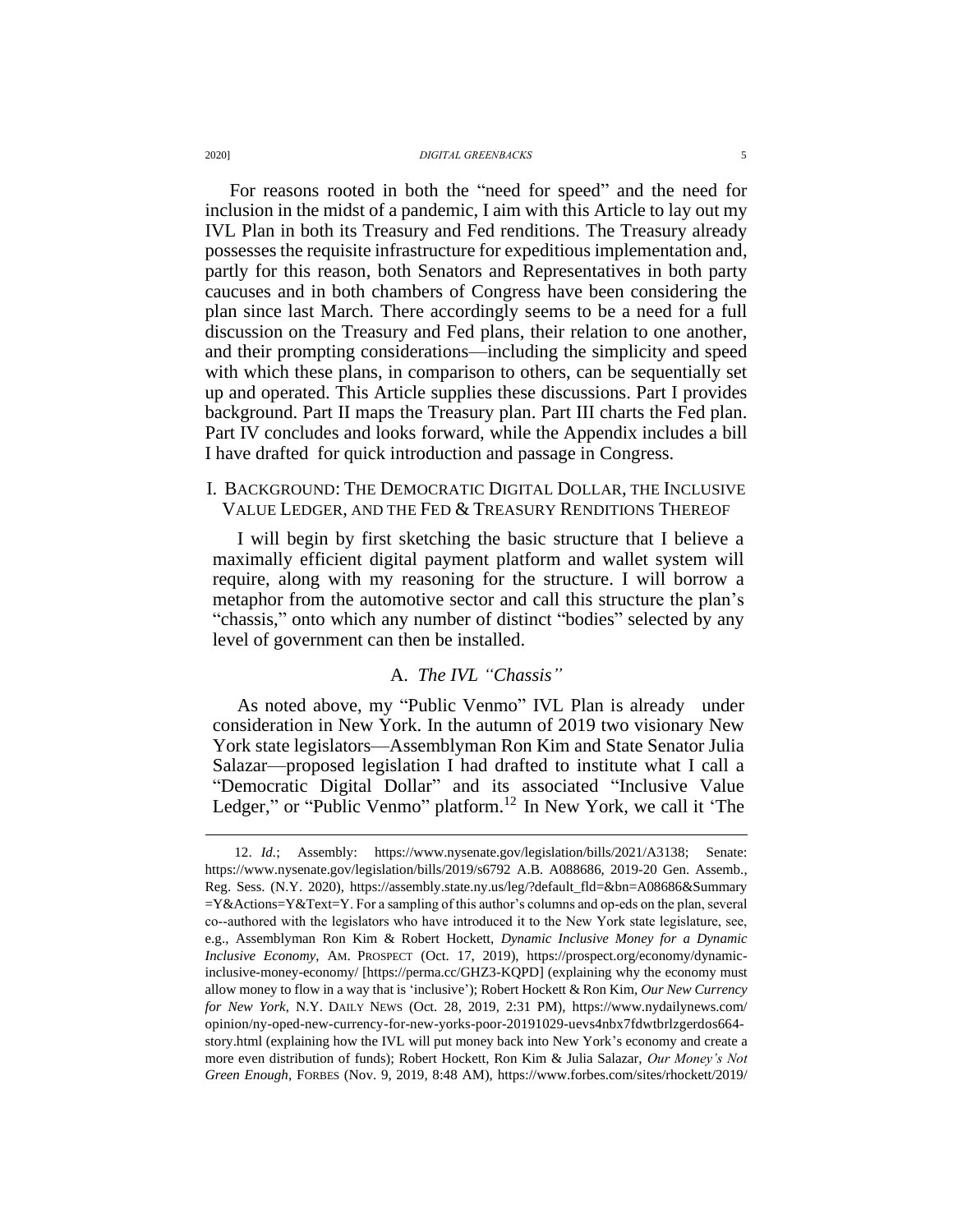Empire State Inclusive Value Ledger Plan.' 13

Although this innovative legislation was introduced at the state level, the IVL Plan design is meant to function as a sort of "chassis" onto which any number of "bodies" can be installed at the local, state, *or* federal levels—not to mention counterpart levels in the Eurozone and beyond.<sup>14</sup> At the federal level, it can be established and administered by either the Fed or the Treasury.

#### 1. Basic Architecture

The plan's architecture is strikingly simple. It requires only two functional steps. First, every person and business receives a smartphone or smart‐device‐accessible digital wallet, with both (a) "vertical" connectivity to the public treasury and (b) "horizontal" (essentially P2P) connectivity to all other digital wallets.<sup>15</sup> All wallet holders are then able "vertically" to pay taxes, licensing fees, and other remittances, as well as receive tax refunds, program moneys, and other disbursements over the IVL. Additionally, all users can "horizontally" make real time payments to one another.<sup>16</sup>

<sup>11/12/</sup>our-moneys-not-green-enough/ [https://perma.cc/YKM2-F8A5] (describing how the IVL system will work); Helen Partz, *Authors of New York's P2P 'Public Venmo' Bill Hope for Greater Decentralization*, COIN TELEGRAPH (Jan. 10, 2020), https://cointelegraph.com/news/ authors-ofnew-yorks-p2p-public-venmo-bill-hope-for-greater-decentralization [https://perma.cc/4WUZ-L6LY] (describing how 'new technologies' will be used for the IVL); *New York Digital Currency Proposed for P2P Payments*, LEDGER INSIGHTS (Jan. 2020), https://www.ledgerinsights.com/newyork-digital-currency-proposed-p2p-payments/ [https://perma.cc/59CZ-CA6N] (explaining how others are working to recreate economic 'architecture'); Jordan Heal, *New York Lawmakers Propose Statewide Cryptocurrency*, YAHOO! FINANCE (Jan. 9, 2020), https://finance.yahoo.com/ news/york-lawmakers-propose-statewide-cryptocurrency-100001080.html [https://perma.cc/ WGZ9-7FXH] (describing the IVL cryptocurrency); *New York Lawmakers Push for Public eBanking System*, PYMNTS.COM (Jan. 8, 2020), https://www.pymnts.com/news/digitalbanking/2020/ny-lawmakers-push-for-public-ebanking-system/ [https://perma.cc/K2AX-8E59] (outlining the "push" for an online banking system in New York); Jordana Rosenfeld, *New York Is Proposing the Creation of a 'Public Venmo,'* VICE (Jan. 7, 2020, 8:00 AM), https://www.vice .com/en\_us/article/pked9v/new-york-is-proposing-the-creation-of-a-public-venmo [https://perm a.cc/AW5E-VES7] (describing the IVL as a "public Venmo").

<sup>13.</sup> *See* sources cited *supra* note 12 and accompanying text. On naming, one might envisage a comparable Lone Star IVL for Texas, a Crescent City IVL for New Orleans, a Continental IVL for the U.S., and so on.

<sup>14.</sup> *See* Robert Hockett, *Open the Marriage to Save It: A Peer-to-Peer Savings & Payments Platform and Complementary Digital Euro Plan* (Cornell L. Sch. Research Paper No. 19-40, 2019), https://papers.ssrn.com/sol3/papers.cfm?abstract\_id=3470934 [https://perma.cc/W8EC-TGXS].

<sup>15.</sup> *See* Hockett, *supra* note 9; *see also* Hockett, *Capital Commons*, *supra* note 10; Robert Hockett, *Rousseauvian Money* 7 (Cornell L. Sch. Research Paper No. 18-48, 2018), https://papers.ssrn.com/sol3/papers.cfm?abstract\_id=3278408 [https://perma.cc/W6DH-7CJT] (discussing vertical and horizontal dimensions).

<sup>16.</sup> *See* sources cited *supra* notes 9–12.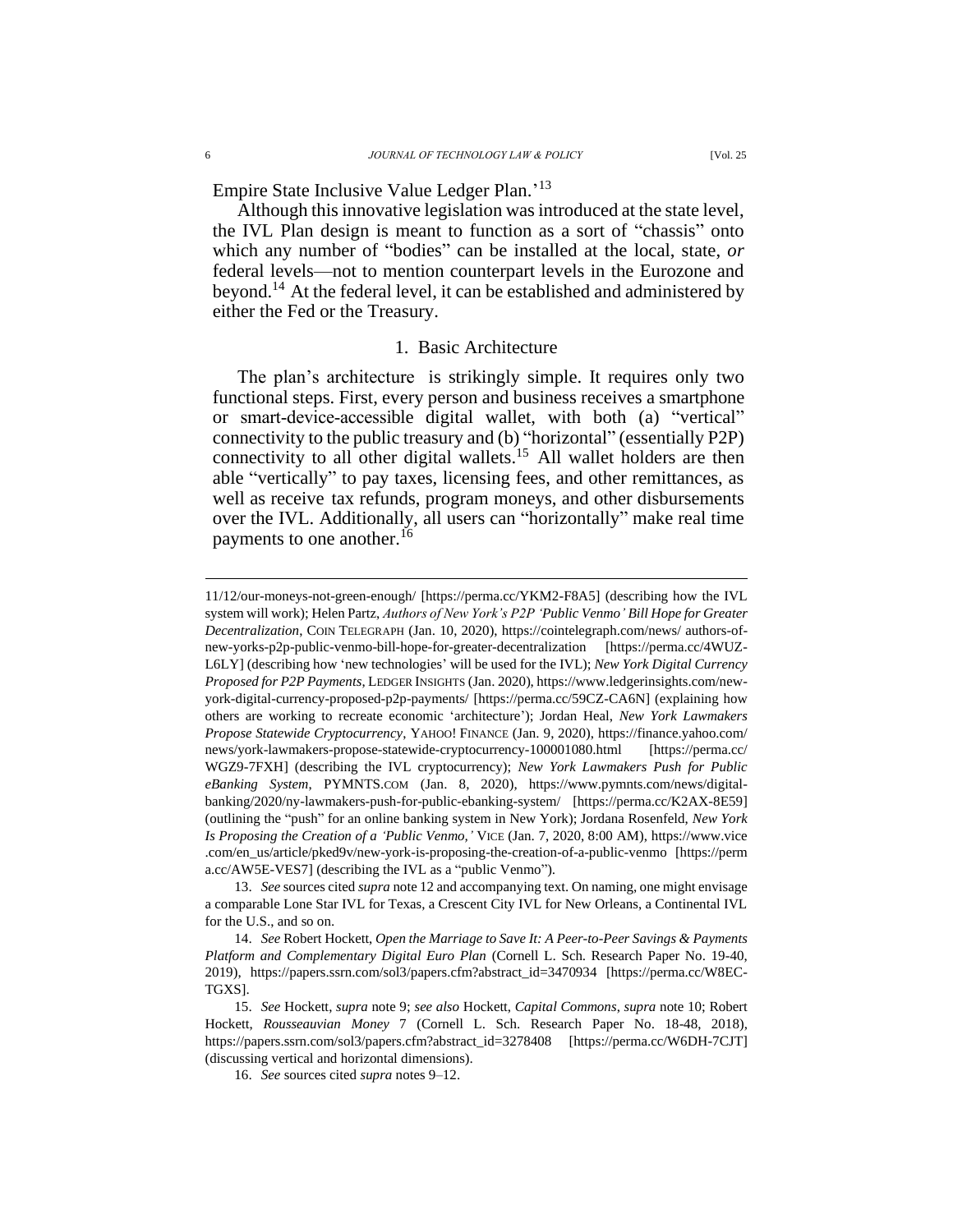#### 2. Pictographic Representation

Diagrammatically, then, things look as depicted in Figure 1.

Figure 1: Basic IVL Chassis



In the diagram, lines without arrows represent institutional linkages, while arrowed lines represent payment instructions and associated value flows. A payment occurs when the Payor instructs the Master Account Administrator, via a chip card, strip card, or smart device payment app (Payment Step 1), to debit her own wallet account in the Master Account and correspondingly credit the Payee's wallet account in the Master Account (Payment Step 2).<sup>17</sup>

At Implementation Stage 1 (the "vertical" stage) of IVL Plan implementation, counterparties in any such transaction will comprise one public and one private sector party. This is already possible through Treasury Direct Accounts as explained in Sections II.A.3 and III below.

<sup>17.</sup> I maintain a calculated ambiguity as among "wallets" and "accounts" throughout this Article for reasons rooted in fintech industry parlance. Pursuant to the latter, "wallets" hold "coins" that are legal tender, while "accounts" neither are nor "contain" legal tender, but instead represent liabilities on the part of account administrators to *tender* legal tender on account-holder demand. Where the issuer of the legal tender in question is also the administrator of the "account" in question, the distinction accordingly collapses—"wallet" and "account" then designate the same thing. See Hockett, *Capital Commons*, *supra* note 10, for full discussion.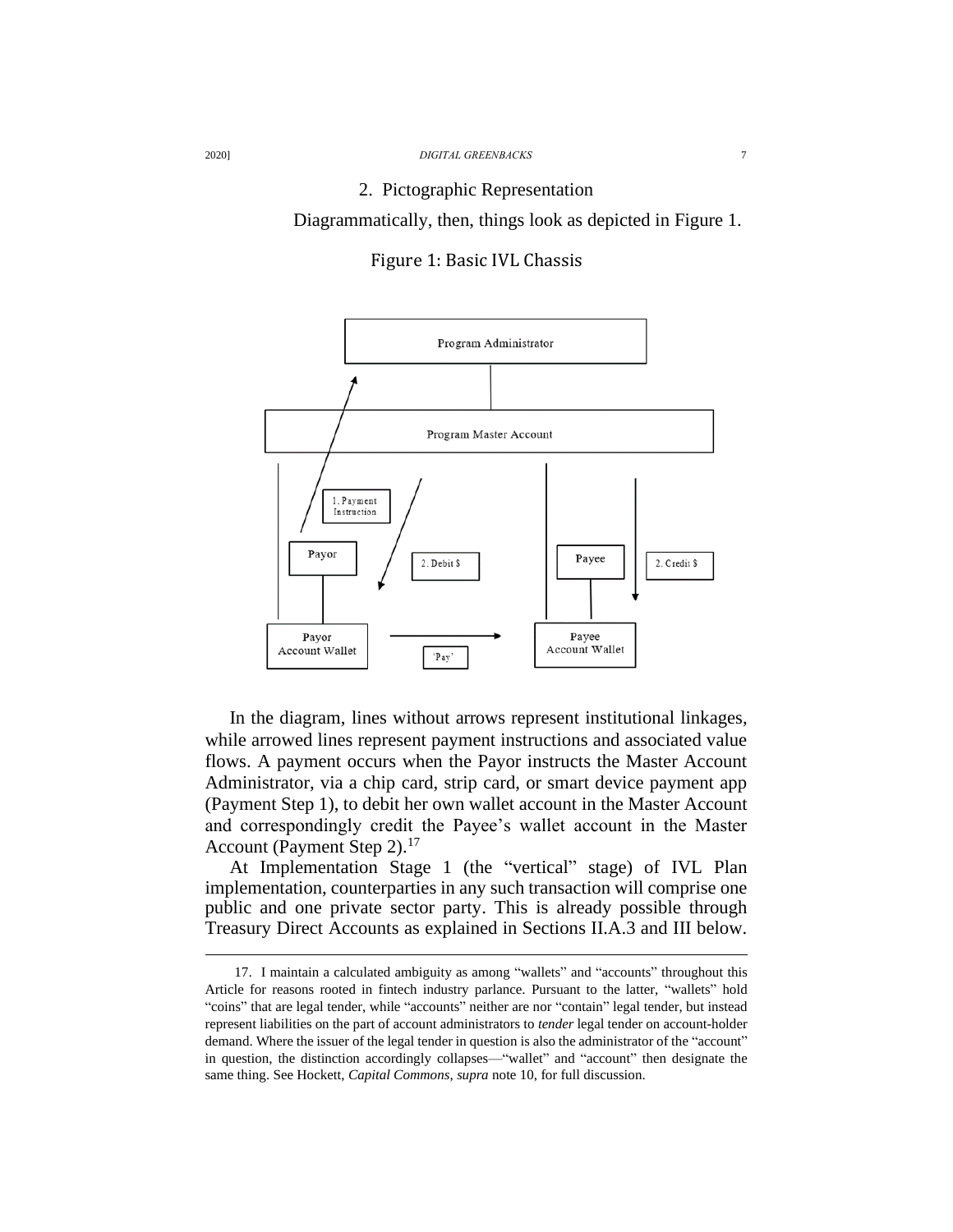At Implementation Stage 2 (the "horizontal" stage) of IVL Plan implementation, all wallet account holders in the system, public sector or private sector, will be able to make and receive payments to and from one another in the same manner. This is all that need be added to Treasury Direct wallets to convert them to universally functioning value-storage (saving) and value-transfer (payment) media.

#### B. *Virtues of the IVL Chassis*

There are a number of reasons, especially supplemented by recent crises-rooted needs, to put a proposal like the IVL Plan into place to get non-paper stimulus monies expeditiously to hard-hit American businesses and individuals.<sup>18</sup> We can briefly discuss those reasons here.

### 1. Justice and Inclusion

In any "exchange economy" such as our own, a payments system must be considered an essential public utility on a par with roads, sidewalks, and the national currency. Justice requires we make such utilities usable by all at no cost. Just as people do not pay to use sidewalks or dollar bills, they should not have to pay to use a digital payment system in an increasingly digitized exchange economy.<sup>19</sup>

### 2. Growth and Efficiency

We measure the size and the growth of our economy by reference to transaction volume.<sup>20</sup> That is all GDP is—a measure of transaction volume. It follows that a more seamless and efficient payment system, by enabling more rapid transacting and hence larger transaction volumes within any time interval, means greater growth and a larger economy over time. So does greater inclusion itself. Call this the growth or efficiency reason for IVL.

### 3. Fiscal and Monetary Policy (Including "Helicopter Money") Transmission

The presence of an IVL system, once in place, offers a host of collateral benefits. If administered by a nation's fiscal or monetary authority—the Treasury or the Federal Reserve in the U.S.—it will enable

<sup>18.</sup> Paper is a very efficient vector of Coronavirus, which is why China has been literally laundering its paper money since February. Jesse Yeung, *China is Disinfecting and Destroying Cash to Contain the Coronavirus*, CNN BUS. (Feb. 17, 2020), https://www.cnn.com/2020/02/ 17/asia/china-is-disinfecting-cash-coronavirus-intl-hnk-scli/index.html [https://perma.cc/H2JK-ZNUH].

<sup>19.</sup> *See* Hockett, *supra* note 9; Hockett, *Capital Commons*, *supra* note 10; Hockett, *Rousseauvian Money*, *supra* note 15.

<sup>20.</sup> *See* sources cited *supra* note 19; *see also* Kim & Hockett, *supra* note 12.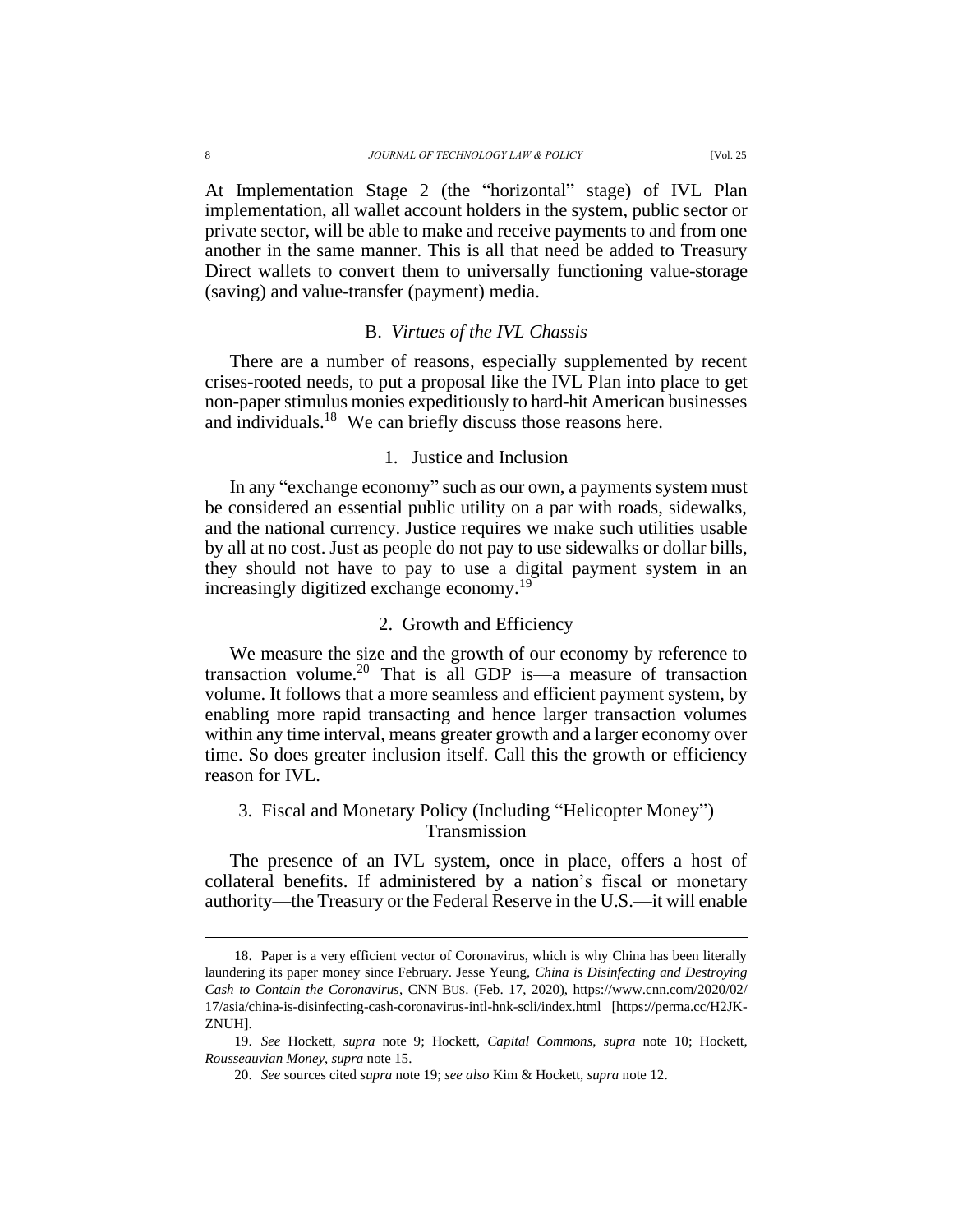faster fiscal stimulus or monetary policy transmission than our present system of middlemen, whom we hope will transmit inexpensive credit to consumers.<sup>21</sup> Instead, we can drop digital "helicopter money" into our digital wallets, thereby sidestepping the notorious "pushing on a string" and diversion-to-speculative-use problems that hampered stimulus efforts in 2008.<sup>22</sup> In less extraordinary times, we can even offer interest on savings in wallets, whereupon we can move those rates up or down when we must slow down or speed up spending activity economy-wide.<sup>23</sup> Indeed, we can even then "micro‐target" specific sectors of the economy where spending appears to be either overheating or dangerously cooling, another prospect considered below and more fully fleshed out in other work. 24

### 4. Valuing Care Work

An IVL system would also enable public authorities, including cities and states, to begin disbursing monetary rewards to "care work" providers and other contributors to the public good that our present payment arrangements render too difficult for most governments to adjudge feasible.<sup>25</sup> A teenager who helps grade-schoolers with homework after school, for example, or someone who looks in on and cares for a "shut-in," can quickly transmit digital proof of work (POW) to a city, state, or even federal social services authority and receive spendable IVL credits—what I call Democratic Digital Dollars, or 3Ds—in return.<sup>26</sup> Given the long-term savings to municipal, state, and federal budgets that

<sup>21.</sup> *See, e.g.*, Hockett, *supra* note 9; Hockett, *Capital Commons*, *supra* note 10.

<sup>22.</sup> *See* sources cited *supra* notes 9–10; *see also* Daniel Alpert, Robert Hockett & Nouriel Roubini, *The Way Forward*, NEW AMERICA (Oct. 10, 2011), https://www.newamerica.org/ economic-growth/policy-papers/the-way-forward/ [https://perma.cc/2ZZQ-744G].

<sup>23.</sup> *See* sources cited *supra* note 22. This is a prospect, incidentally, that might recommend—though certainly it does not mandate—migrating a Treasury system in time to the Fed, as discussed *infra* Section III.A.

<sup>24.</sup> *See, e.g.*, Robert Hockett, *How to Make QE More Helpful: By Fed Shorting of Commodities*, BENZINGA (Oct. 14, 2011, 8:41 PM), https://www.benzinga.com/news/11/10/1988 109/how-to-make-qe-more-helpful-by-fed-shorting-of-commodities [https://perma.cc/6G87- DL32]; Robert Hockett, *The Green New Deal: How We Will Pay for It Isn't 'a Thing' – and Inflation Isn't Either*, FORBES (Jan. 16, 2019, 7:15 PM), https://www.forbes.com/sites/rhockett/ 2019/01/16/the-green-new-deal-how-we-will-pay-for-it-isnt-a-thing-and-inflation-isnt-either/ [https://perma.cc/7DZF-UTJV]; Robert Hockett, *Pay for the Green New Deal Now or Spend More*  Later, FIN. TIMES (Feb. 3, 2019), https://www.ft.com/content/046e7c30-23c8-11e9-b20d-5376 ca5216eb.

<sup>25.</sup> *See* Hockett, *supra* note 9; Hockett, *supra* note 11; Hockett & Kim, *supra* note 12, Kim & Hockett, *supra* note 12.

<sup>26.</sup> For examples of an IVL system's disbursing monetary rewards to 'care work' providers and other contributors to the public good, see sources cited *supra* note 25.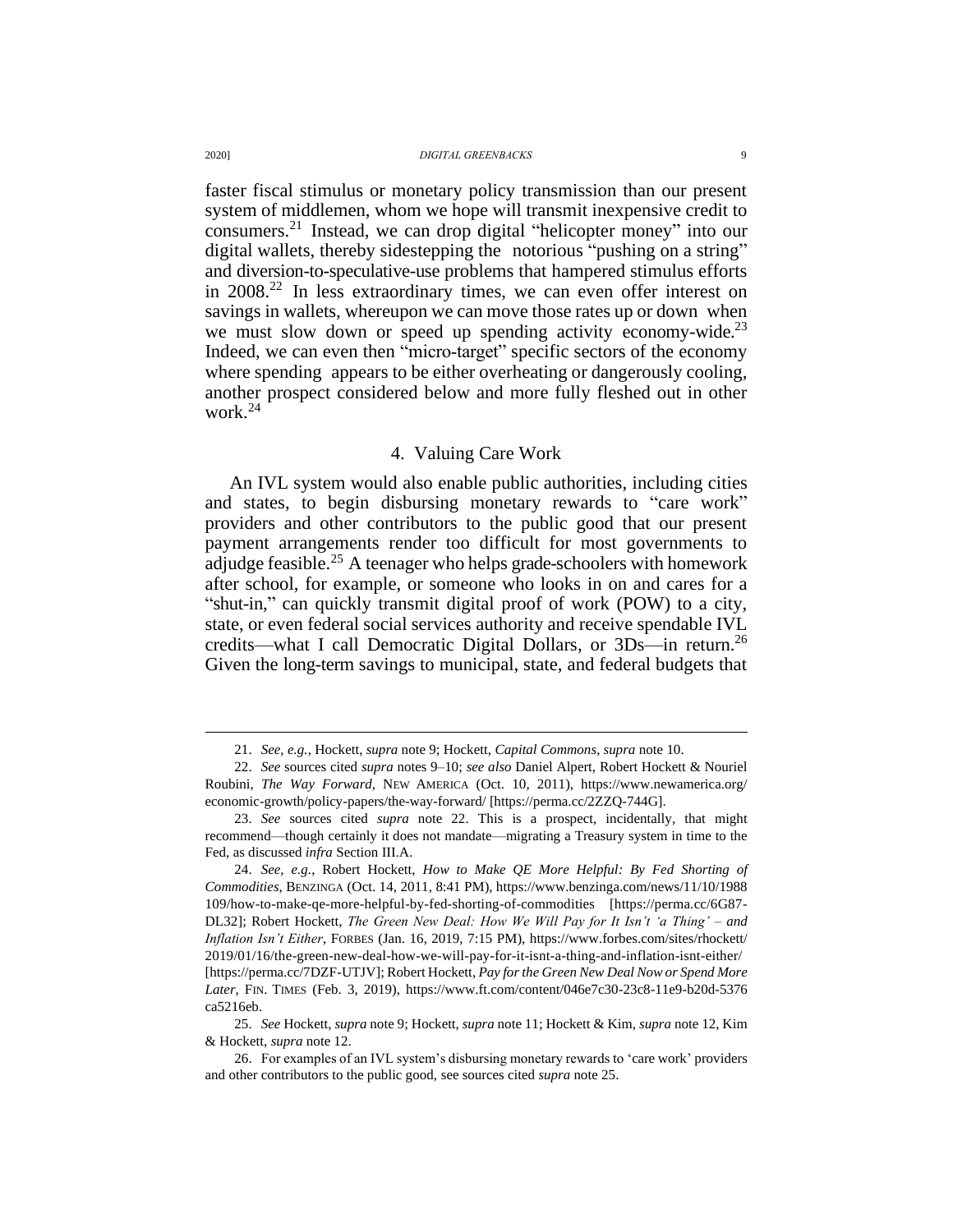such work demonstrably affords, crediting over the IVL is readily justified on long-term fiscal grounds, let alone 'Good Society' grounds.<sup>27</sup>

#### 5. Data and Financial Privacy

Finally, going digital offers financial data privacy benefits as well. Unlike private sector banks and many online payment service firms, public sector administrators of the IVL do not have a profit incentive there are no non-criminal "carrots" to entice data harvest and sale. Such administrators also are subject to Fourth Amendment constraints as state actors. unlike, say, Wells Fargo or Facebook—there is a "stick." Adding *more* sticks through criminal law, moreover, along with especially hard encryption for all transactions in amounts lower than what we already require banks and other institutions to report under anti-terrorism and antimoney laundering law, is easily done on an IVL system.<sup>28</sup>

No matter how one looks at the matter, then, it seems clear we should do this. Commercial and financial inclusion, more rapid economic growth, leak-proof fiscal stimulus and monetary policy, valuing undervalued work, and tightening financial privacy . . . there seems little not to like. All such features, additionally, grow more attractive in times of crisis like the present.

The real question, then, is who best to administer the IVL. Should it be cities, states, or our federal government? If it's the latter, should it be the Fed or the Treasury?<sup>29</sup>

#### C. *Federal Bodies for the Chassis—Fed or Treasury?*

In light of the present pandemic and the nationwide financial stresses to which it is giving rise, it seems clear that whatever New York and other states or their subdivisions might do, we will do better to install a *federal* body on the IVL chassis than to rely solely on those more jurisdictionally circumscribed units of government. <sup>30</sup> The same reasons that underwrite this judgment seem to suggest also that the *Treasury* body would be preferable to the Fed body, at least in the short-run—even if we should decide ultimately to migrate the system over to the Fed, as we did with the paper dollar about a century ago.<sup>31</sup>

<sup>27.</sup> For support that crediting certain work over an IVL system is justified on long-term fiscal grounds in addition to "Good Society" grounds, see sources cited *supra* note 25.

<sup>28.</sup> For support that an IVL system can offer financial data privacy benefits, see sources cited *supra* note 25.

<sup>29.</sup> The Eurozone, of course, invites counterpart questions. Hockett, *supra* note 14, at 5.

<sup>30.</sup> *See* sources cited *supra* notes 1, 7–8.

<sup>31.</sup> Hockett et al., *supra* note 8. For more on that migration, along with the Greenback, see discussion *infra* Section II.A; *see also* Robert Hockett, *Money's Past and Fintech's Future: Wildcat Crypto, the Digital Dollar, and Citizen Central Banking*, 2 STAN. J. BLOCKCHAIN L. & POL'Y 221, 228–30 (2019).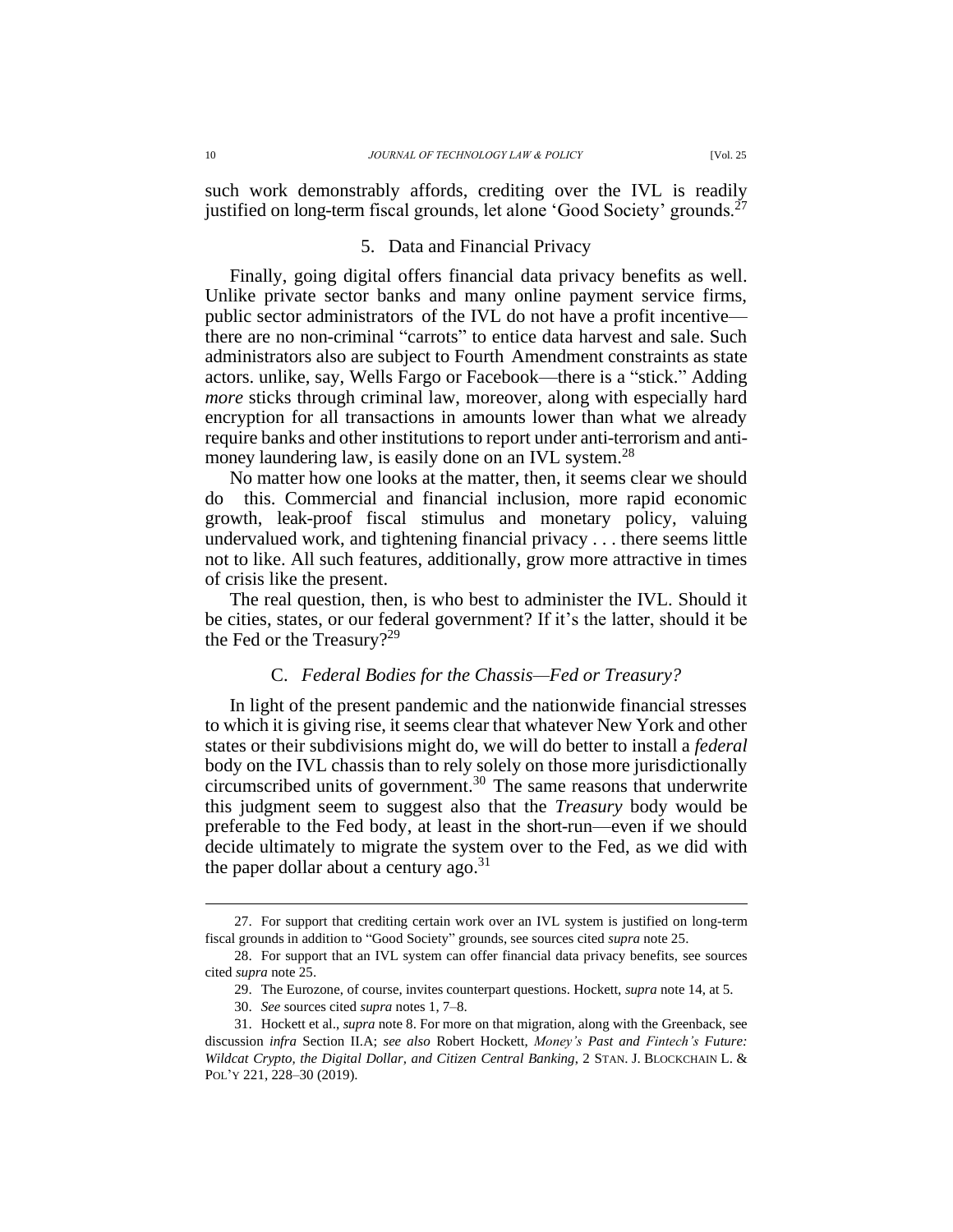#### 1. Why Federal?

The reason that I designed the IVL plan to be adaptable to local, state, *and* national use in the first place, stems in part from lessons I learned in the last crisis. In 2008, at the onset of a *financial* meltdown rooted in an underwater *mortgage* loan meltdown, I developed a plan that permitted public sector entities to employ their eminent domain authority to make compulsory purchases of underwater mortgage loans out of the private label securitization (PLS) trusts in which they were improvidently locked, then write them down and return them to the trusts.<sup>32</sup>

These were loans that even trusts' bondholders wished to see writtendown to avert default-prompted losses, as default risk lowered the expected values of mortgage loans by margins well below the level required to pull these loans back above water.<sup>33</sup> The problem was that neither scattered bondholders nor their PLS trustees could do the writing‐ down on an adequate scale.<sup>34</sup> For the pooling and servicing agreements (PSAs) pursuant to which PLS trusts had been settled, hastily drafted as they had been by lawyers who hadn't foreseen the prospect of a nationwide housing price crash and associated default wave, did not allow it.<sup>35</sup> If public authorities could partner with such bondholders to combine their own condemnation authority with bondholder money, I accordingly concluded, fair value condemnation awards could be paid at minimal or no public expense and the loans could at long last be writtendown and thus salvaged.<sup>36</sup>

When it came to deciding what level of public authority to approach state, federal, or municipal—I thought it best to try all. Hard-hit homeowners, cities, and states that could not wait for the Federal Housing Authority (FHA) or any other instrumentality to act to forestall foreclosures, evictions, and associated financial turmoil, even if federal action was, ideally, preferable.<sup>37</sup> In the end, then, while I started with federal officials and even Presidential candidates (then Senators Obama and McCain) in advocating the plan, it was ultimately hard-hit cities that

- 33. *See* sources cited *supra* note 32.
- 34. *See* sources cited *supra* note 32.
- 35. *See* sources cited *supra* note 32.
- 36. *See* sources cited *supra* note 32.
- 37. *See* sources cited *supra* note 32.

<sup>32.</sup> *See* Robert Hockett, *Paying Paul and Robbing No One: An Eminent Domain Solution for Underwater Mortgage Debt*, 19 CURRENT ISSUES ECON.& FIN., no. 5, 2013, at 1 (2013); Robert Hockett, *We Don't Follow, We Lead: How New York City Will Save Mortgage Loans Nationally by Condemning Them Locally*, 124 YALE LAW J. 131 (2014). In effect, the plan was meant to enable PLS trusts to do what commercial banks, which were not subject to PSA‐rooted impediments, were already doing in voluntarily writing--down portfolio loans in NPV-- positive manners to salvage their expected values. The plan simply added a step to that process corresponding to the added entity—the PLS trust—interpolated between debtors and ultimate creditors.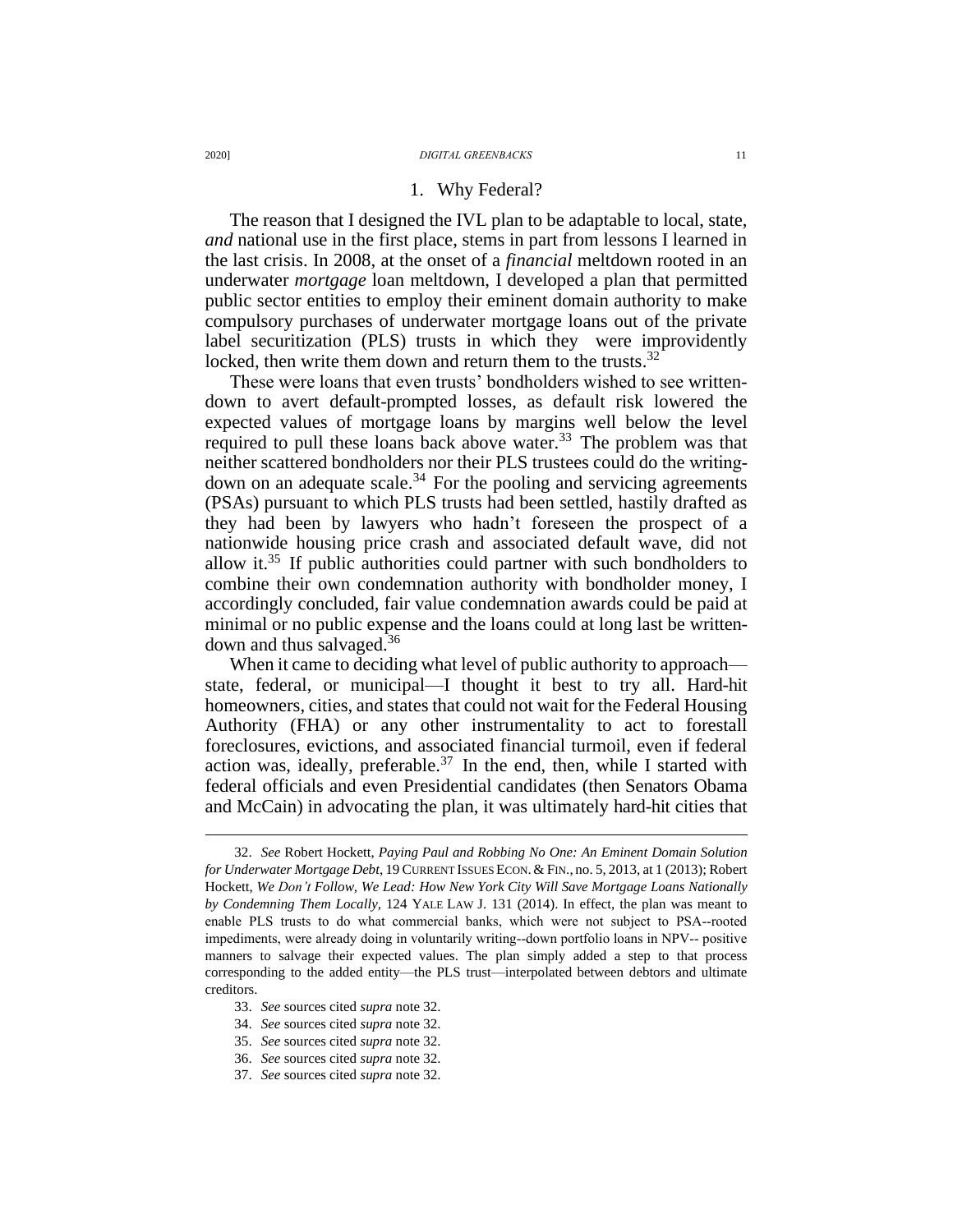acted once it became clear that the new Obama Administration was only going to pursue piecemeal "cram-down" in bankruptcy courts rather than plenary "write-down" in Congress or at FHA.<sup>38</sup>

In turning from the eminent domain plan to the IVL Plan several years after the mortgage loan crisis had finally receded, I kept the eminent domain plan experience in mind and accordingly started with our states and their cities at the same time that I approached federal officials and legislators, just in case. And while the *anticipated* case turned out to be *the* case for a time, with New York much quicker to act than was any other public authority,<sup>39</sup> the present pandemic appears to have changed things where speed and exigency are concerned. Now it seems that both Fed and Treasury, as well as both caucuses in both houses of Congress, might be ready to act. <sup>40</sup> The pandemic has denied us the luxury of waiting at *all* levels of government in our federal union. 41

#### 2. Why Treasury?

Now as already noted, the federal rendition of the IVL Plan is adaptable to both Fed and Treasury use. The latter would simply add two functionalities to Treasury's already existing network of Treasury Direct Accounts (TDAs), a long-standing but little known facility pursuant to which any citizen or legal resident of the US can already open a digital account through which to transact with Treasury in its own securities  $24/7<sup>42</sup>$  To convert this already existing platform into a universal digital

<sup>38.</sup> *See* sources cited *supra* note 32.

<sup>39.</sup> In this sense, contemporary New York might be likened to Governor Roosevelt's and State Industrial Commissioner Frances Perkins's New York, which pioneered many of the New Deal programs that Roosevelt and Perkins subsequently pushed as President and Secretary of Labor, respectively, of the United States. *See* Jessica Breitman, *Frances Perkins*, FRANKLIN D. ROOSEVELT PRESIDENTIAL LIBR. & MUSEUM, https://www.fdrlibrary.org/perkins [https://perma.cc/PW2D-Q69S] (last visited Oct. 16, 2020).

<sup>40.</sup> Philip Rosenstein, *COVID-19 Relief Could Be Catalyst for a Digital Dollar*, LAW360 (Mar. 26, 2020, 6:53 PM), https://www.law360.com/articles/1257079/covid-19-relief-could-becatalyst-for-a-digital-dollar [https://perma.cc/TJQ2-URC7].

<sup>41.</sup> *Id.* The author of this Article is in discussions with Congressional staff on both sides of the aisle in both houses of Congress.

<sup>42.</sup> TREASURYDIRECT, https://www.treasurydirect.gov/ [https://perma.cc/BP46-ZXWE] (last visited Oct. 17, 2020). For recent writing done by the present author on TreasuryDirect and possible Treasury Dollars, see, e.g., Hockett, *supra* notes 7–8; *see also* Robert Hockett, *The Treasury Dollar: An Immediate Funding and Digital Banking Plan for Pandemic Relief and Beyond* (Cornell L. Sch. Research Paper No. 20-30), https://papers.ssrn.com/sol3/ papers.cfm?abstract\_id=3567829 [https://perma.cc/5AQY-PTS3]; Hockett, *How To Keep The Digital Dollar Democratic: A 'Treasury Dollar Bill' / 'Treasury Direct' Plan, FORBES (Mar. 24,* 2020, 2:35 PM), https://www.forbes.com/sites/rhockett/2020/03/24/how-to-keep-the-digitaldollar-democratic-a-treasury-dollar-bill--treasury-direct-plan [https://perma.cc/G8KC-TW92]; Robert Hockett, *The Democratic Digital Dollar: A 'Treasury Direct' Option*, JUST MONEY (Mar. 25, 2020), https://justmoney.org/r-hockett-the-democratic-digital-dollar-a-treasury-direct-option/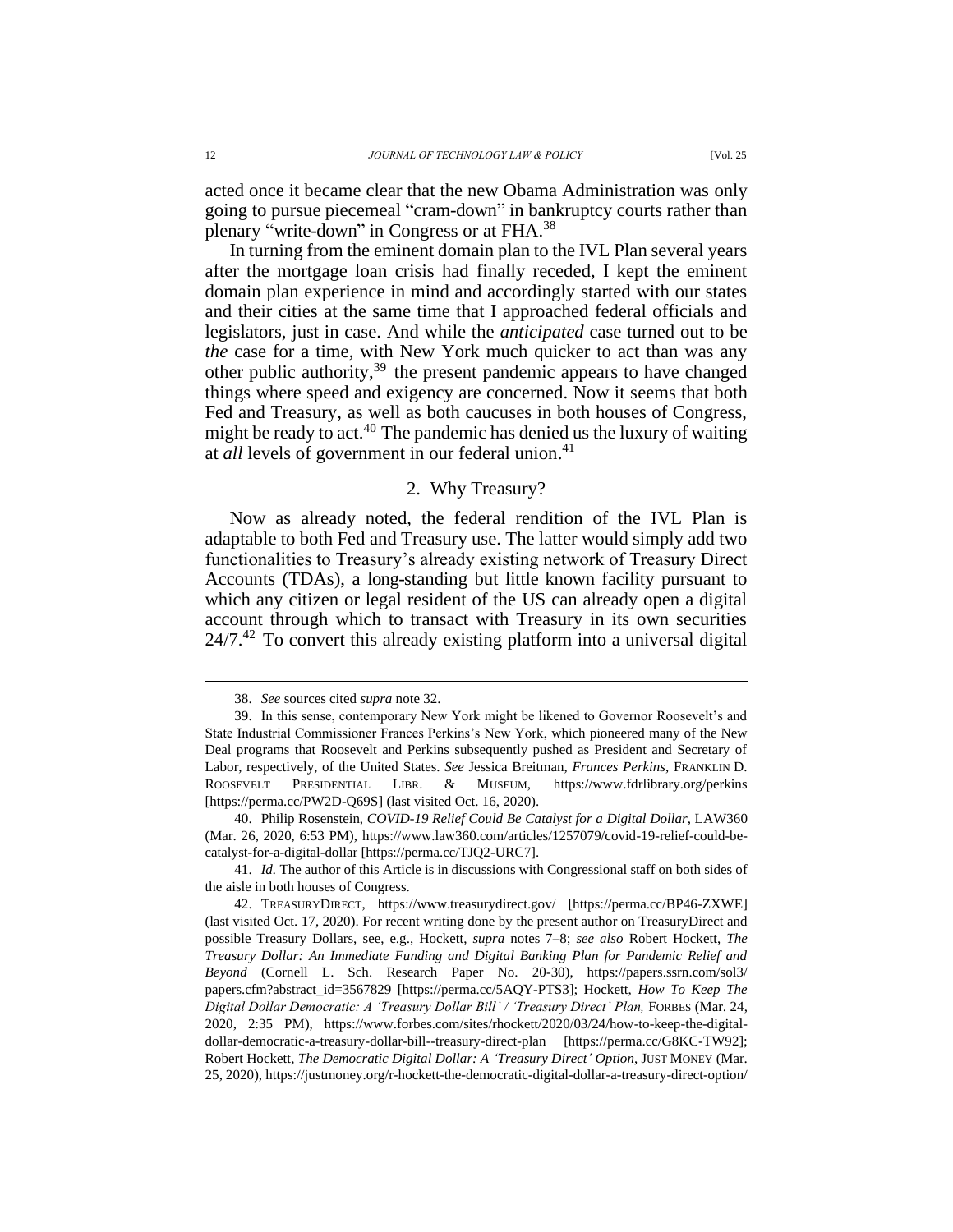payment platform, we would need to take only two simple measures, which is why the draft bill appended to this article requires fewer than three pages of legislative text beyond Findings and Definitions.

The two steps, the first of which simply is Stage 2 of the IVL Plan schematized above in Section I.A.2 and Figure 1, are as follows: First, we add horizontal peer-to-peer (P2P) connectivity between TDA digital wallets to the current vertical connectivity between Treasury itself and all TDAs, as explained above in Section I.A.2. Second, we confer legal tender status on the Zero Percent Certificates of Indebtedness that Treasury already issues through TDAs—I call them Treasury Dollars, or Digital Greenbacks in honor of the national dollar that Treasury issued from the mid-1860s until the Fed's establishment fifty years later.<sup>43</sup> Even these two measures would be unnecessary if more than 75% of our population were banked because Treasury Direct already interfaces indeed, at present *must* interface—with traditional bank accounts. But because 25% of Americans are unbanked or under-banked while only 5% lack smartphones or comparable devices, these two tweaks would be important.<sup>44</sup>

#### 3. Why—and When—the Fed?

The other way to proceed—the alternative to building out Treasury Direct—would be to do something much like what I have just described but to do it through the Federal Reserve System instead, as elaborated below in Part IV. $45$  In the long run, this might be preferable since the Fed conducts most of our monetary policy and we might wish to keep it that way.<sup>46</sup> In the short run, however, going the Fed route would be rather more difficult and, therefore, more time consuming—for the Fed, unlike

<sup>[</sup>https://perma.cc/DZ4E-EH8D]; Robert Hockett, *Money in Context: Part 2*, LPE PROJECT (Apr. 9, 2020), https://lpeproject.org/blog/money-in-context-part-2/ [https://perma.cc/78JM-JBPJ].

<sup>43.</sup> *See* sources cited *supra* note 42. The Greenback, incidentally, was virtually identical to the later Federal Reserve Note—same imagery and iconography, same size and material, etc. All that differed was the subtle inscription across the top, which of course did not read "Federal Reserve Note" until we migrated the Greenback over to the Fed after 1913. The Greenback history, incidentally, accounts for what might seem an idiosyncratic name that we continue to give to one of our primary bank regulators, the Office of the Comptroller of the Currency (OCC), so named because this office in Treasury actually *did* once control the currency. *See* Hockett, *supra* note 31*.*

<sup>44.</sup> *2017 FDIC National Survey of Unbanked and Underbanked Households*, FDIC 23, 34 (Oct. 2018), https://www.fdic.gov/householdsurvey/2017/2017report.pdf [https://perma.cc/ 8C5G-EEXS].

<sup>45.</sup> *See* discussion *infra* Part III; Hockett, *supra* note 9; Hockett, *Capital Commons*, *supra* note 10.

<sup>46.</sup> *See* Hockett, *supra* note 9, at 16; *see also* Hockett, *Capital Commons*, *supra* note 10. It is also possible that we will in the future elect to consolidate some Fed and Treasury functions that now occur separately. I discuss what consolidation might look like at length in *Capital Commons* in particular.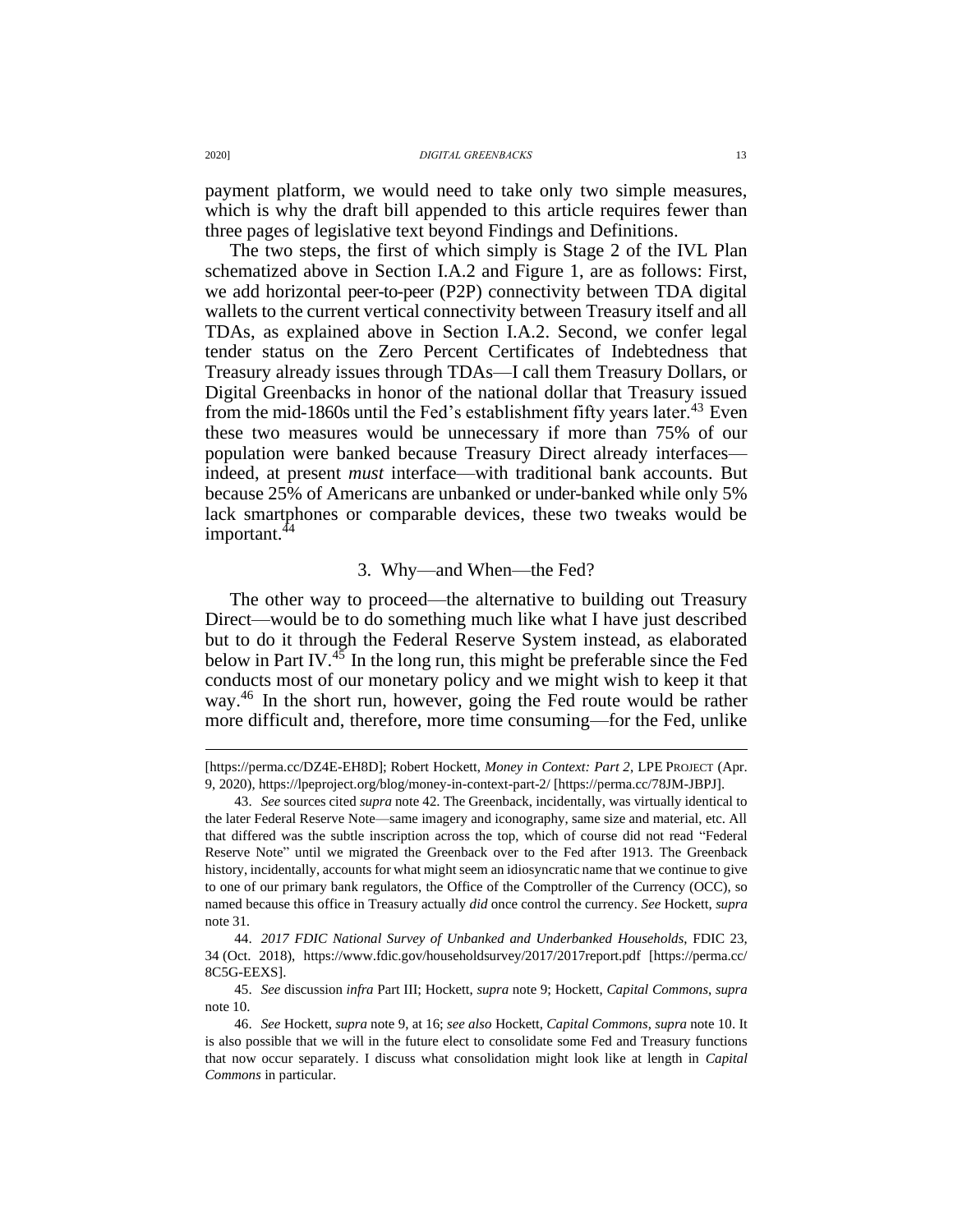the Treasury, has no preexisting network of wallet-convertible individual and small business accounts.

My own view is that whatever we can do most quickly is what we should do now, with optimization to be addressed later.<sup>47</sup> And if I am right in my conjecture that this means beginning with Treasury and only later migrating to the Fed—again as our nation's first currency, the Treasury administered Greenback regime introduced in 1863, did in converting to the Federal Reserve Note regime 50 years later—then so be  $it.<sup>48</sup>$ 

As just suggested, both for the reasons adduced immediately above and for additional reasons adduced below, I think the Treasury route is best for now, with migration to the Fed to come only later, if at all, once the pandemic is past and the Fed is reformed on the basis of lessons we're already learning.<sup>49</sup> To the details of both plans I accordingly now turn, starting with Treasury and then proceeding to the Fed.

#### II. THE TREASURY DIGITAL DOLLAR AND TREASURY DIRECT PLAN

Both for the reasons just noted and for additional reasons I lay out below, I think it best to debut the Digital Dollar as a Treasury Dollar or Digital Greenback, then migrate it over to the Fed, if at all, only after the present pandemic is past us. Here is how.

### A. *Digitizing Treasury Direct*

Few seem aware of the fact, but the U.S. Treasury already affords any citizen or legal resident who desires it a TDA with the Treasury itself. Through this portal, citizens and legal residents can purchase or sell all four of the principal classes of Treasury security—bills, notes, bonds, and

<sup>47.</sup> *See* Hockett, *supra* note 7; Hockett, *supra* note 8; A.B. A088686, 2019-20 Gen. Assemb., Reg. Sess. (N.Y. 2020) (pending bill in the New York State Assembly for creating a master account and system of individual wallets to make and receive payments to state entities and residents of the state); *see also* Hockett, *supra* note 12 (discussing the proposed Inclusive Value Ledger which would enable the free flow of money during coronavirus); *Our New Currency for New York*, *supra* note 12 (discussing the benefits of the proposed Inclusive Value Ledger to New York residents); *Our Money's Not Green Enough*, *supra* note 12 (discussing how the Inclusive Value Ledger can dispose of the limitations on privately-run payment platforms); Partz, *supra* note 12 (giving a general overview of IVL and why it is being proposed); *New York Digital Currency Planned for P2P Payments*, *supra* note 12 (discussing the IVL proposal and the features of the ledger); Heal, *supra* note 12 (describing the features of the IVL and its purpose); *New York Lawmakers Push for Public eBanking System*, *supra* note 12 (describing the IVL as a solution to the millions of Americans who are excluded from the formal banking system); Rosenfeld, *supra* note 12 (describing IVL and distinguishing it from Facebook's Libra cyprocurrency).

<sup>48.</sup> Hockett, *supra* note 31, at 6.

<sup>49.</sup> *See generally* Robert Hockett, Spread the Fed: Distributed Central Banking in Pandemic and Beyond (May 10, 2020) (unpublished manuscript) (on file with author), https://papers.ssrn.com/sol3/papers.cfm?abstract\_id=3597724 [https://perma.cc/T99G-WXT2].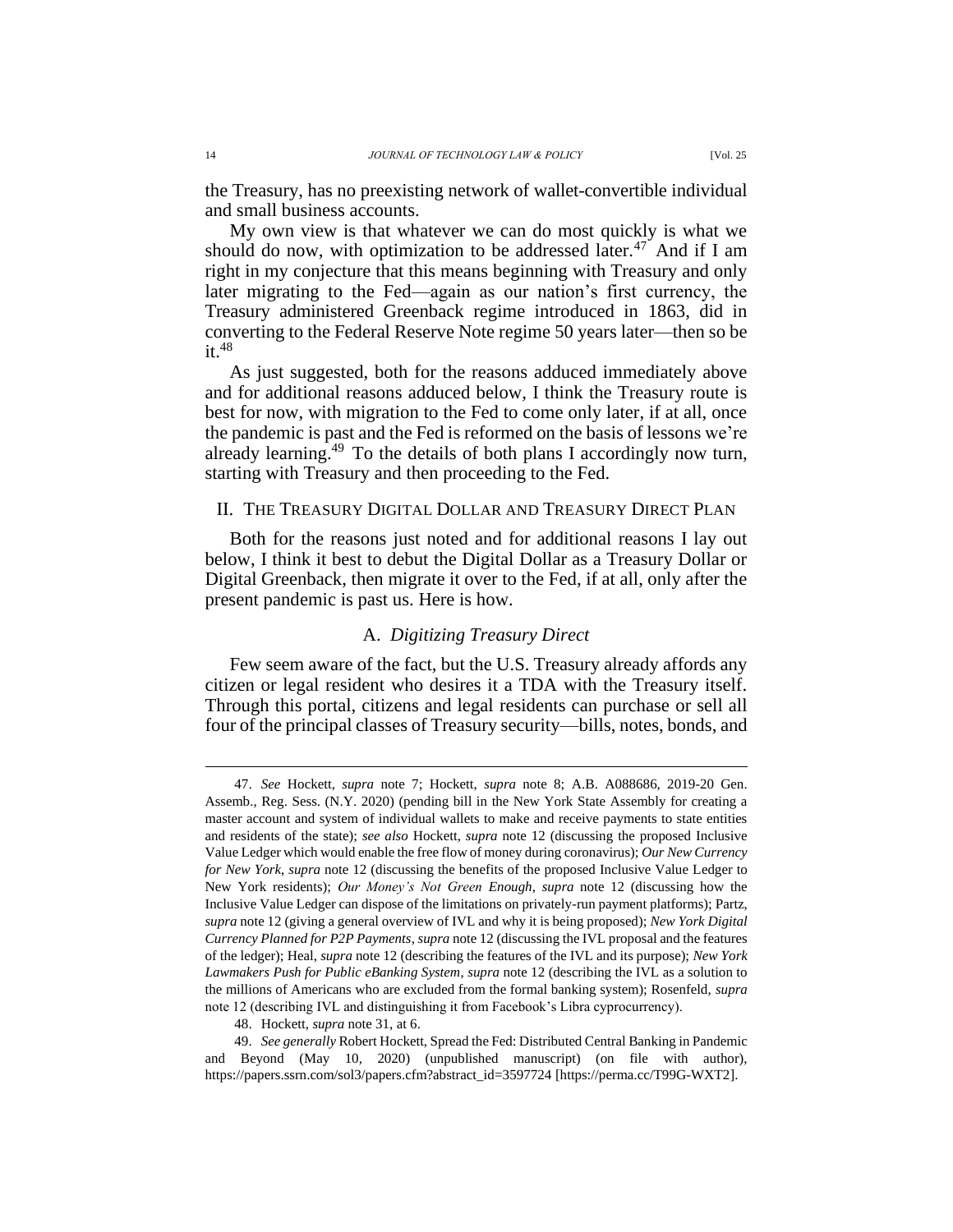TIPS—at any time, 24/7. All that is needed is: (a) an internet accessible laptop, smartphone, or other device; (b) a Social Security or Taxpayer ID number; and (c) a bank account out of which payments for, and into which redemptions of, Treasury securities can be made.

All that is needed to make this a full Treasury-administered Democratic Digital Dollar and IVL, then, is to add one new Treasury security endowed with legal tender status—a kind of digital cash—to the basket now offered and to establish horizontal connectivity between TDAsto supplement the vertical connectivity between these accounts and the Treasury by making them P2P-interactive.

Here, then, is the nucleus of what can be quickly scaled up into a national savings and payments platform administered by Treasury during the pandemic, then perhaps migrated over to the Fed when there is time to build out the Fed's digital infrastructure. I will begin with functional requirements, then turn to technical requirements.

#### B. *Functional Requirements*

Because Treasury Direct is already halfway there en route to a full digital dollar and payment platform, the functional adjustments requisite to conversion are simple and straightforward.

#### 1. Digitize Treasury Direct Accounts

First, the Treasury will be explicitly authorized and indeed required to either: (a) allow digital dollars (digital Federal Reserve Notes) to be held in and spent from TDA Wallets, or (b) issue a new denomination of Treasury bill with no coupon or maturity date and a face value of \$1. We'll call it a Treasury Dollar Bill (TDB) or Digital Greenback (DG). There is a sense in which Treasury already administers the seed of a TDB or DG: The Zero-Percent Certificate of Indebtedness (in Treasury shorthand, the "Zero-Percent C of I," or "C of I," and in my parlance "Zero-CI") is a Treasury security that does not earn any interest. It is intended, according to the Treasury, to be used as a source of funds for purchasing eligible interest-bearing Treasury securities in TDAs.<sup>50</sup> Treasury arguably already possesses authority to digitize Treasury Direct in this manner and even to issue a new legal tender Treasury Dollar. But "helicopter drops" into new starter accounts would require explicit Congressional appropriation, so we might as well explicitly authorize and indeed mandate the new issuance in the same initial appropriation legislation.

<sup>50.</sup> *TreasuryDirect Help: Zero-Percent Certificate of Indebtedness*, TREASURYDIRECT, https://www.treasurydirect.gov/indiv/help/TDHelp/help\_ug\_152-CofILearnMore.htm [https:// perma.cc/9RXC-7V4K] (last visited Oct. 17, 2020).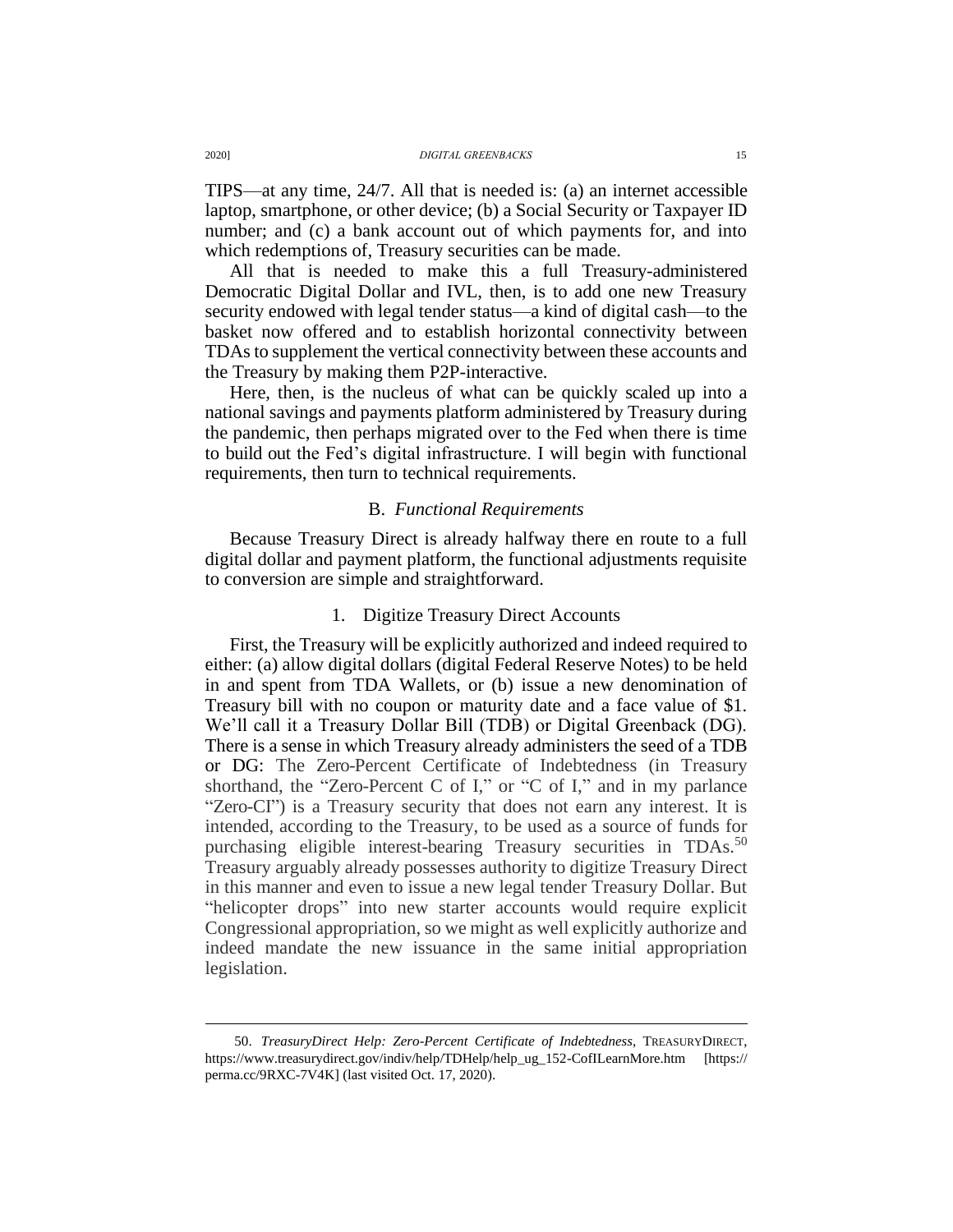The Treasury-Dollarized Zero-CI will effectively be a one-dollar perpetual, a.k.a. consol, much like the Federal Reserve notes we call dollar bills. Treasury will directly convey Congressionally determined amounts of these Treasury Dollar Bills, which I will call "Starter Deposits," to holders of TDAs, which can be digitized into digital wallets as described below. There will be no need, then, to 'sell' these Bills to convey them—a critical difference from other Treasury issuances. Starter Deposits, perhaps started with CARES Act style disbursements or "Baby Bonds" of the kind contemplated by sundry developed nations in the late 1990s and early 2000s, then can be periodically supplemented by what we will call Supplemental Deposits as Congress determines.<sup>51</sup> We can also cap digital TDB amounts held in TDA wallets, if we wish, as Treasury itself used to cap Zero-CIs. All else being equal, I would not myself favor such capping, but all else might not be quite equal.<sup>52</sup> Existing banks and payment companies might object to unlimited TBD amounts, for example, for fear of being rendered superfluous by a once again solely publicly issued payment medium. Financial stability imperatives might operate to similar effect—if, say, mass migration of deposits from private sector banks to digital TDA wallets would suddenly drain most of the banking sector's liquidity base.<sup>53</sup>

The latter danger could, of course, be well mitigated, if not eliminated, through Treasury lending to banks in the same dollar amounts as migrate from bank accounts to TDA wallets.<sup>54</sup> But that might take a while to work out, not to mention to work out to the satisfaction of frightened bankers. So, I suggest that we start TDA wallets simply with such future stimulus payments of the CARES Act variety as we make available for the remainder of the present pandemic, or with Baby Bonds as noted above.<sup>55</sup>

Treasury Direct wallet accounts holding TDBs will be much like accounts held with present-day money market mutual funds (MMFs), save that they will be sovereign issuances with all the guarantees thereof. TDBs will, for their part, be reminiscent, again, of the Greenback dollar bills that the Treasury issued as the nation's primary currency from the mid-1860s until early in the 20th century—when the Fed was established, and Fed Notes began to supplant Treasury issuances as primary currencies. Hence my suggestion of Digital Greenbacks is an alternative name for TDBs.

<sup>51.</sup> *See* Robert Hockett, *A Republic of Owners*, YALE U. PRESS (forthcoming 2021) (discussing Baby Bonds as piecemeal asset-spreading policies). *See generally* Robert Hockett, *A Jeffersonian Republic by Hamiltonian Means*, 79 S. CAL. L. REV. 45 (2005); Coronavirus Aid, Relief, and Economic Security Act or CARES Act, S. 3548, 116th Cong. (2020).

<sup>52.</sup> See Hockett, *Capital Commons*, *supra* note 10, for more on when to cap and not to cap.

<sup>53.</sup> See *id.*, for full consideration of such prospects and means of mitigating them.

<sup>54.</sup> *Id.*

<sup>55.</sup> *See* sources cited *supra* note 51.

<sup>56.</sup> *See* Hockett, *supra* note 31.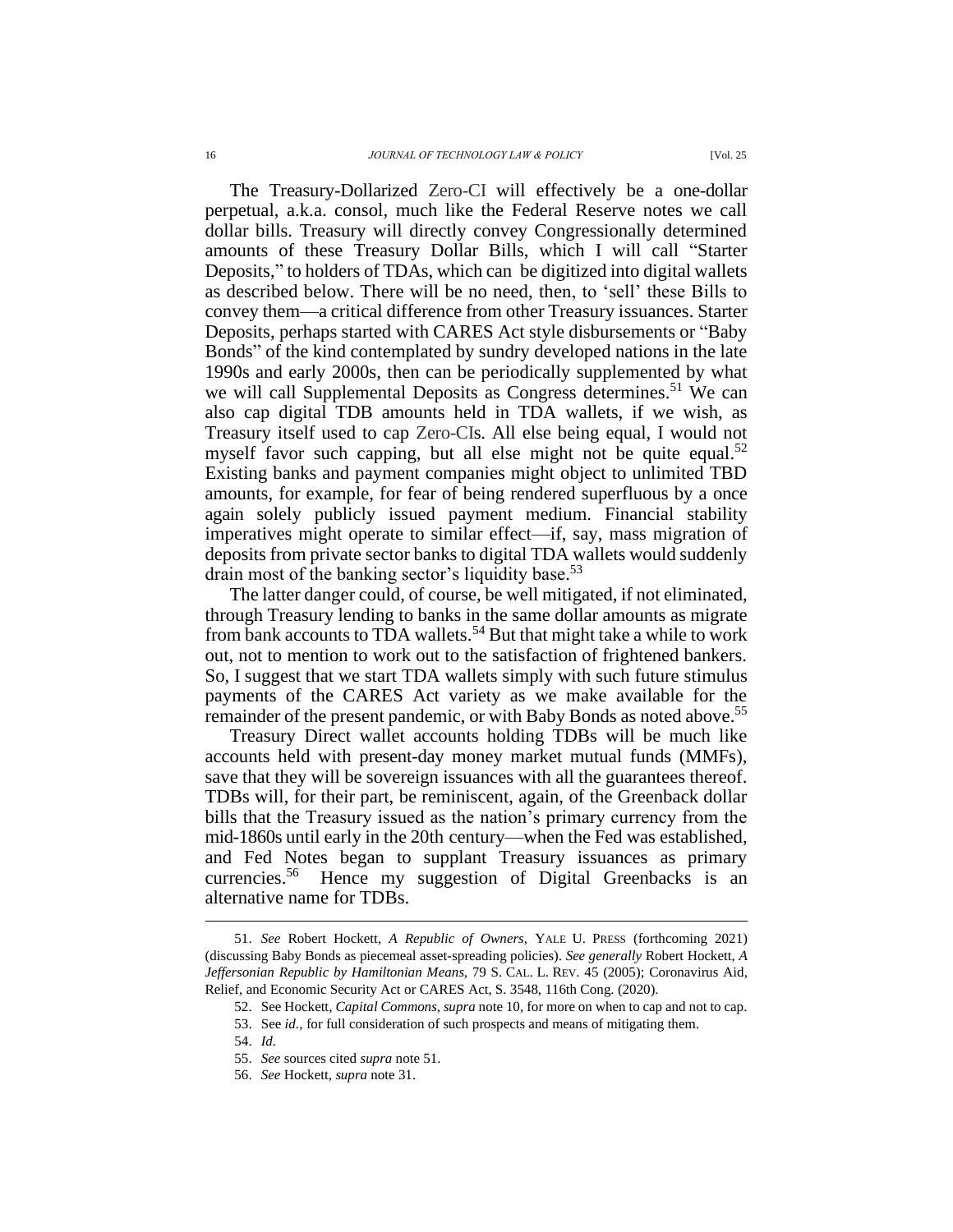#### 2. Make TDBs Legal Tender

Second, if we do not mandate the permission of TDA Wallets to hold digital Federal Reserve Notes, then, through legislation, we will mandate either: (a) that henceforth Treasury Dollar Bills will be legal tender on the same footing as Fed dollar bills, or (b) that the Fed will open individual deposit-cum-transaction accounts—we will call them Fed Transaction Accounts (FTAs)—for all who have TDAs, with free transferability of funds between each pair of twinned Fed Transaction and TDAs. <sup>57</sup> Any and all such accounts will be digitized into smart-deviceaccessible digital wallets as we upgrade the national payments infrastructure as most developed nations are now planning to  $do.^{58}$ 

TDBs will thus constitute Congressionally determined helicopter money that functions alongside garden-variety Fed-administered money. Of course, the Treasury will coordinate with the Fed to prevent undesired inflationary impacts.<sup>59</sup> Because what occasions helicopter drops is essentially by definition a significant contraction, however, this seems unlikely to become an issue. $60$ 

#### 3. Add Horizontal P2P Connectivity

Third, we supplement the currently open vertical connectivity channel between the Treasury and TDA wallet holders with universal P2P horizontal connectivity among all TDA wallet holders themselves.<sup>61</sup> We do that either between TDAs themselves, in the event that we opt for Option (a) just above, or between FTAs, in the event that we opt for Option (b) above. Again, then, TDAs or FTAs will become digital wallets, out of which anyone can pay anyone else for anything legally sold and into which anyone can be paid by anyone else for anything legally sold or conveyed.

As in my Democratic Digital Dollar and IVL plans more generally, private sector banking institutions can also be required, as a condition of licensure, to be among those businesses with what I call horizontal connectivity to TDA wallet holders. In that capacity, they can be required to offer full, fee-free access to teller windows, ATMs, and all other facilities at which anyone might wish to convert TDBs into Federal Reserve Notes (FRNs), coins, or any other form of legal tender cash we

<sup>57.</sup> For more on the prospect of Fed-administered digital dollars, see discussion *infra* Section II.C.4; Hockett, *supra* note 31; Hockett, *Capital Commons*,*supra* note 10. The latter work also discusses previous digital dollar and non-digital Fed account proposals proffered by various friends and colleagues of the authors since 2014.

<sup>58.</sup> *See infra* Section II.C.4; *see also* sources cited *supra* note 57.

<sup>59.</sup> See Hockett, *Capital Commons*, *supra* note 10, for a detailed design for Fed and Treasury coordination and even partial consolidation can be found in.

<sup>60.</sup> *Id.*

<sup>61.</sup> *See* sources cited *supra* note 19 and accompanying text.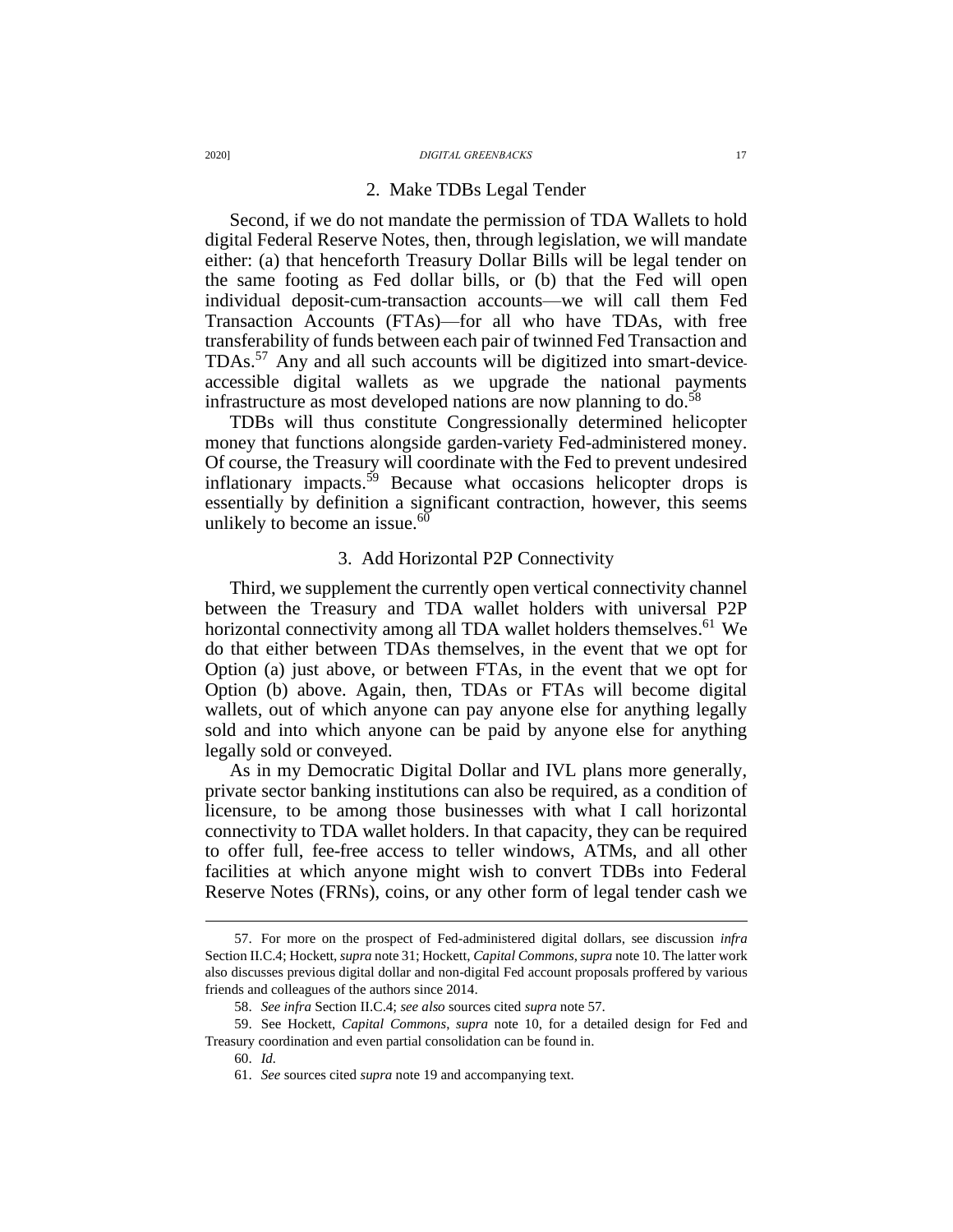might ever include among our money forms. But of course, this added feature can also be forgone if Congress fears backlash from bank lobbyists.

### 4. Build-In Cryptographic Privacy Protection

Fourth, we will cryptographically protect all TDAs or FTAs, and all transactions performed with them. We should also guarantee cashreminiscent anonymity of transacting for all transactions in amounts not already required to be reported to bank regulators under current bank privacy and money laundering enforcement laws. Violations of these protections by any government official will not only constitute Fourth Amendment violations, but will also be legally prosecutable—as, of course, will be any breaches by hackers or other miscreants. Because the Treasury, unlike private sector banking institutions and payment service providers, is not actuated by a profit motive, security and data protection seem likely to be easier assured on the new Treasury Direct system than they are now. But there is no need to leave this to chance.

### 5. Later, Consider Adding Interest on Accounts or Migrate to Fed and Do Same

Finally, once the system is fully up and running, we might commence paying interest on funds held in TDAs or FTAs in the future, just as the Fed now pays interest on reserves (IOR) to banks holding accounts with it and as private sector banks pay (minimally) on checking and savings accounts held with them. $62$  One reason for doing this is that it will afford our monetary authority—be that the Fed, Treasury, or a consolidated fiscal and monetary authority such as that I design in other work—a direct and hence very effective monetary policy tool. Rates can be raised immediately to slow spending, and can be lowered to boost spending, rather than changing them indirectly through bank rate policy.<sup>63</sup>

Should we go this route, in other words, there will be no more pushing on a string problems or other leakages in monetary policy transmission. Nor need we hope banks will lend or hope people will borrow in crises.<sup>64</sup> We will simply drop money in when we must, soak it back up other ways—raising rates higher, impounding some funds, or raising taxes if necessary. <sup>65</sup> As CPI inflation seems to have been lower than policy targets for decades now, though, that seems a fairly remote possibility.<sup>66</sup> We shall soon see whether productivity-drops owing to social distancing

<sup>62.</sup> See sources cited *supra* notes 9–10, 31 and accompanying text, for more on this prospect, why it might be considered attractive, and how it might be employed.

<sup>63.</sup> *See* sources cited *supra* note 62.

<sup>64.</sup> *See* sources cited *supra* note 62; *see also* Alpert, Hockett & Roubini, *supra* note 22.

<sup>65.</sup> *See* sources cited *supra* note 62.

<sup>66.</sup> *See* sources cited *supra* note 62.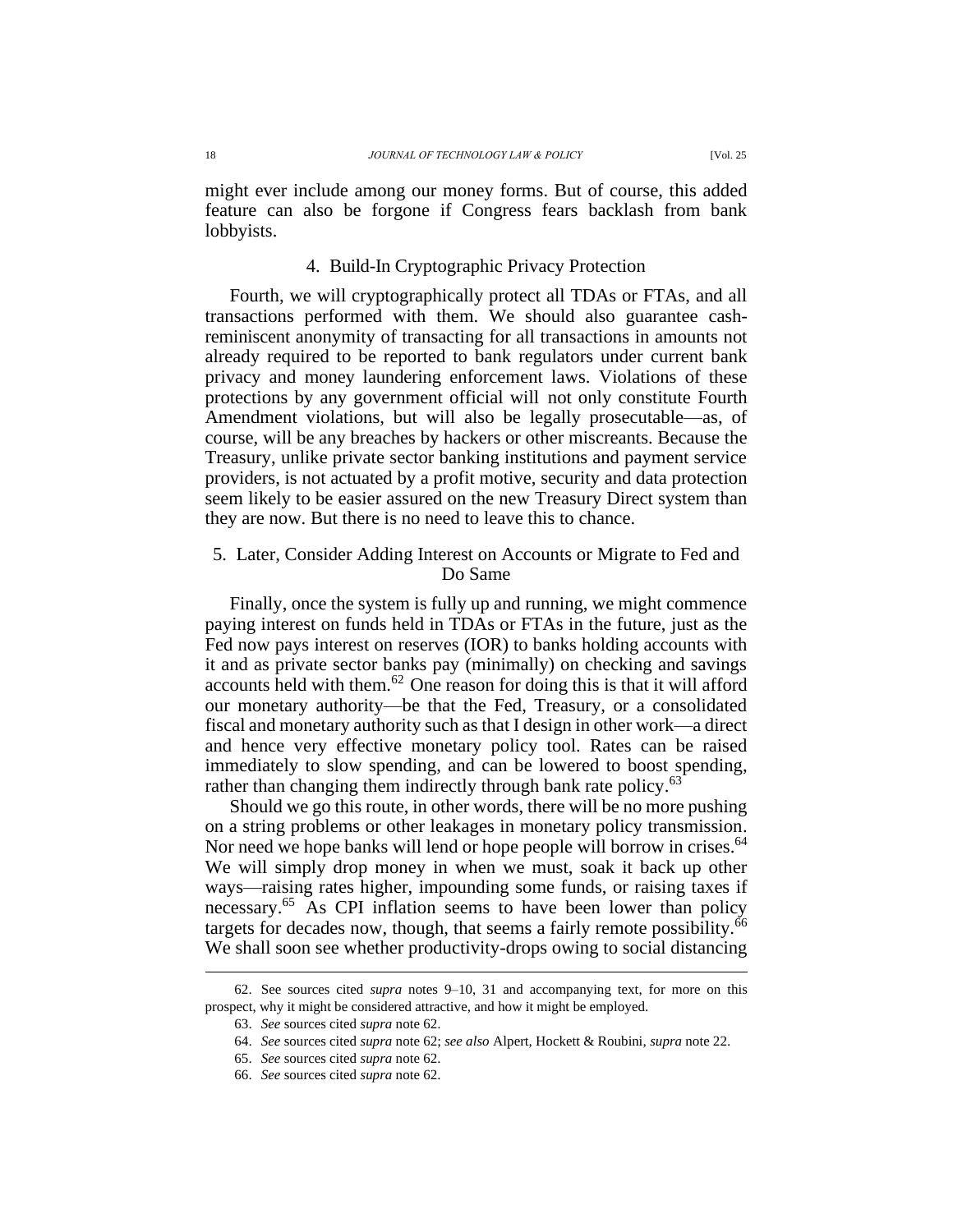during the pandemic will increase CPI inflation to meet or exceed policy targets. 67

#### C. *Technical Requirements*

What, more specifically, does the technology look like for converting Treasury Direct Accounts into Treasury Dollar wallets for citizens, legal residents and businesses, without requiring them also to maintain separate private sector bank accounts? It is, believe it or not, not at all complicated. There are several key layers of any such system, and only one has yet to be built.

#### 1. The Account Layer

First is the account layer. There must be safe, secure accounts that have reliable "know your client" (KYC) identity authentication protocols. These accounts are what function as users' virtual wallets, in which users can safely store, from which they can send, and into which they can receive digital dollars. They are essentially bank accounts with smart device keypads instead of brick-and-mortar storefronts. Critically, wallet holders have instant access to their funds, which is not the case with Venmo, PayPal, or other already existing private sector payment platforms that depend upon multi-day automated clearing house (ACH) operations to finalize payments. TDAs already possess most of these features, and can be readily upgraded within weeks or days, not months or years, to complete the replication. 68

### 2. The Payment Layer

Second is the payment layer. There must be a real-time capacity allowing for simultaneous debiting of payor accounts, and crediting of payee accounts, if wallets are to outperform traditional bank or payment accounts along with the ease and speed of transacting dimension. The Federal Reserve, as is by now widely known, is developing such a system, "FedNow," for clearing between banks—a welcome development, but one whose completion (a) stands to benefit only banks and those holding bank accounts, and (b) for reasons unknown, is continuously postponed by the Fed. <sup>69</sup> Treasury can readily supply the same among all Treasury Direct wallets, and more quickly—the

<sup>67.</sup> See sources cited *supra* notes 3–4, for a discussion of pandemic‐wrought supply side dangers.

<sup>68.</sup> A surprising multitude of this author's friends and colleagues in the tech sector, amusingly enough, use precisely the same phrase in this connection—a "piece of cake." Special thanks, incidentally, to Anshul Gupta, with whom I have worked for a long time indeed in getting the tech design right.

<sup>69.</sup> *See* FedNow Service, FED. RSRV., https://www.frbservices.org/financial-services/ fednow/index.html [https://perma.cc/LG8U-45KW] (last visited Oct. 16, 2020).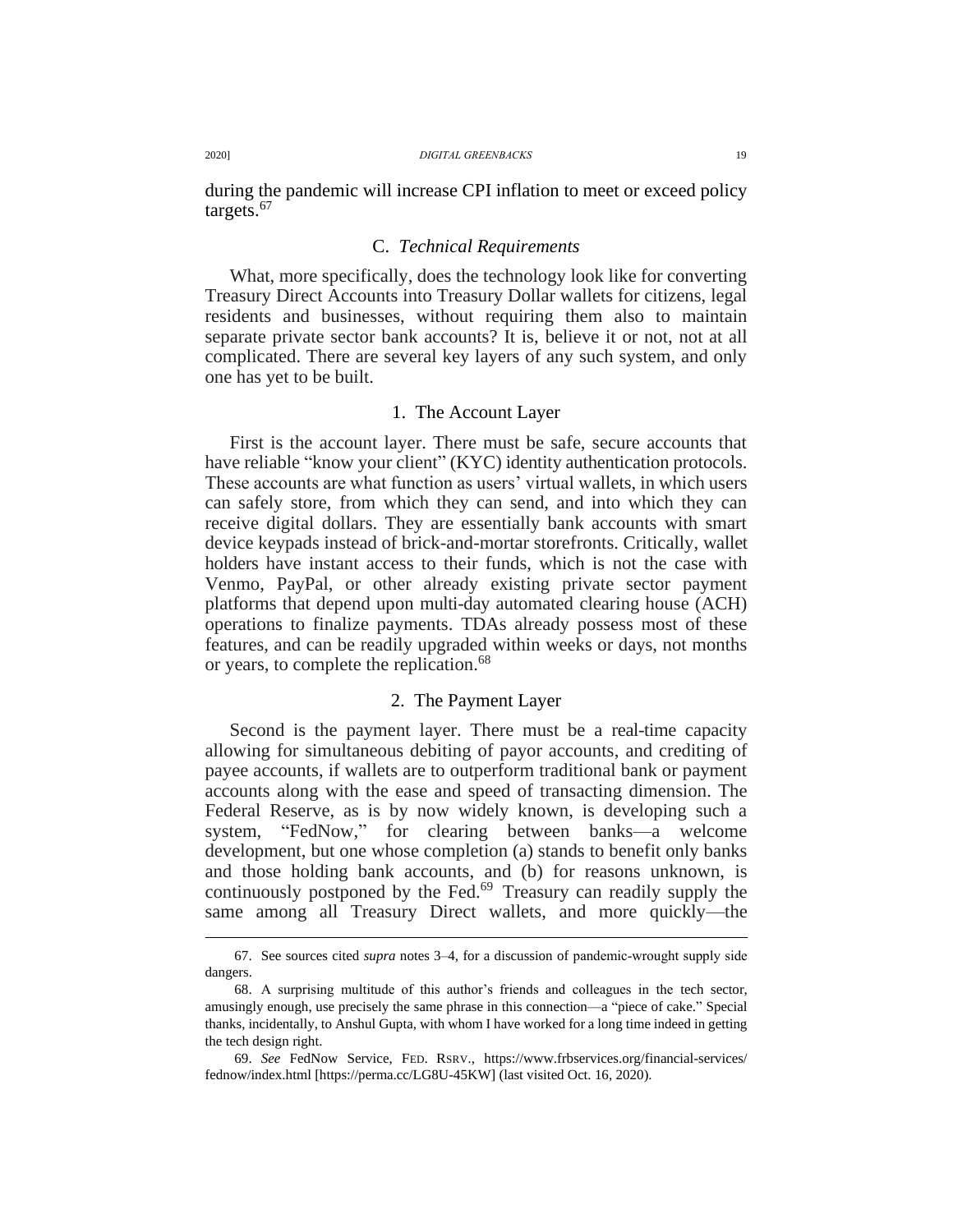technology, again, has long been familiar in the financial technology industry.<sup>70</sup>

#### 3. The Application Programming Interface Layer

Third is the application programming interface (API) layer. This enables interoperability between the system being developed on the one hand, and various verified 3rd-party services, including PayPal, Venmo, merchant POS systems, and cross border payment services on the other hand. These integrations will be desirable insofar as there continue to be other ways to send money to friends, family, and businesses—which we might well desire for purposes of at least some resilience-assuring redundancy in the payments system. But it is worth also bearing in mind that the upgraded Treasury Direct system is meant to enable costless payments among all parties who pay or are paid in legally permissible transactions, such that any other systems out there are strictly speaking unnecessary, even if desirable for some purposes.

#### 4. The Ledger Layer

The final layer is that of the ledger—in this case, the Treasury Direct accounting system as a whole, as administered by the Treasury. There must be a transaction-aggregation locus and a node through which to inject Treasury Dollars into the money supply for purposes of recipient self-maintenance and macroeconomic stimulus. The ledger can be distributed and thus grounded in blockchain technology, or can be centralized, as Treasury Direct is now. If we ultimately decide to go the former route, then we might see some increased complexity in implementation as we make architectural decisions concerning encoding keys, hashing, and hot/cold storage. Yet the underlying functionalities and requirements do not change, and in any event, we can convert Treasury Direct as currently constituted to P2P use without having to wait. Then any subsequent move to a blockchain or other distributed ledger technology (DLT) can be planned and executed at our leisure.

#### 5. It's Not That Difficult

The technology involved in a Treasury Direct upgrade is, then, not trivial to build, but neither is it daunting or especially challenging. The requisite conversion involves technology with which both the industry and other agencies of our deferral government are well familiar. Indeed, the latter already has departments whose personnel are charged precisely with performing the very tasks just elaborated. One is the United States Digital Service (USDS), which is housed in the Executive branch of our

<sup>70.</sup> *Supra* note 68.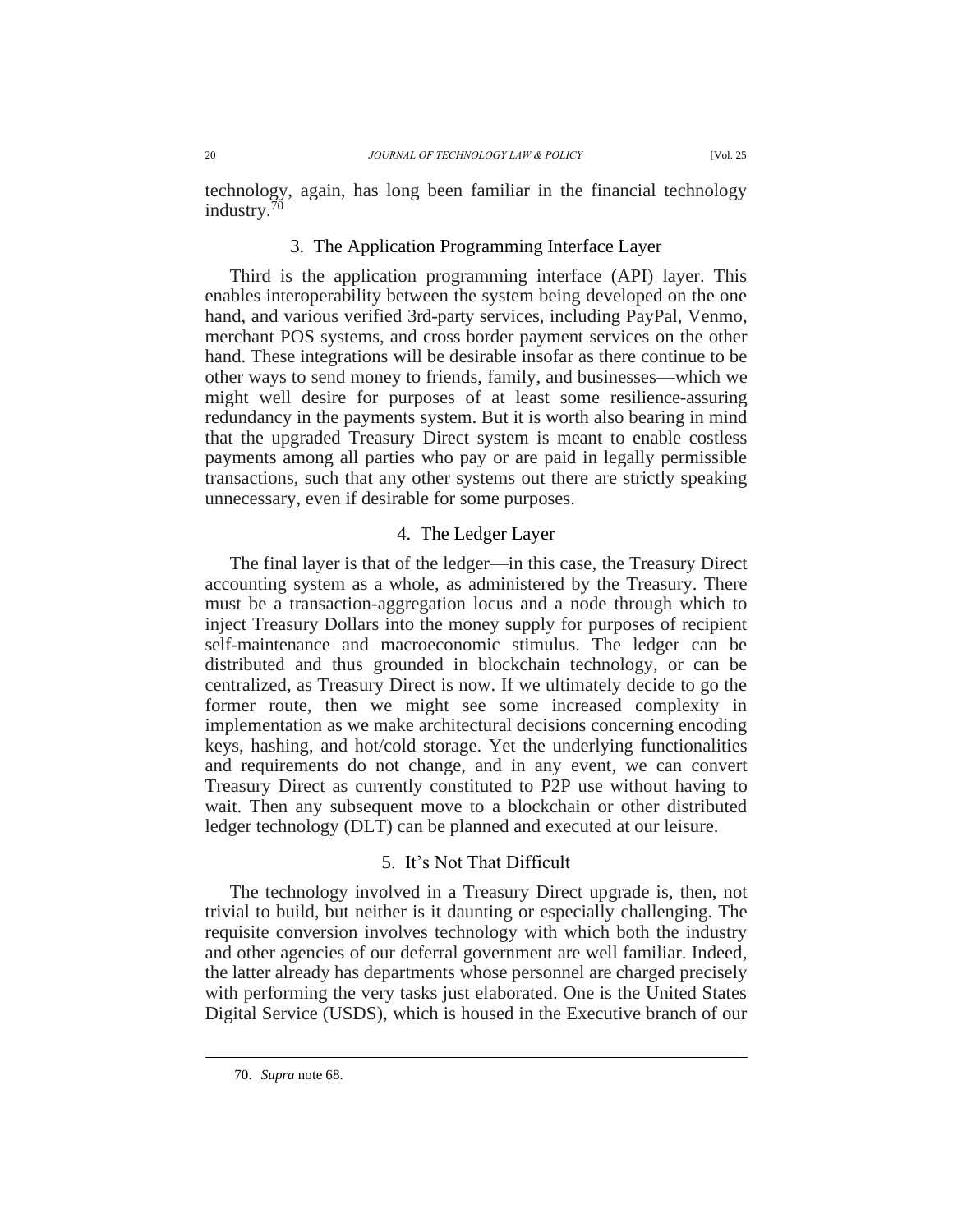| 20201 | <b>DIGITAL GREENBACKS</b>                                                        |  |
|-------|----------------------------------------------------------------------------------|--|
|       | federal government. <sup>71</sup> Others are—unsurprisingly when you think about |  |

it—the Internal Revenue Service, itself housed in Treasury, and the Social Security Administration. While we might (or might not) wish to consult with private sector experts, then, in tweaking the Treasury Direct system into a network of digital wallets, it is noteworthy that we need not.

### D. *Pictographic Representation*

In any event, the upshot once we are through will look as depicted in Figure 2, which the reader will note is isomorphic to Figure 1 above.





In the diagram, non-arrowed lines again represent institutional linkages and arrowed lines represent payment instructions and associated flows. A payment occurs when the Payor instructs the TDA Account Administrator, via a chip card, strip card, or smart device payment app (Payment Step 1), to debit her own wallet account in the TDA Master

<sup>71.</sup> *See* US DIGIT. SERV., https://www.usds.gov/ (last visited Oct. 16, 2020).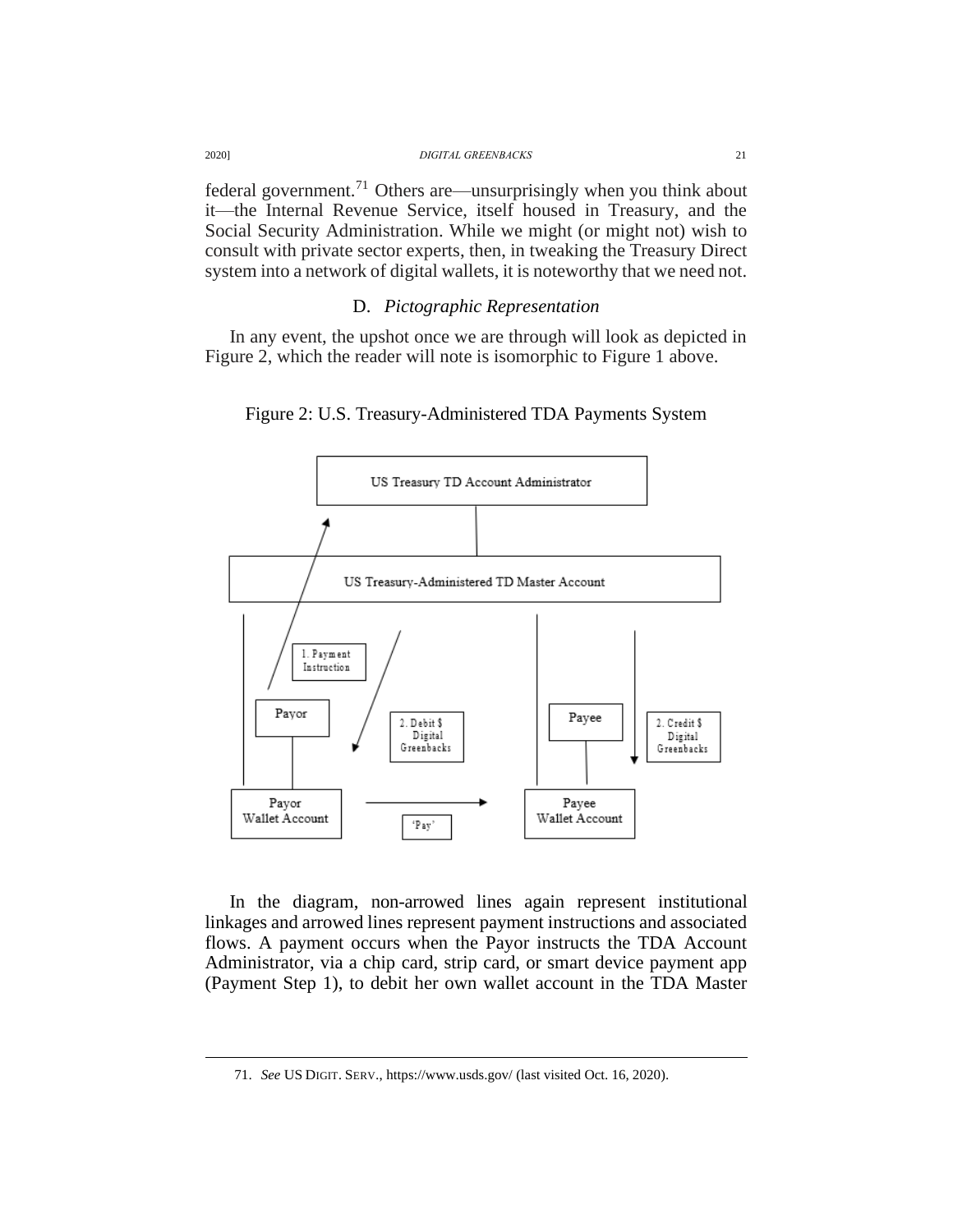Account and correspondingly credit the Payee's wallet account in the TDA Master Account (Payment Step 2).

At Implementation, Stage 1 of Plan Implementation, counterparties in any such transaction will comprise the Treasury and one private sector party—that is effectively what is possible through Treasury Direct Accounts now, albeit not yet in Treasury Dollars or Digital Greenbacks, which I am proposing to institute. At Implementation Stage 2 of Plan Implementation, all wallet account holders in the system, public or private, will be able to make and receive payments to and from one another in the same manner. This is all that need be added to Treasury Direct wallets now to convert them to universally usable value storage (savings) and transfer (payment) media.

#### III. THE DIGITAL FED DOLLAR AND FED WALLET PLAN

While Treasury Direct seems the obvious route to go in digitizing the dollar in the short run, we might nevertheless wish to migrate any national rendition of the IVL system over to the Fed in the long run. The primary reason for doing so would be to keep the digital dollar fully integrated, under one administrator, with the nation's broader monetary policy apparatus and payments system—both of which are presently conducted and administered respectively by the Fed.<sup>72</sup>

This need, not to mention objections from the banking sector, might be less pronounced if TDA wallets were limited to low threshold ceiling amounts, but would grow if those ceilings were raised or eliminated. Similarly, if the Treasury Direct system is only sporadically used—for example, only for occasional and infrequent helicopter drops during a crisis—it also could presumably stay within Treasury, which could simply make certain to coordinate closely with the Fed during these ad hoc intervals as it always does in such circumstances. <sup>73</sup> This should in theory present no more difficulty than does the fact that there already are many bank deposit substitutes that the Fed must monitor even while not directly controlling them.<sup>74</sup>

If, on the other hand, we wish to maintain an ongoing digital dollar system making use of wallets free of any ceilings, then there will be at least some reason, even if not necessarily a dispositive reason, to migrate it over to the Fed—again rather as we did when we gradually replaced the Treasury Greenback regime, our first ever and principal paper currency system from the late- mid- 19th century to the early 20th century,

<sup>72.</sup> See Hockett, *supra* note 9; Hockett, *supra* note 31; Hockett, *Capital Commons*, *supra* note 10, for full discussion of present arrangements, why we have them, and why if at all we might wish to alter them.

<sup>73.</sup> *See* sources cited *supra* note 72.

<sup>74.</sup> *See* sources cited *supra* note 72.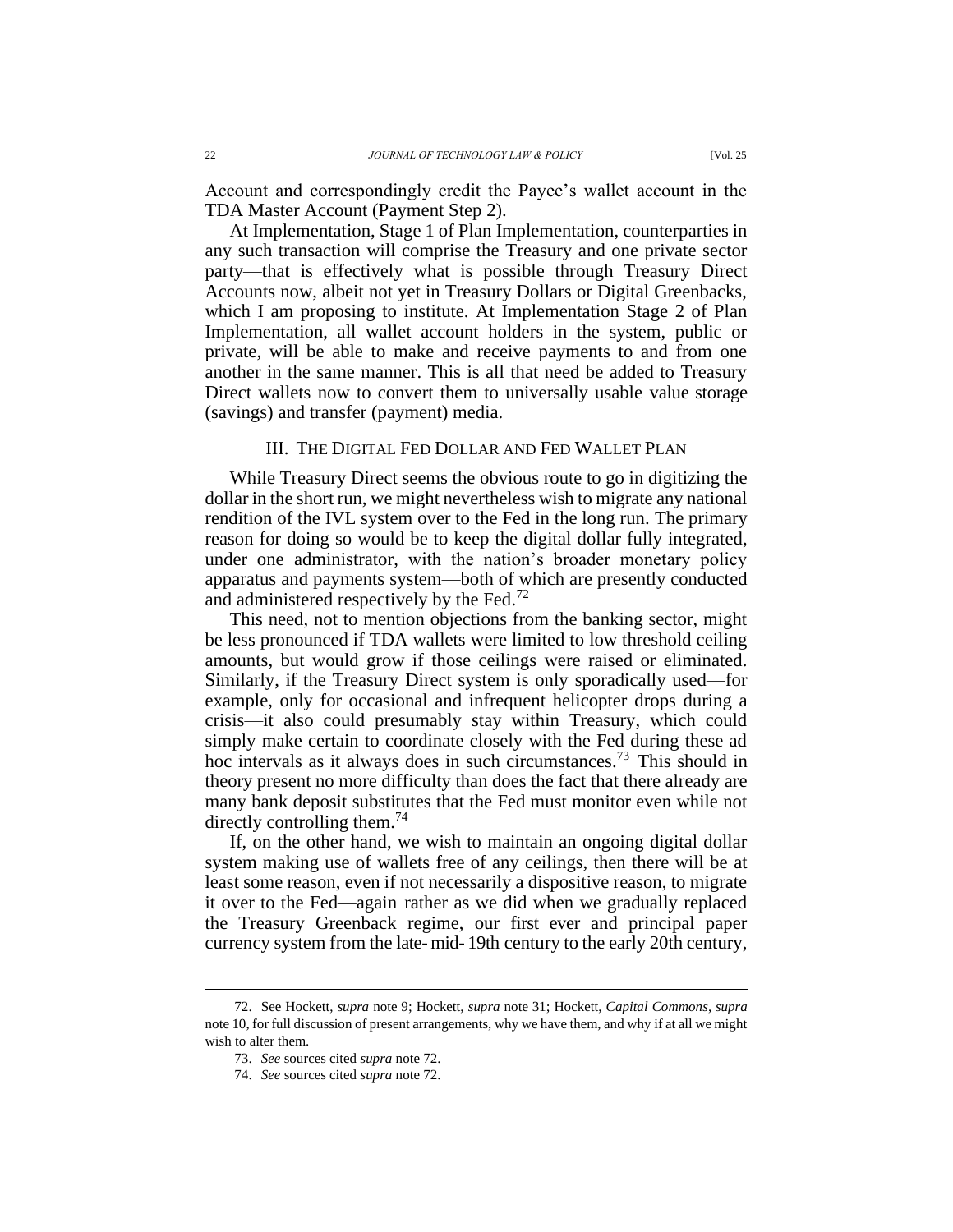with the virtually identical Federal Reserve Note after 1913.<sup>75</sup> The dollar system as now constituted represents a portion of the liability side of the Fed balance sheet—hence the term "Note," which abbreviates "Promissory Note," which we find atop all dollar bills.<sup>76</sup> And to these liabilities correspond assets. 77

In theory, the Treasury could borrow from account holders willing to credit the Treasury through their TD Wallet Accounts just as the Fed in accounting terms borrows from dollar holders. It could even pay a coupon on such credits—in effect, interest on digital dollar deposits—in a manner that renders them functionally equivalent to both (a) Fed Reserve Accounts that now pay out Interest on Reserves (IOR) to banking institutions, and (b) Treasury Notes, Bills, and Bonds that pay out a premium to investors.<sup>78</sup> This would carry the Treasury well into the realm of central bank monetary operations, however, the full ramifications of which exceed the scope of interest of this Article though not of other work done by the author.<sup>79</sup>

The reader is accordingly asked simply to bear in mind that the functionalities of the Fed rendition of the IVL Plan—let's call it a FedWallets plan—that I shall now sketch all could *in theory* be discharged by the Treasury or a single consolidated authority performing all of the functions now separately distributed over our fiscal and monetary authorities, but in practice would then require we make basic structural changes to Treasury practice and associated accounting.<sup>80</sup>

If one day the U.S. should decide that central bank independence has been oversold and should be diminished or parted with, some such consolidation of funding, money-modulating, and liability-issuing authority might well be affected as it was in other eras of our nation's financial history. $81$  For the present, however, the plan-sketching proceeds on the assumption that the nation retains separate fiscal and monetary authorities—that is, a separate Treasury and Fed.

### A. *Why We Might Migrate*

A FedWallet rendition of the IVL Plan could either replicate the Treasury rendition and administer it as a separate functionality in parallel with the Fed's other functionalities or could integrate the Treasury into a more ambitious programmatic. The latter option would employ the IVL Plan not only as a national payments platform, associated Democratic

<sup>75.</sup> *See* sources cited *supra* note 72.

<sup>76.</sup> *See* sources cited *supra* note 72.

<sup>77.</sup> *See* sources cited *supra* note 72.

<sup>78.</sup> *See* sources cited *supra* note 72.

<sup>79.</sup> *See* sources cited *supra* note 72.

<sup>80.</sup> *See* sources cited *supra* note 72.

<sup>81.</sup> *See* sources cited *supra* note 72.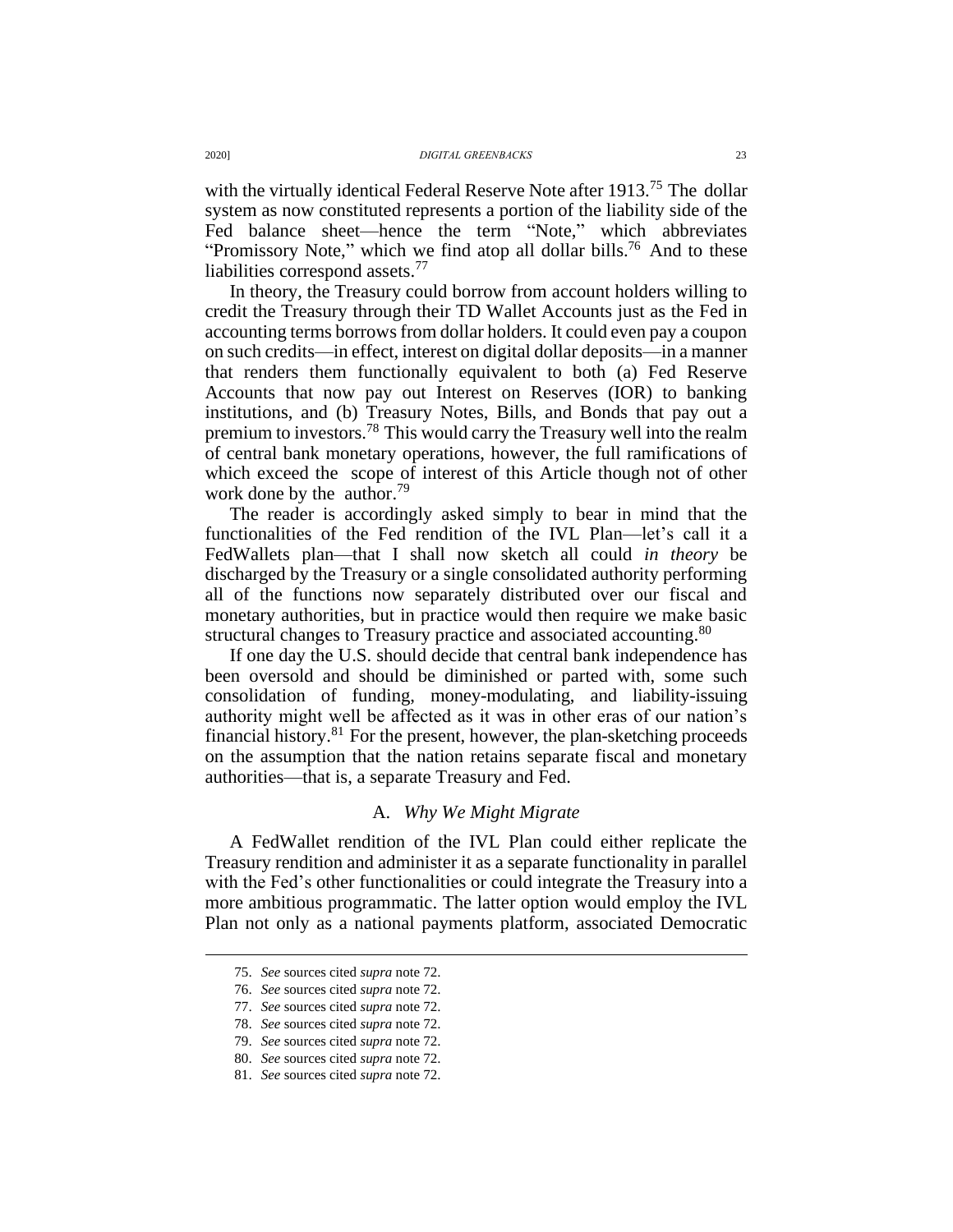Digital Dollar, and public option for traditional retail banking—that is, value storage and transfer as outlined above—but also as an architecture for a far more effective channel of monetary policy and even more national investment than we have now.<sup>82</sup>

In the case of monetary policy, which central banks and monetary authorities traditionally conduct with a view to maintaining balance between money aggregates and productive potential, the Fed transacts with publicly favored "dealer banks" and other privileged financial institutions to effect policy. <sup>83</sup> It (a) buys or sells Treasury securities in such transactions to grow or shrink monetary aggregates, (b) changes interbank lending charges to affect money rental rates and hence creditmoney aggregates, (c) alters capital requirements to alter the quantum of credit that financial institutions can emit in monetized form, or (d) employs a combination of such tactics.<sup>84</sup>

In all such cases, the hope is that Fed monetary easing will translate into greater bank lending to productive and other needful units throughout the national economy, or that counterpart monetary tightening will similarly contract credit-money aggregates and thereby slow inflationary spending activity. The problem is that the hope sometimes goes almost entirely unfulfilled and always goes less than fully fulfilled. The reason is not hard to find once one notes the pervasiveness of recursive collective action problems in any decentralized exchange economy and associated financial system like that of the U.S.<sup>85</sup>

During a bust, with prices falling, it is irrational for individuals to borrow and spend, even when the slump could be reversed were all individuals to borrow and spend simultaneously in concerted fashion. Such individuals lack the means of collective agency required to ensure that all individuals  $do$  engage in the requisite spending, however.<sup>86</sup> During a boom, in turn, with prices rising, it is likewise irrational for individuals *not* to borrow and spend, even when their all doing so inflates the bubbles that ultimately burst and become busts. <sup>87</sup> Private sector lending institutions are as caught up in this individually rational,

<sup>82.</sup> *See* sources cited *supra* note 72.

<sup>83.</sup> *See* sources cited *supra* note 72; *see also* Hockett, *Rousseauvian Money*, *supra* note 15, at 49.

<sup>84.</sup> Hockett, *supra* note 9, at 16–17; see also Hockett, *Capital Commons*, *supra* note 10; Hockett, *supra* note 31.

<sup>85.</sup> Hockett, *supra* note 19, at 17; *see also* Robert Hockett, *Recursive Collective Action Problems: The Structure of Procyclicality in Financial and Money Markets, Macroeconomies, and Formally Similar Contexts*, 3 J. FIN. PERSPS. 1 (2015) [hereinafter *Recursive Collective Action Problems*] (explaining what constitutes a recursive collective action problem and how to address those challenges).

<sup>86.</sup> *See* Hockett, *Recursive Collective Action Problems*, *supra* note 85.

<sup>87.</sup> *Id.* at 18.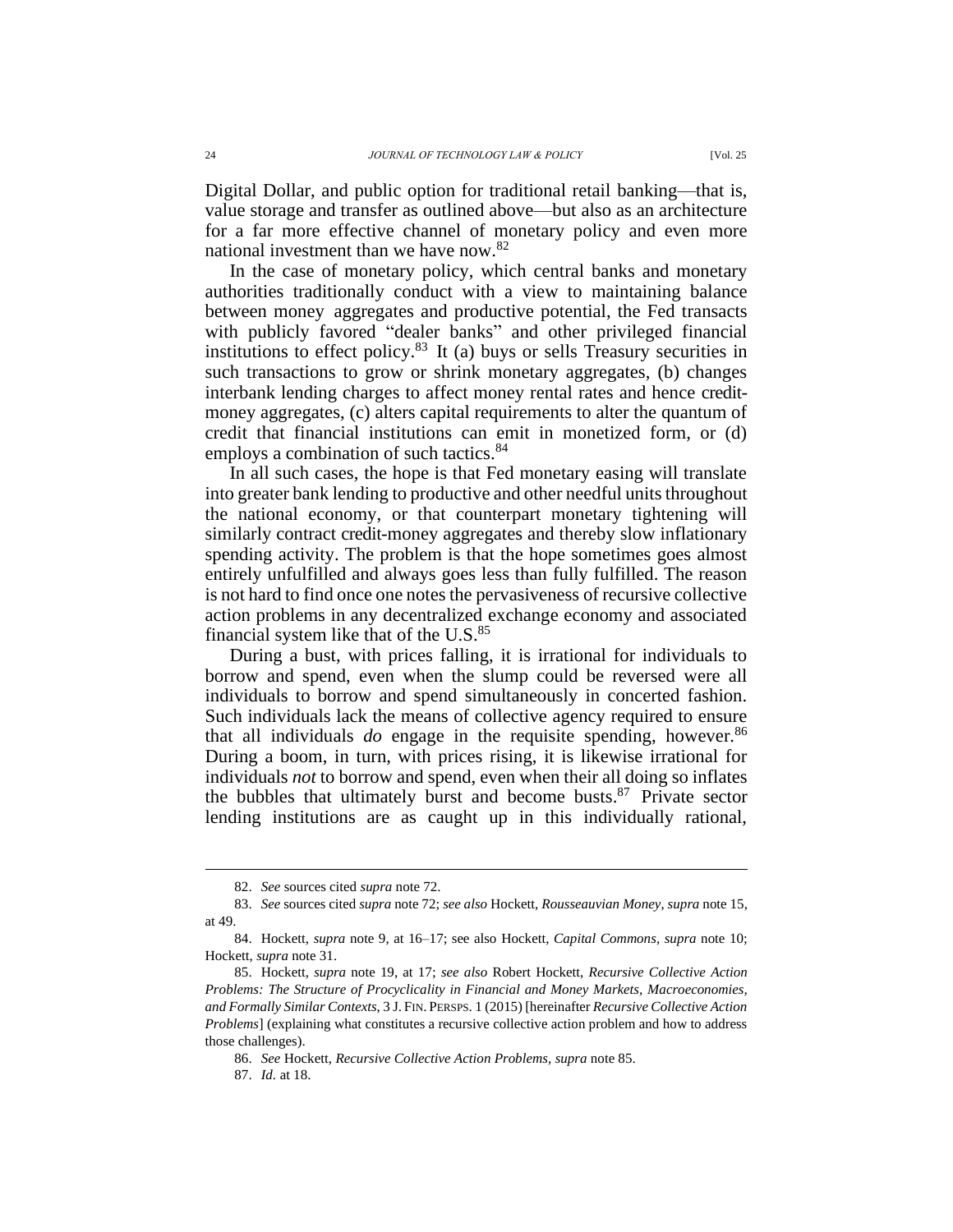collectively irrational logic as are their prospective borrowers. <sup>88</sup> A money-modulatory system that depends on the independently-reached decisions of such institutions will accordingly lack the means of collective agency required to conduct monetary policy efficiently.<sup>89</sup>

A similar individually rational, collectively irrational logic afflicts national investment in much productive industry and infrastructure.<sup>90</sup> Many productive projects, whose value-adds inure to the benefit of large populations over lengthy temporal durations, do not inure sufficiently to the benefit of individuals over short temporal durations to induce them optimally to engage or invest in the productive activity in question.<sup>91</sup> It is thus individually rational for disaggregated and uncoordinated persons simply to leave long-term value on the table, as collectively irrational as that is. <sup>92</sup> And once again, what is true of individuals here is likewise true of the disaggregated profit seeking, private sector institutions that lend to them, whose "short-termism" is individually rational under present disaggregated and uncoordinated arrangements, even while collectively wasteful and even disastrous in the longer term.<sup>93</sup>

These two collective action impediments to efficient money-fueled productive activity can be readily remedied by limiting the role of disaggregated middleman institutions in the monetary policy effectuation process, leaving them to retail lending against a backdrop of publicly modulated and hence stable money and credit aggregates economywide.<sup>94</sup> And a Fed-administered rendition of the IVL Plan affords ready means of doing just that—means of enabling the Fed fully to discharge its role as our polity's authorized collective agent in matters monetary.<sup>95</sup> This is readily demonstrated in respect both of monetary policy and of infrastructure investment policy.

The monetary policy case is the easiest to see in light of the foregoing schematization of digital IVL Accounts and associated digital dollars. All that the Fed needs do is: (a) pay interest on IVL Accounts; (b) raise those rates to slow down, and lower them to speed up, spending activity by account holders; and (c) in extreme cases, either impose negative interest rates upon, or conduct direct digital helicopter drops into, these same accounts. And that would be that—direct, leak-proof monetary policy,

<sup>88.</sup> *Id.* at 18–19.

<sup>89.</sup> *Id.* at 19.

<sup>90.</sup> *See* Hockett, *Capital Commons*, *supra* note 10, at 33–38; *see also* Hockett, *Recursive Collective Action Problems*, *supra* note 85, at 20*.*

<sup>91.</sup> *See* Hockett*, Recursive Collective Action Problems*, *supra* note 85, at 20; *see also*  Hockett*, supra* note 11.

<sup>92.</sup> *See* Hockett, *Recursive Collective Action Problems*, *supra* note 85, at 20.

<sup>93.</sup> *See* sources cited *supra* note 72; *see also* Robert Hockett & Saule Omarova, *Private Wealth and Public Goods: A Case for a National Investment Authority*, 43 J. CORP. L. 437 (2018).

<sup>94.</sup> *See* Hockett, *supra* note 9, at 18.

<sup>95.</sup> *Id.* at 16.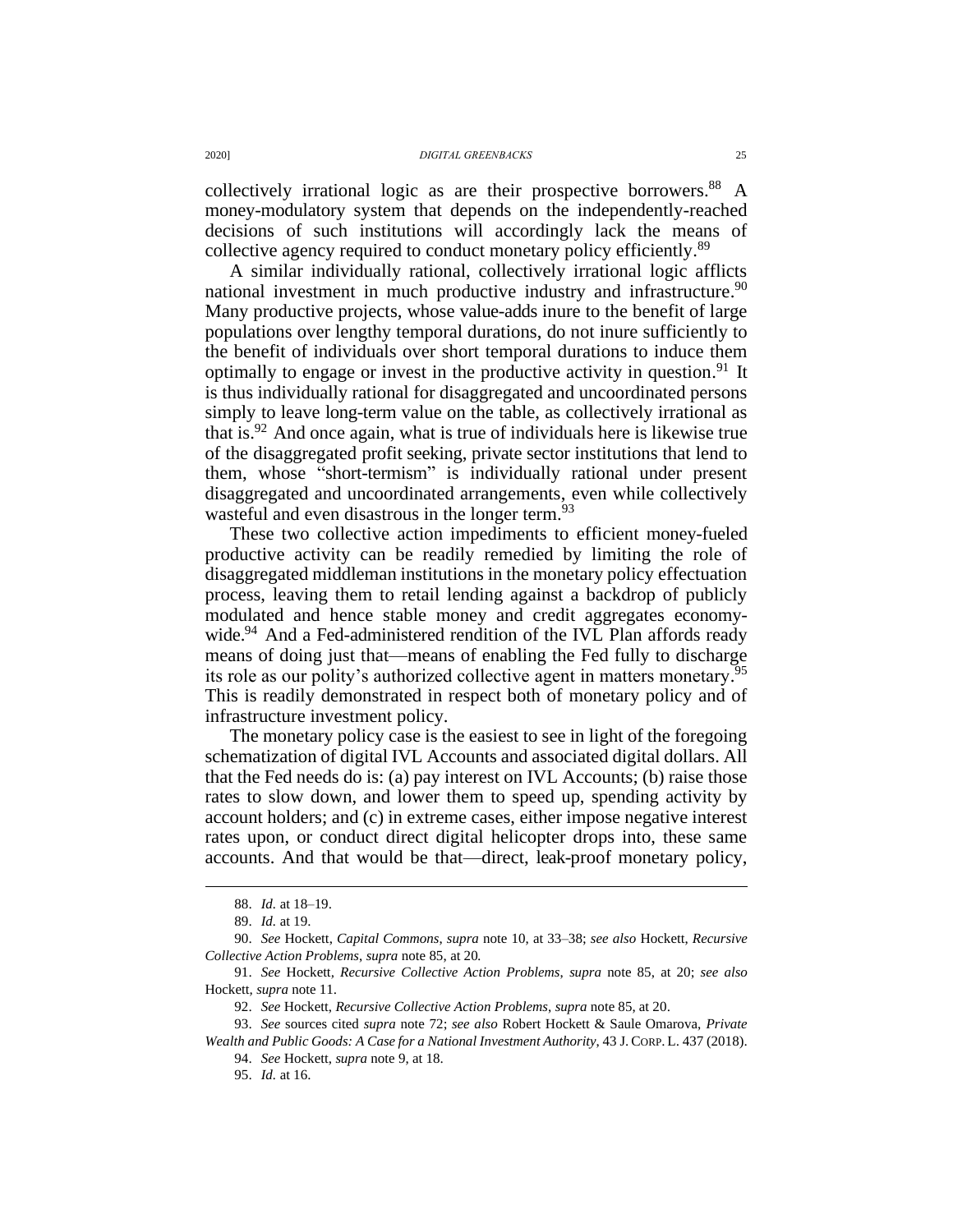and associated effectuality where expansionary and contractionary policy alike are concerned.<sup>96</sup>

The investment policy case is slightly more complicated than is the monetary policy case, if only because the necessary architecture in this case has not already been fully laid out as it was for the monetary policy case earlier in this Article. It is nevertheless easy enough to describe quickly what is needed and then diagram the result. The key point to remember is that the Fed, like any financial institution, maintains a large and complex balance sheet comprising many classes of assets and many classes of offsetting liabilities. The Fed uses this balance sheet somewhat in the way that Congress uses the Internal Revenue Code—as a means of policy-optimal macro-allocation economy-wide. 97

Among the Fed's liabilities are the Reserve Accounts that it maintains for private sector banking institutions, which operate much as do individuals' deposit accounts maintained with these private sector banks themselves. Among the Fed's assets, in turn, are the trillions of dollars' worth of Treasury securities, mortgage and other federal agency securities, and International Monetary Fund (IMF) Special Drawing Rights (SDRs) that it holds—not to mention the new assets newly acquired pursuant to the Fed's pandemic relief efforts.<sup>98</sup> Private sector bank balance sheets look much like the Fed's balance sheet, save that the assets and liabilities include much more in the way of for-profit private investments and individual demand deposits, respectively, than does the latter. <sup>99</sup> Migrating an IVL-like digital wallet system from Treasury to Fed would involve adding wallets to the liability side of the balance sheet in a manner well integrated with the addition of new assets to the asset side of the balance sheet. It would look, more or less, as follows.

#### B. *How We Might Migrate*

As with the Treasury Direct Plan laid out above, so here with the Fed rendition there would be both functional and technical requirements to discharge. I will address them in the same order here as I did above.

#### 1. Functional Requirements

The functional requisites to migration of the kind here contemplated fall into two categories. First come the functionalities of the system *qua* payments system, which are identical to those laid out above in Part II in connection with the Treasury Direct Plan. Second come the

<sup>96.</sup> *Id.* at 18.

<sup>97.</sup> *Id.*

<sup>98.</sup> *See* Hockett, *supra* note 49, at 20 (elaborating on the new assets now being acquired pursuant to the Fed's pandemic relief efforts).

<sup>99.</sup> *See id.* at 24–25.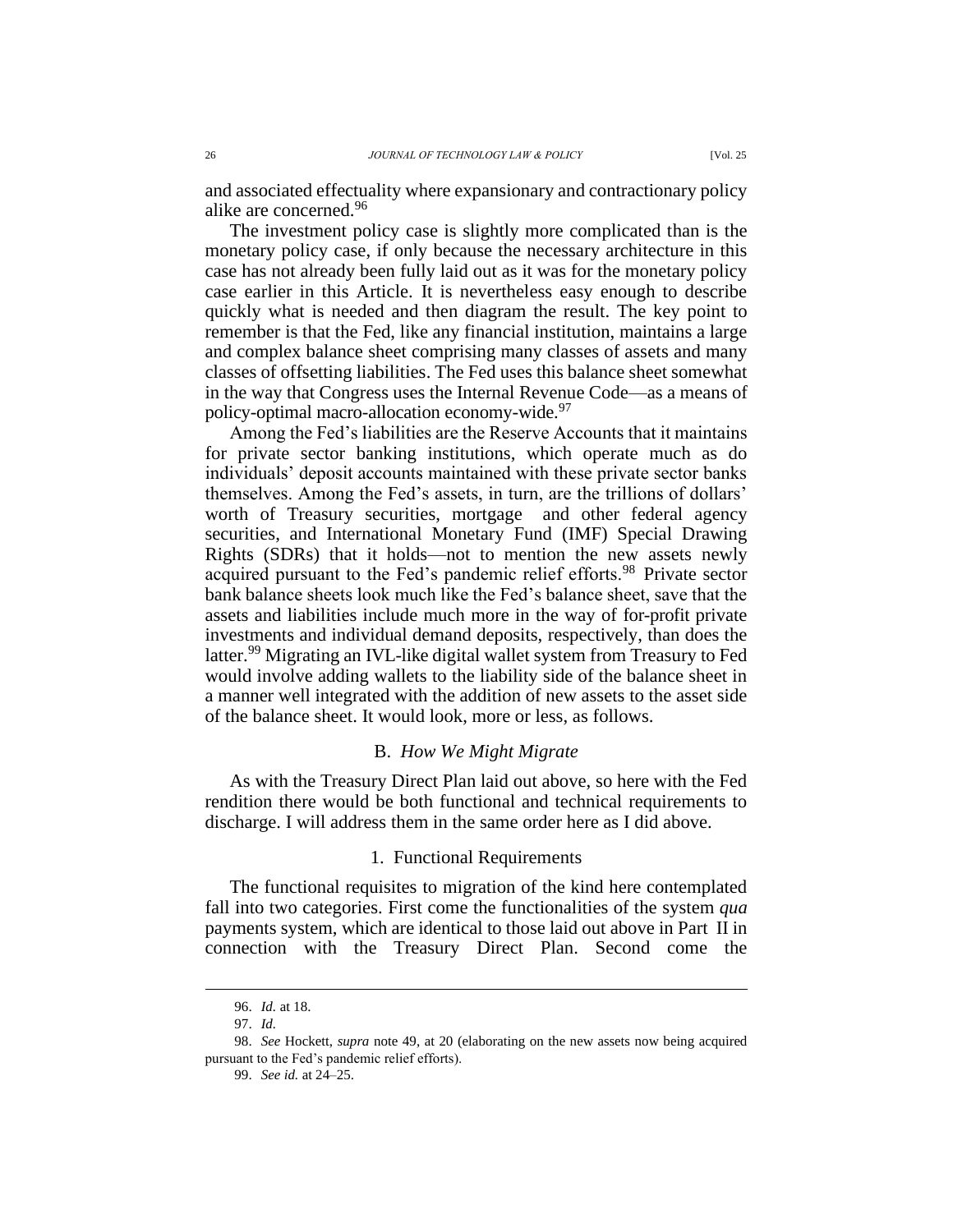functionalities requisite to incorporating the Fed version of the plan into its regular monetary policy operations. Those are unique to the Fed rendition of the plan, so let us now turn briefly to carefully elaborating them.

A FedWallet rendition of the IVL Plan would simply alter the compositions of the Fed's own and private sector banks' balance sheets in a few straightforward ways. First, the Fed IVL Master Account would simply be (a large portion of) the liability side of the Fed's balance sheet. Payments among businesses and individuals would then manifest as shifting allocations on that liability side of the Fed balance sheet (see Figure 5, below). Insofar as individual Fed IVL wallet accounts subsumed within that Fed IVL Master Account were employed in this manner as transaction accounts by their holders, there would also be a corresponding reduction in the sizes of private sector bank balance sheets. This would depend on what ceilings, if any, we imposed upon wallet account balances. Their deposit liabilities would migrate in some measure over to the Fed.<sup>100</sup>

Second, insofar as we wanted private sector banks to continue to "gate-keep" in connection with business and other forms of productive lending as they do now—when not betting on price movements on secondary financial and tertiary derivative markets—we would permit them to do so in either or both of two ways. The first way would be by letting them offset their lending with such ordinary deposits as they can continue to attract or legally open. They might then elect to sell, as they do now, some of these loans on to the Fed *ex post* as they now often do to other federal entities such as the Government-Sponsored Enterprise  $(GSE).^{101}$ 

The second way would be by letting them borrow from the Fed *ex ante* or *ex post* through the Fed's Discount Window in connection with loans they either plan to extend or have extended—a sort of bespoke lending rendition of what the Fed, Fannie Mae and other GSEs, and other entities do in purchasing and thus monetizing bonds, notes, and other issuances.<sup>102</sup> In all such cases, the effect would be simply to substitute liabilities owed to the Fed for liabilities owed to individual depositors on bank balance sheets, and add these bank liabilities to the asset side of the Fed's balance sheet, thereby offsetting the new Fed Note equivalent liabilities that the Fed "owes" in the form of business and individual IVL wallet accounts.<sup>103</sup>

<sup>100.</sup> *Id.* at 20.

<sup>101.</sup> *Id.*

<sup>102.</sup> *Id.*; *see also* Hockett, *Capital Commons*, *supra* note 10 (detailing, in particularly painstaking detail, the many accounting implications of these operations).

<sup>103.</sup> *See* Hockett, *supra* note 49, at 20. The scare-quotes around 'owes' are because these liabilities stem from, rather than preceding and enabling, Fed loans to the 'creditors.'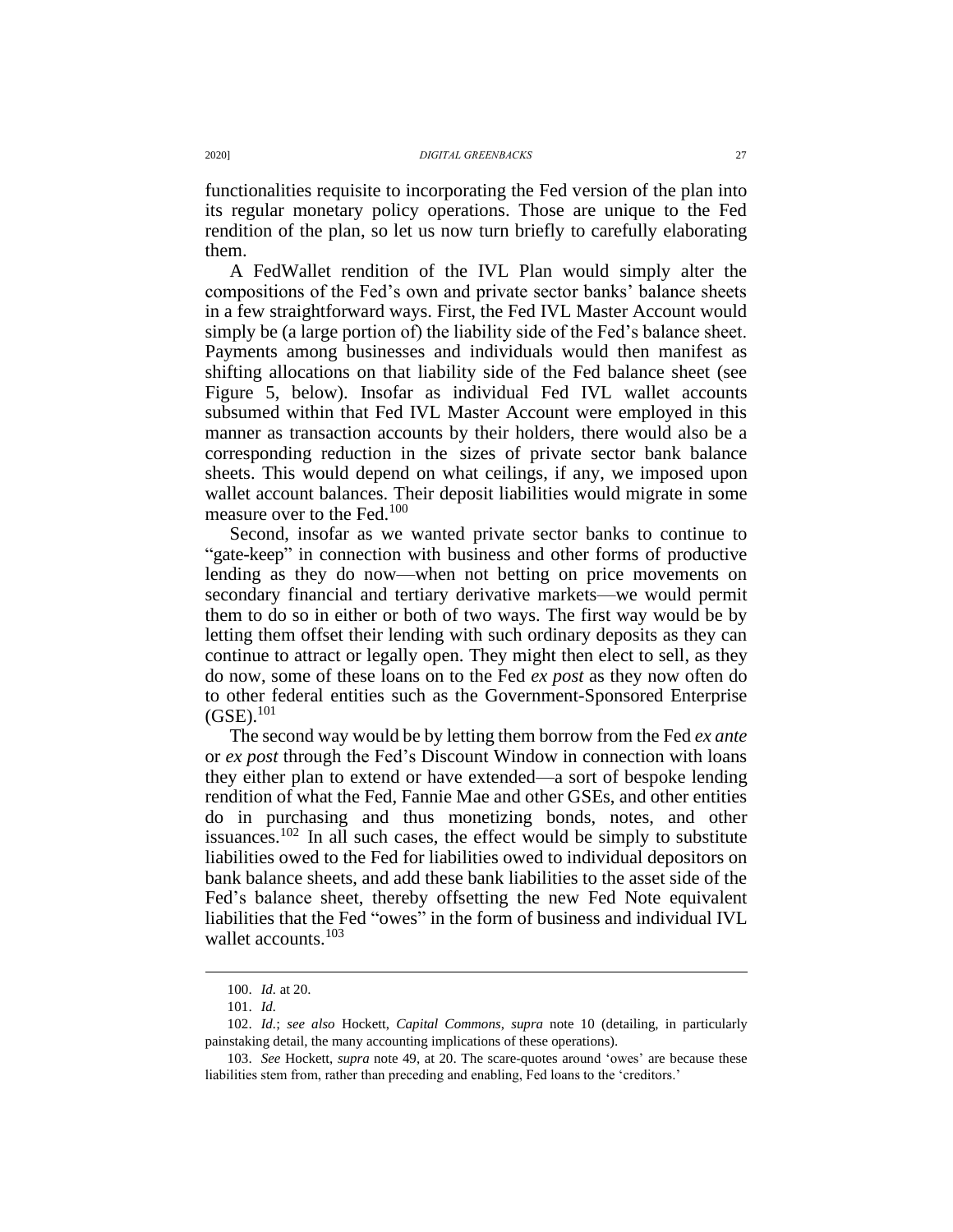Were we to go this route, requiring private sector banks to fund some or all of their investments through Fed Discount Window lending instead of privately maintained deposits could have as salutary an effect upon national investment policy as the Fed's maintaining a system of IVL FedWallet accounts for all legal persons would have upon national monetary policy. <sup>104</sup> For the Fed now could *condition* its lending expressly upon private sector banks' lending for manifestly *productive* purposes in primary markets rather than upon speculative activity in secondary and tertiary markets. In effect, we would then have both (a) a renewed—and far more effective—Glass-Steagall separation of depository from speculative financial market activity, and (b) an affirmative linkage of that depository activity to productive investment. 105

Another asset side offset to the new currency-like liabilities that the Fed would take on in maintaining a system of IVL FedWallet accounts for businesses and individuals would be direct Fed purchases of infrastructure bonds, "social impact" bonds, state, and municipal securities (munis), $106$  and issuances made by any new public entity we might establish in future to plan and conduct national development finance. The possibilities here are quite breathtaking in some cases, but their details are beyond the scope of this Article and accordingly more fully discussed in other work complementing this one.<sup>107</sup>

#### 2. Technical Requirements

The technical prerequisites to digitizing Fed administered digital dollars and IVL wallets are, like the functional requirements other than monetary policy requirements, the same here as in the Treasury case. In other words, the same "Accounts," "Payments," "API," and "Ledger" layers discussed in Part II above would have to be dealt with here in designing and instituting a Fed IVL platform for value- storage and

<sup>104.</sup> *See* Hockett, *supra* note 49, at 6; *see also* sources cited *supra* note 72.

<sup>105.</sup> *See* Hockett, *supra* note 49, at 11; *see also* sources cited *supra* note 72.

<sup>106.</sup> *See* sources cited *supra* note 105. For more of this author's work on the Fed's new Municipal Liquidity Facility (MLF) and QE, see Memorandum from Robert Hockett, *The Fed's Municipal Liquidity Facility: Present and Future Necessities and Possibilities* (May 10, 2020) (on file with author), https://papers.ssrn.com/sol3/papers.cfm?abstract\_id=3597732 [https:// perma.cc/5ZH3-E4SL]; Robert Hockett, *Community QE2: Newly Eased Terms and a New Game Plan For Use*, FORBES (May 2, 2020, 8:35 AM), https://www.forbes.com/sites/rhockett/2020/05/ 02/community-qe2-newly-eased-terms-and-a-new-game-plan-for-use/ [https://perma.cc/ QVU8- H4VV]; Robert Hockett, *Community QE - An April Game Plan for States and Cities*, FORBES (Apr. 12, 2020, 8:39 AM), https://www.forbes.com/sites/rhockett/2020/04/12/community-qeanapril-game-plan-for-states-and-cities/ [https://perma.cc/PC5S-XRPJ]; Robert Hockett, *Welcome to Community QE - Now Let Us Put It to Use*, FORBES (Apr. 9, 2020, 10:21 AM), https://www.forbes.com/sites/rhockett/2020/04/09/welcome-to-community-qe/ [https://perma.cc /GRL4-C6M7].

<sup>107.</sup> *See* sources cited *supra* note 106; *see also* sources cited *supra* note 72.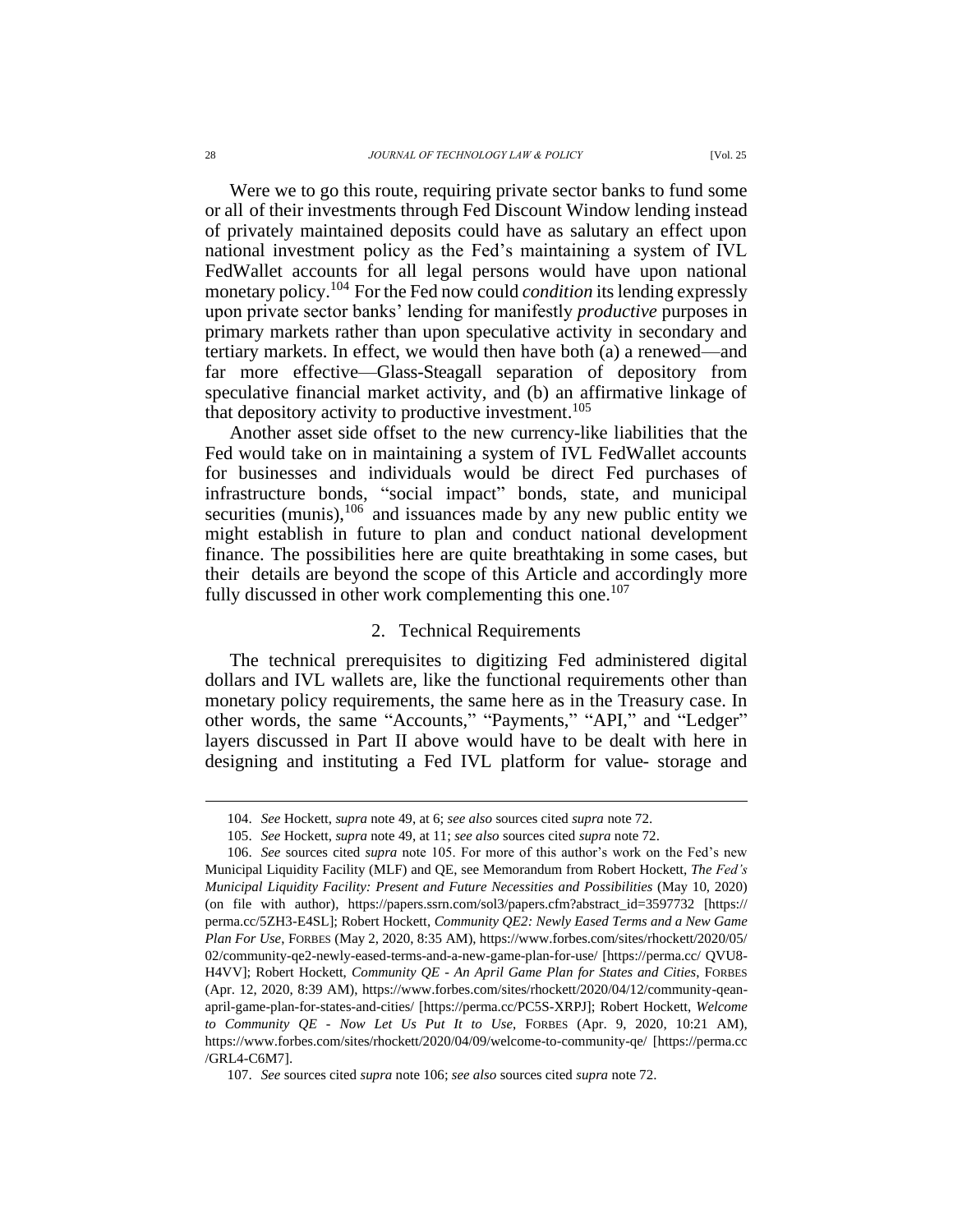transfer. Because there is almost no difference between the two cases— Treasury and Fed—on this dimension. and because the same federal offices that would do the converting at Treasury can do it at the Fed, let us incorporate the findings of Part II here by reference as well.

The one difference between the two cases is that Treasury, unlike the Fed, already administers individual digital accounts for citizens, while the Fed only manages Reserve Accounts for large banking and other privileged financial institutions. The Fed would accordingly have to build out millions of IVL wallet accounts from scratch. Technically, of course, this need be no more daunting than it was for Treasury when it began Treasury Direct. Indeed, the Fed can even make use of the same personnel that the Treasury did when it turns to the task and can learn from any bugs or mistakes that the Treasury Direct project has by now brought to light. It will, however, take time.

### C. *Pictographic Summation and Synthesis*

Diagrammatically, then, in going the Fed route for an IVL digital dollar we would move from a banking system like that depicted in Figure 3 to a banking system like that depicted in Figure 4 where credit-money flows and associated assets and liabilities are concerned. Adding the payment platform of the previous diagrams to Figure 4 yields a complete picture in the form of Figure 5, in connection with which the reader is hereby reminded that all entities represented above the Master Account box in the diagram are among the Account Holders, hence Payors and Payees, represented below that box in the diagram.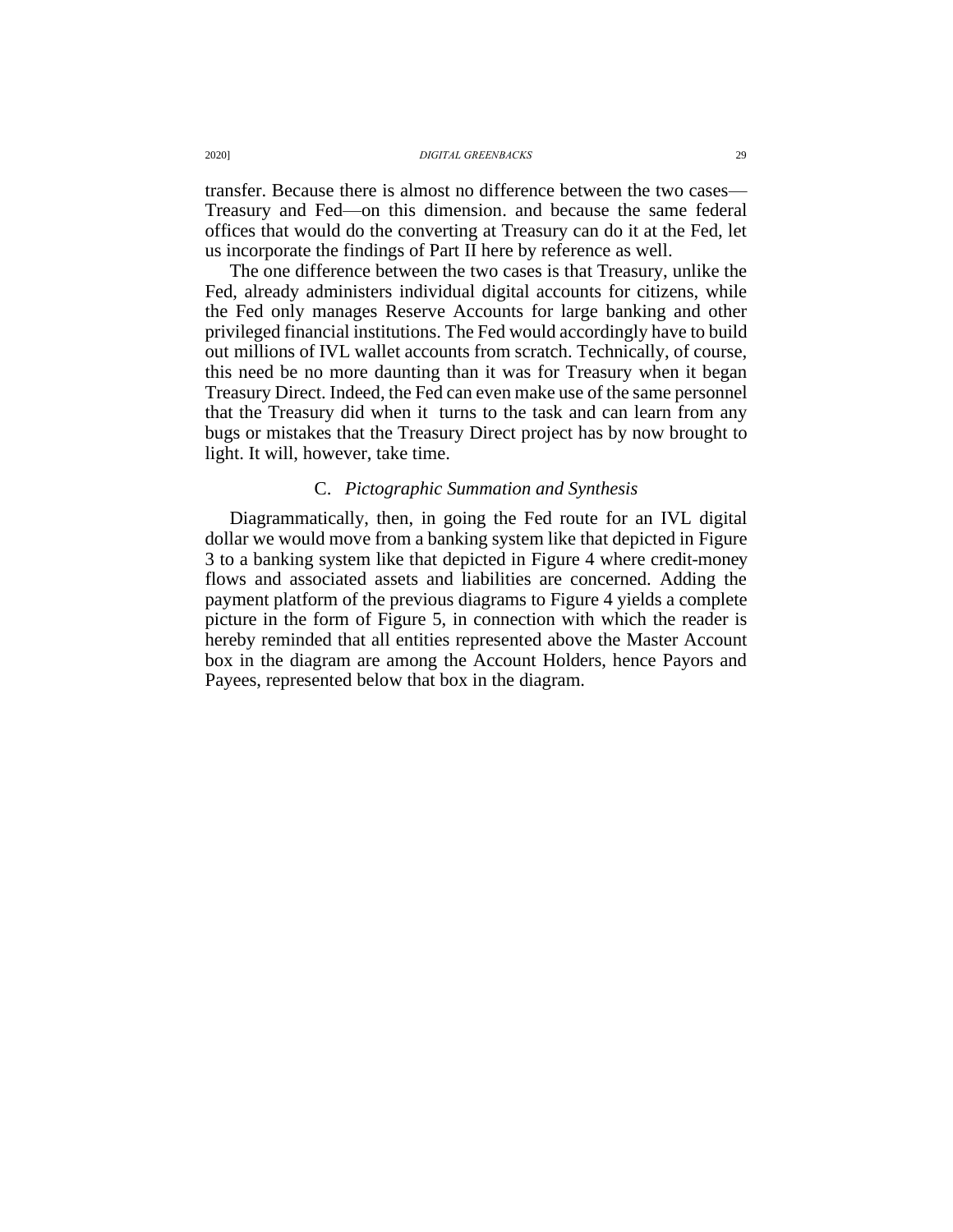

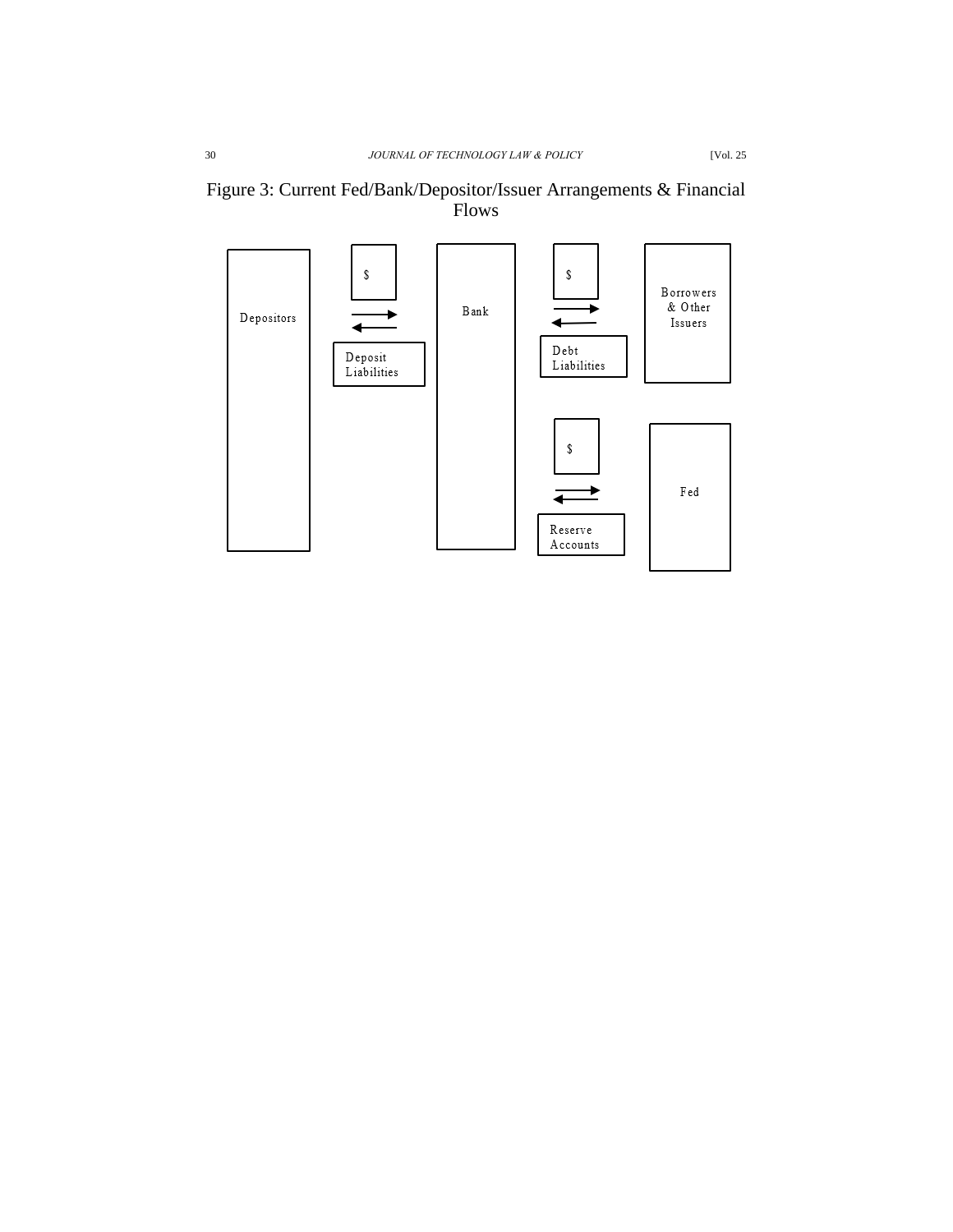### Figure 4: Reformed Fed/Bank/Depositor/Issuer Arrangements & Financial Flows

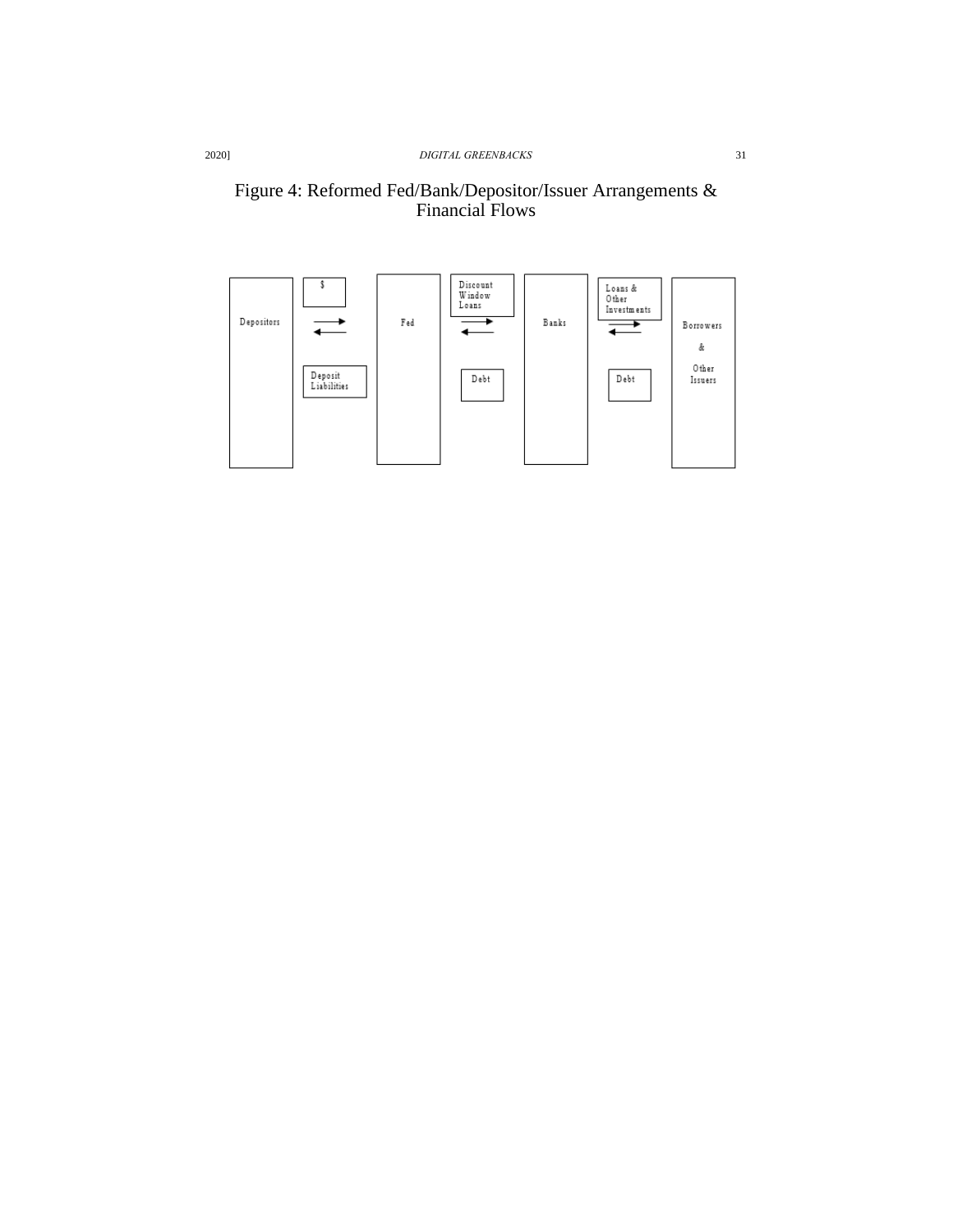

## Figure 5: Reformed Fed/Bank/Depositor/Issuer Arrangements & Financial Flows, with Fed‐Administered 'FedWallet' IVL Platform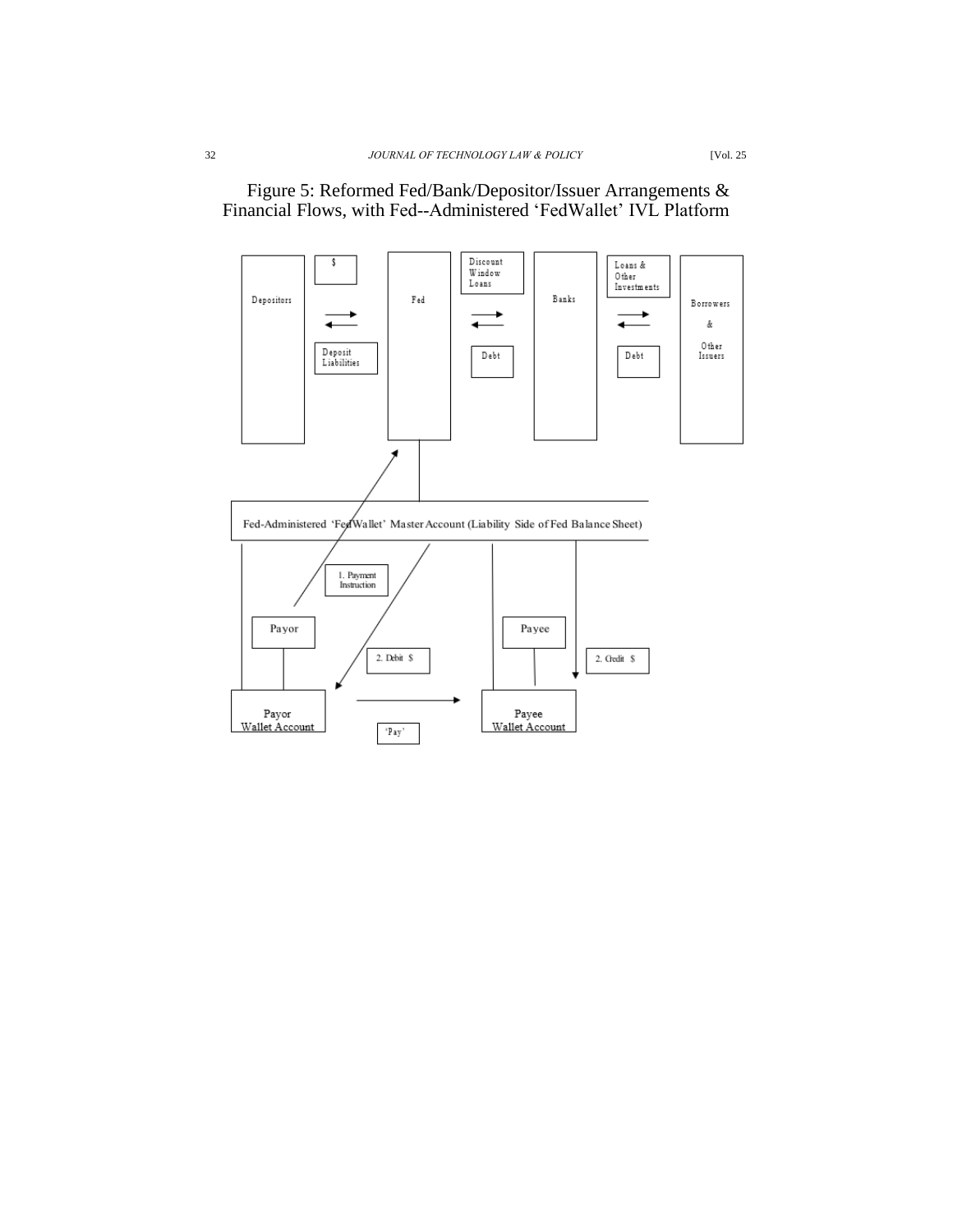#### **CONCLUSION**

The technology involved in the Treasury Direct upgrade, or even in establishing a FedWallet counterpart, will not be *trivial* to build, but neither will it be particularly *daunting* to build. It has been done before, by multiple firms and networks for multiple purposes, over the years. All that differs now is that we are doing this for a forthrightly public purpose—that of installing a universally accessible, fee-free and frictionless, state-of-the-art national value storage and payments architecture. As noted above, this is desirable in all times, not only times of crises. So, in doing this we will also be opening saving and paying to 50 million unbanked and underbanked households, businesses, and individuals in need of immediate aid during the current crisis and any subsequent crises.

As the discussion above has indicated, going the Fed route would be somewhat more complicated than going the Treasury route, and for that reason the Fed route is probably not up to the task of immediate implementation during the present pandemic. But in time it could be managed—particularly were we to start now at Treasury and then in future migrate to the Fed—as the Greenback paper dollar regime itself did in the late 19th and early 20th century. As noted above, central banks worldwide are already developing and rolling out CBDCs in the name of greater commercial inclusion, smoother payment systems, less leaky monetary policy, and financial stability.<sup>108</sup> Sweden began its first public trial of the e-Krona project, long in development, only last February. China will soon follow.

China is a particularly interesting case because it has begun more and more often to secure first mover advantages relative to the U.S. in multiple spheres of economic competition.<sup>109</sup> Is there really any reason especially now, amid crisis—to cede China the advantage, or even global monopoly status, in this space as well? Surely there is not. Our present pandemic-fueled exigency requires we act quickly in any event, which TreasuryDirect makes quite feasible.

<sup>108.</sup> It bears noting that private sector entities are even now actively engaged in mastering the new technologies that lie behind what I propose here, thereby potentially 'disrupting' financial stability and accordingly affording us yet another reason to digitize the dollar now if we wish to avoid a digital rendition of the highly volatile 'wildcat currency' days that necessitated establishment of the Treasury-administered Greenback itself during the Civil War. See Hockett, *Capital Commons*, *supra* note 10; Hockett, *supra* note 31, at 228–30, for a full vetting of the subject.

<sup>109.</sup> *See* Robert Hockett, *America's Digital Sputnik Moment*, THE HILL (May 12, 2020, 8:00 PM), https://thehill.com/opinion/technology/497427-americas-digital-sputnik-moment [https://perma.cc/9HBW-CS5H].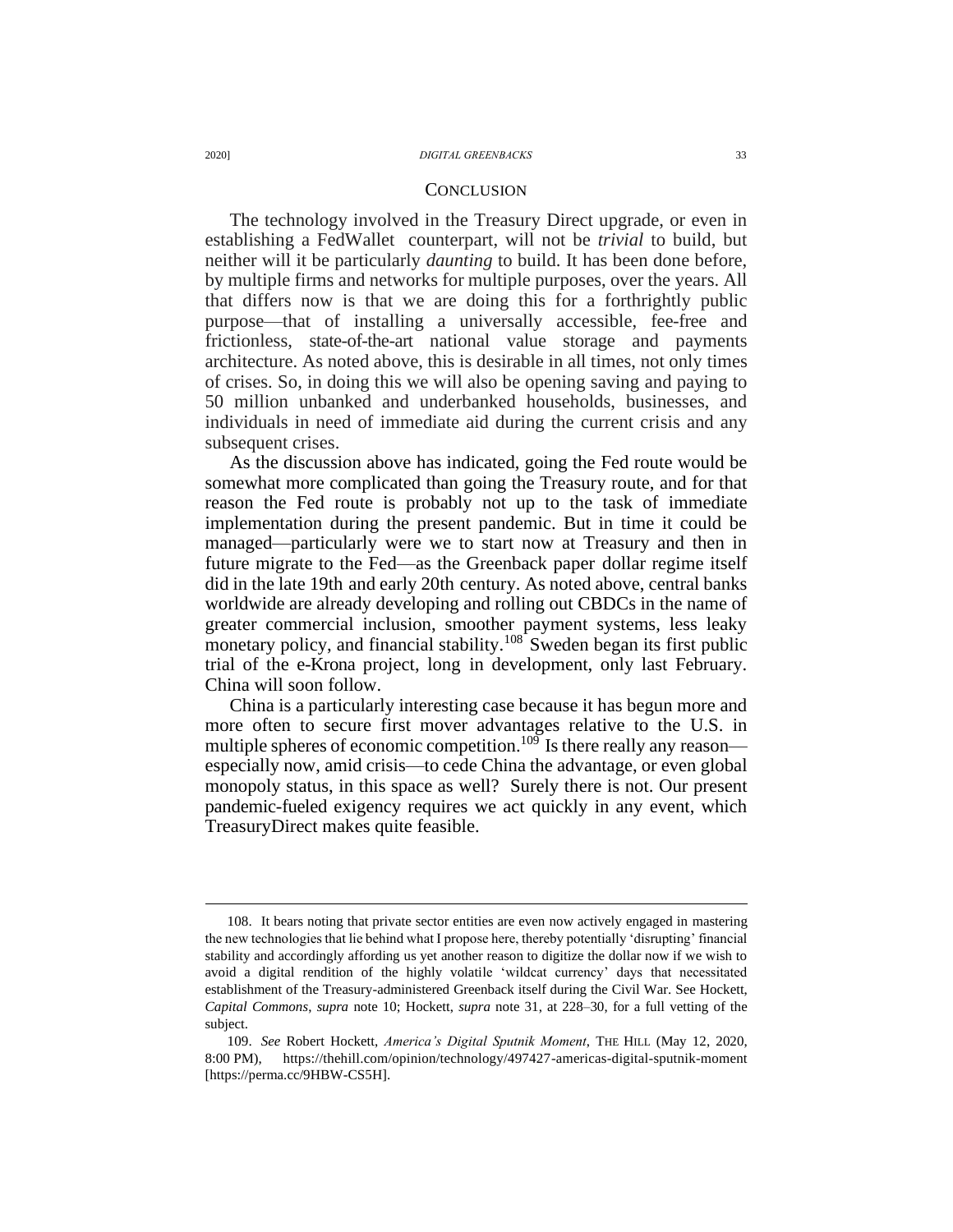### A BILL

To establish a uniform, publicly administered mechanism through which relief payments and other public sector disbursements can be made to all citizens, legal residents, and businesses legally operating within the territorial jurisdiction of the United States; and in so doing to provide the digital equivalent of a bank savings and transaction account to these same citizens, legal residents, and businesses.

*Be it enacted by the Senate and House of Representatives of the United States of American in Congress assembled,*

#### **SECTION 1. SHORT TITLE.**

This Act may be cited as the 'Treasury Dollar Act of 2020.'

#### **SECTION 2. FINDINGS AND PURPOSE.**

(a) FINDINGS.—Congress finds that—

(1)For over half a century from the mid-1860s into the early  $20<sup>th</sup>$  century, the US Treasury issued the principal legal tender currency used in the United States to settle all obligations, public and private;

(2)After the Federal Reserve Note ('dollar bills') began first to supplement, then to supplant Treasury currency as the nation's principal legal tender in the second and third decades of the 20<sup>th</sup> century, Treasury currency continued and continues—to qualify as legal tender;

(3)The Treasury continues to issue trillions of dollars' worth of other US sovereign liabilities—including Bills, Bonds, and Notes—which constitute the largest securities market in the world;

(4)The Treasury is both legally and logistically well positioned to issue any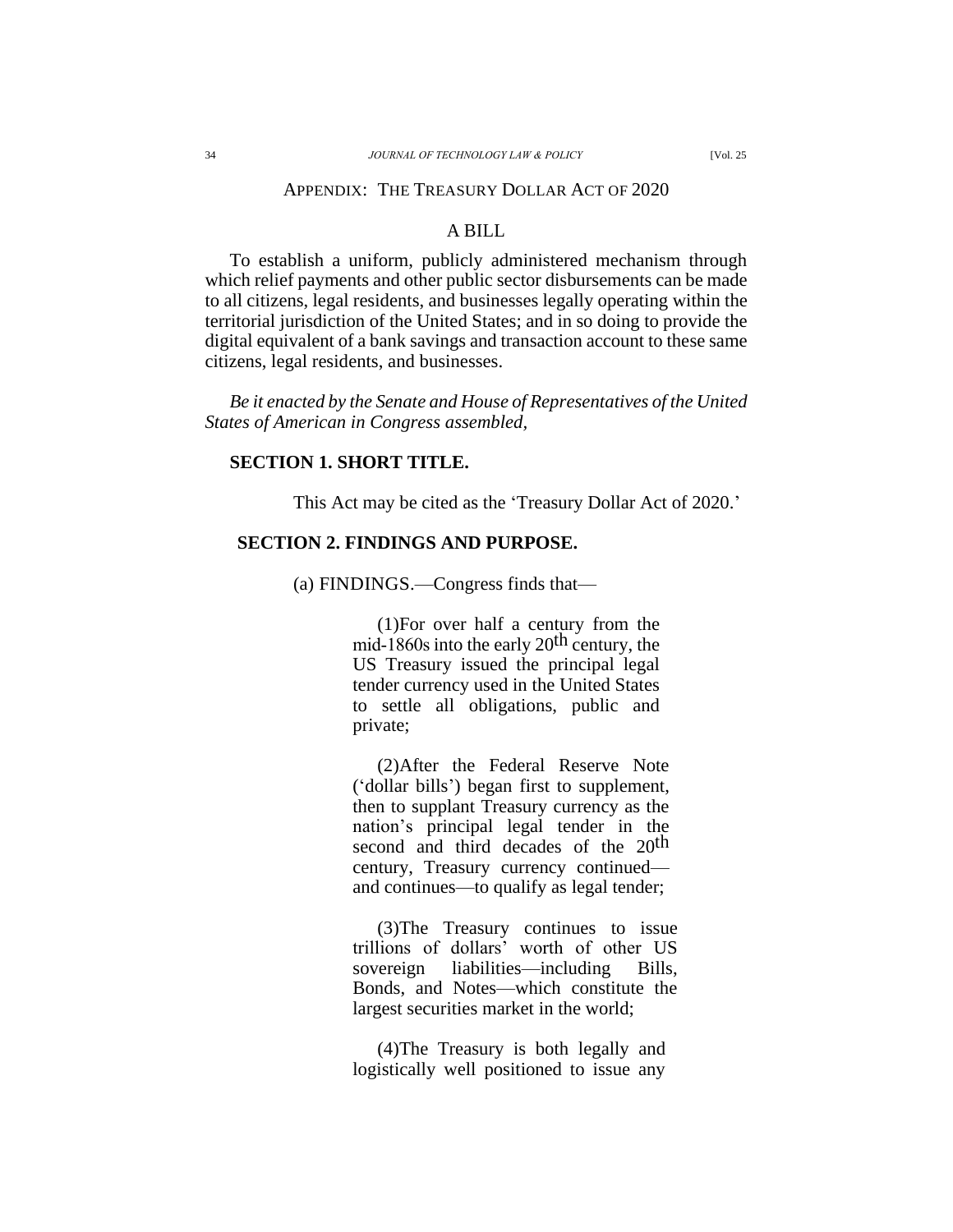new sovereign liabilities, including zero‐ coupon, dollar denominated liabilities counting as legal tender, in whatever quantities Congress sees fit to authorize, be this *ad hoc* in crises or on a continuing basis;

(5)The Treasury also maintains a system of 'Treasury Direct ' accounts open to all citizens and legal residents of the United States, through which account‐ holders can t ransact in Treasury securities with the Treasury '24/7,' any time day or night;

(6)The United States is in need of a universally inclusive and effici ent, 'real time ' means of transmitting purchasing power to citizens, legal residents, and businesses that suffer the income and liquidity consequences of crisis‐wrought monetary, financial, and macroeconomic contraction;

(7 )Any such system as that just described would be both more just and more growth‐promoting than any less inclusive or less efficient system can be, because (a) a value storage and transfer architecture —that is, a savings and payment platform—is an essential public utility in any commercial society or exchange economy such as those of the United States, and (b) economic growth is measured by transaction volume, while transaction volume is a positive function of transaction velocity;

(8)Millions of citizens and legal residents of, and small businesses operating in, the United States have limited or no access to traditional banking and payments services of the kind necessary both to transact with each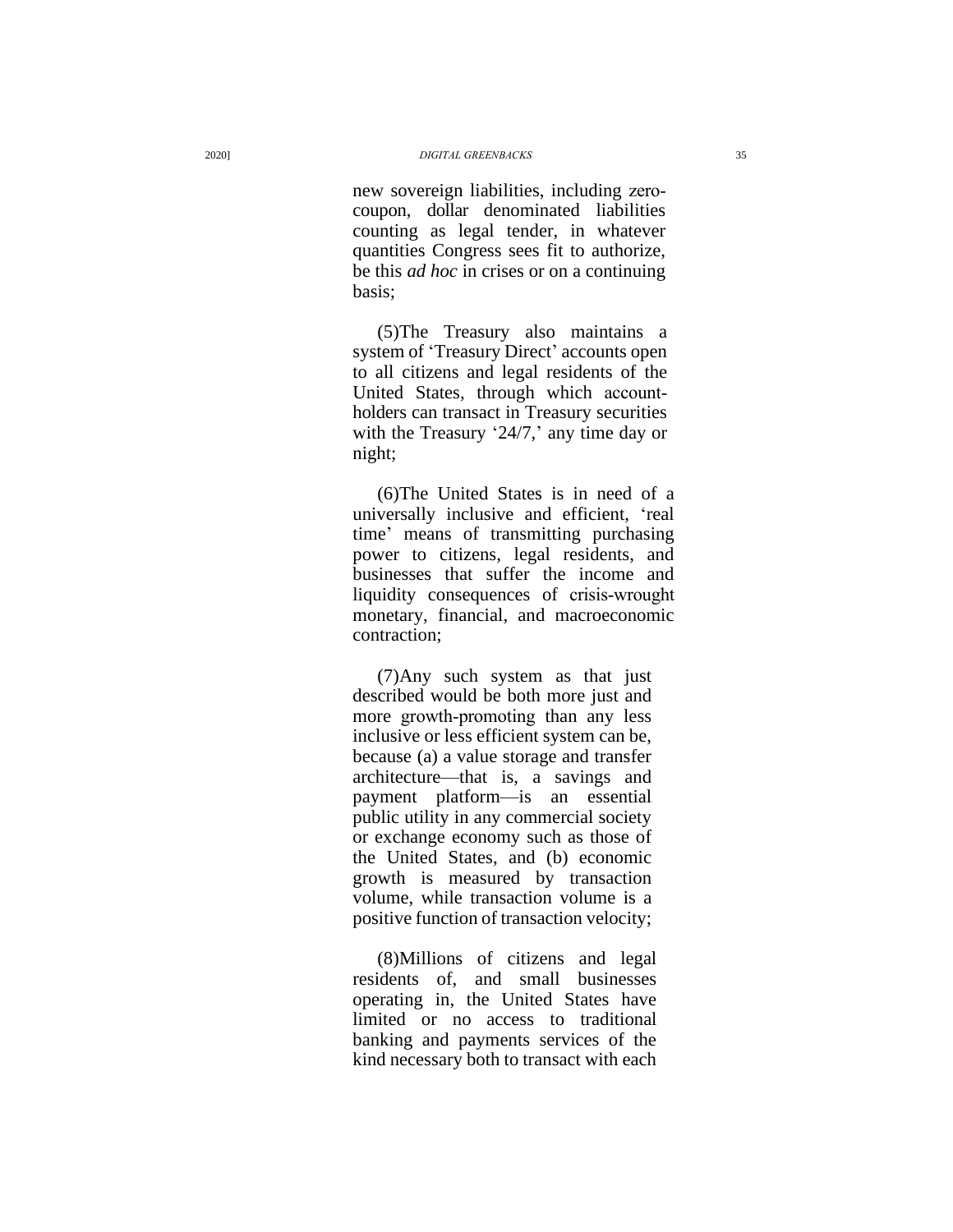other and to receive income support, tax refunds, program and procurement payments, or other disbursements from the federal fisc, leaving these citizens, legal residents, and small businesses vulnerable to the exploitative practices of many payday lenders and payment service firms.

(b) PURPOSE.—The purpose of this Act is to build upon the historical precedent and institutional architecture referenced in Findings (1) through (5) in order to rectify the deficiencies identified in findings (6) through (8).

### **SECTION 3. DEFINITIONS.**

(a) Account.—

(b) Account Holder.—

(c) Bank Account.—

(d) Banking Association.—

(e) Banking Services.—

(f) Coupon.—

(g) Credit and Debit Card.—

(h) Cryptographic.—

(i) Digital.—

(j) Digital Account Wallet.—

(k) Digital Equivalent.—

(l) Digital Payment System.—

(m) Digital Wallet.—

(n) Disbursements.—

(o) Dollar.—

(p) Dollar Bill.—

 $(q)$  E--Banking.—

(r) Electronic Banking.—

(s) Federal Reserve Note.—

(t) Interest.—

(u) Interoperability.—

(v) Issuable.—

(w) Legal Tender.—

(x) Payday Lender.—

(y) Payment Service.—

…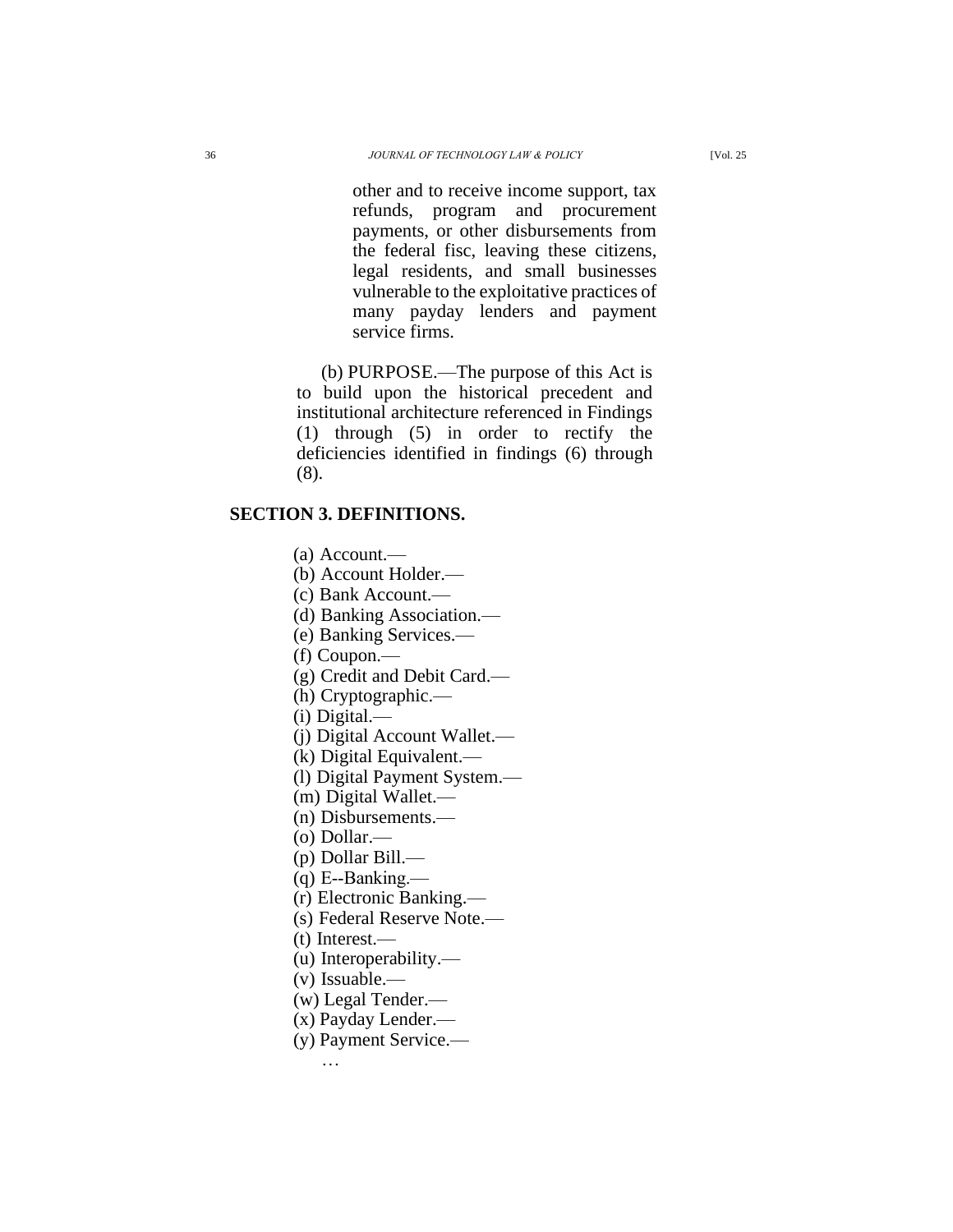#### **SECTION 4. TREASURY DOLLARS.**

Congress shall authorize and instruct the Department of the Treasury to issue a new class of Treasury Bill, to be designated a 'Treasury Dollar Bill,' abbreviated as 'Treasury Dollar.' Treasury Dollars shall—

> (a) Be valued at precisely one Federal Reserve Note (colloquially known as 'the dollar bill') per Treasury Dollar, yielding no interest or 'coupon' that Federal Reserve Notes do not, and differing from Federal Reserve Notes only in respect of their issuer;

(b) Be designated as Legal Tender, sufficient to discharge all payment obligations, public and private, on precisely the same terms as Federal Reserve Notes;

(c) Be issuable in both paper and digital form, and any other form in which Federal Reserve Notes are or shall in future be issued;

(d) Serve as the unit of account in Treasury Direct Accounts as specified in Section 5 of this Act.

### **SECTION 5. TREASURY DIRECT ACCOUNTS.**

Congress shall authorize and instruct the Department of the Treasury to expand its existing system of Treasury Direct Accounts in the following three manners—

> (a) Bank and Thrift Account Interoperability.— All Treasury Direct Accounts shall retain the interoperability with Bank or Thrift Transaction Accounts that they currently have, save that, pursuant to Section 4(b) of this Act declaring Treasury Dollars legal tender, there shall be no public or private sector requirement to convert Treasury Dollars into Federal Reserve Notes or their digital equivalent, or *vice versa*, as there presently is when transferring funds between Bank or Thrift Transaction Accounts and Treasury Direct Accounts in purchasing or redeeming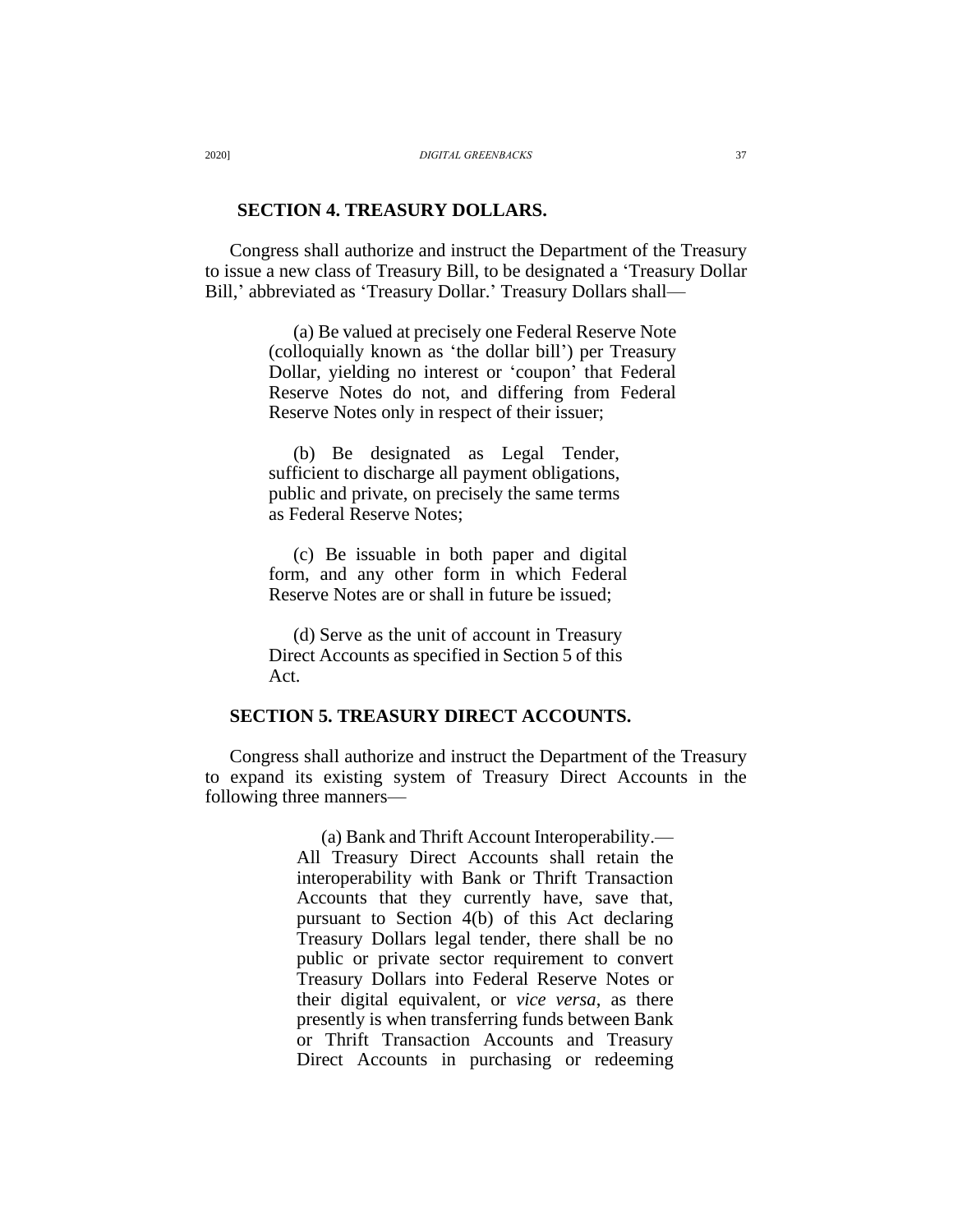present-day Treasury Securities that are not Treasury Dollars;

(b) E‐Banking, Phone Banking, Credit and Debit Card, Automatic Teller Machine, and Other Banking Services.—Pursuant to Section 4(b) of this Act declaring Treasury Dollars to be legal tender, no State or Nationally chartered Banking Association or Thrift Institution shall discriminate between Treasury Dollars and Federal Reserve Notes or their digital equivalent in administering the Electronic Banking ('ebanking'), Phone or Other Device Banking, Credit and Debit Card, Automatic Teller Machine (ATM), or other traditional banking services that they offer customers;

(c) Digital Account Wallets.—The Treasury shall, with all deliberate speed—

> (1) Add digital peer-to-peer ('P2P') Interoperability to all Treasury Direct Accounts, enabling all Account Holders to transact directly in real time both with the Treasury and with one another, so that Account Holders without Savings or Transaction Accounts held with other institutions, including Banking Associations and Thrift Institutions, can transact directly both with Treasury and with one another in 'real time' through their Treasury Direct Account Wallets;

> (2) Retain the services of the US Digital Service to design the P2P-- Interoperable Digital Account Wallets referenced in Subsection (c)(1) of this Section immediately above;

> (3)Cryptographically build into the Digital Account Wallet system all Privacy and 'Hack‐ Proofing' protections that Treasury Direct Accounts currently offer or that Banking